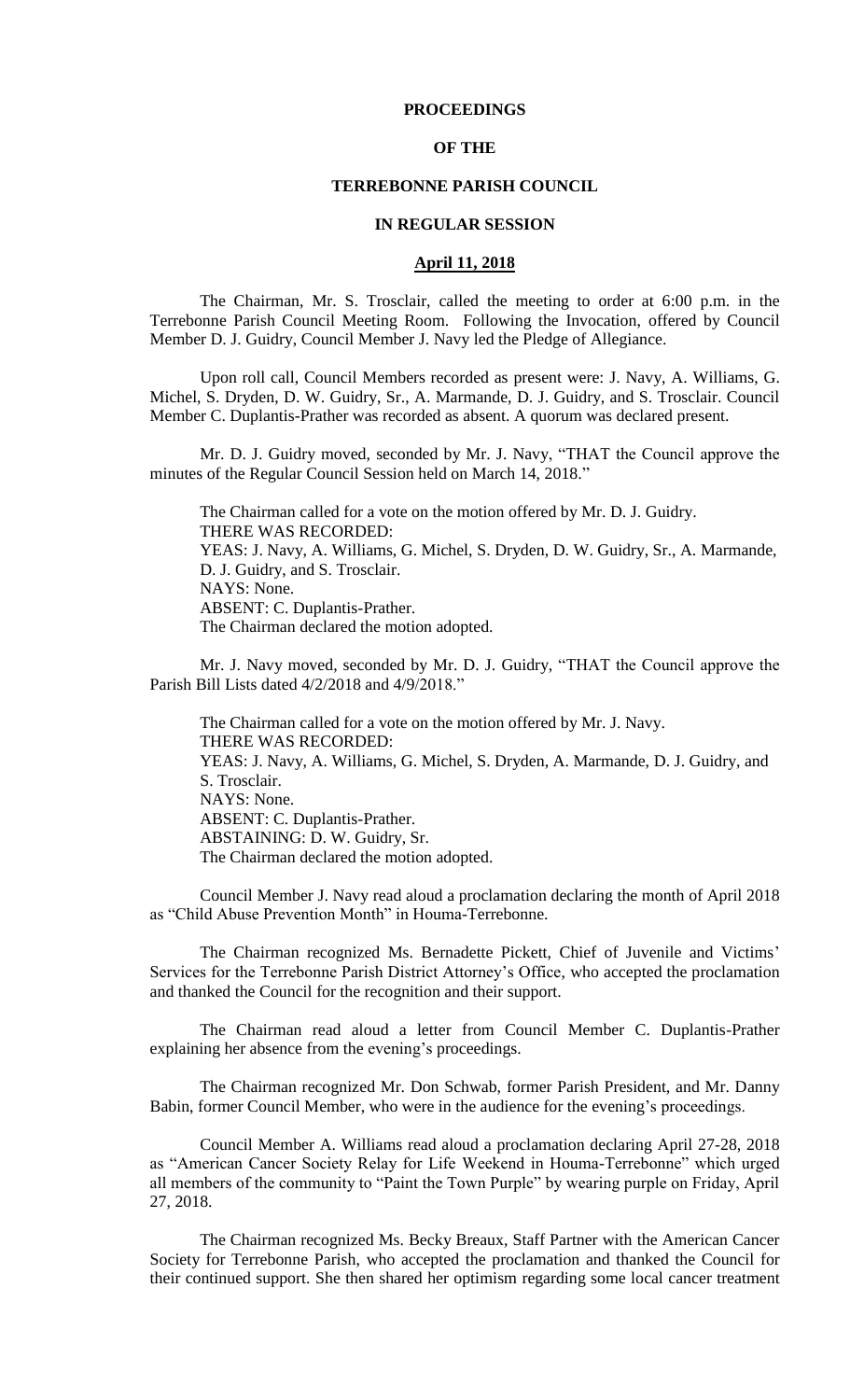results made possible by the funding generated from the Relay for Life and other fundraising events.

Council Member D. W. Guidry, Sr. read aloud a proclamation declaring April 16-21, 2018 as "Rotary International and Rotary District 6200 Week in Houma-Terrebonne."

The Chairman recognized Ms. Martha Collins, Rotary International District Governor, who thanked Council for the recognition and their support for Rotarians in the Parish. She then commended the Council for their efforts in making a difference in Houma.

Council Member D. W. Guidry, Sr. read aloud a commendation recognizing the 2017- 2018 Vandebilt Catholic High School Boys' Soccer Team for winning the State Championship.

Several Council Members and the Parish President congratulated the team for their victory and wished them success in their future endeavors.

Council Member D. W. Guidry, Sr. read aloud a commendation recognizing the 2017- 2018 Vandebilt Catholic High School Lady Terriers' Cheer Team for winning the State Championship.

The Chairman recognized Mr. Jeremy Gueldner, Vandebilt Catholic High School Principal, who thanked the Council for the recognition and their time.

Several Council Members and the Parish President congratulated the team for their victory and wished them success in their future endeavors. They also commended the two teams for maintaining their academics and thanked their faculty, staff, and parents for their involvement and support.

Mr. D. J. Guidry moved, seconded by Mr. D. W. Guidry, Sr., "THAT, it now being 6:30 p.m., the Council open public hearings."

The Chairman called for a vote on the motion offered by Mr. D. J. Guidry. THERE WAS RECORDED: YEAS: J. Navy, A. Williams, G. Michel, S. Dryden, D. W. Guidry, Sr., A. Marmande, D. J. Guidry, and S. Trosclair. NAYS: None. ABSENT: C. Duplantis-Prather. The Chairman declared the motion adopted.

The Chairman recognized the public for comments on the following:

A. A proposed ordinance that will dedicate and accept the Act of Servitude providing for a permanent and temporary drainage and construction service for the purposes of improving and expanding the current drainage servitude, improving the drainage for the benefit of the public, including, but not limited to, all persons living and residing in the subdivision known as Manchester Subdivision, extending the previous dedication of the existing drainage servitude in Manchester Subdivision.

There were no comments from the public on the proposed ordinance.

Mr. D. W. Guidry, Sr., moved, seconded by Mr. G. Michel, "THAT the Council continue the aforementioned public hearing to the next session of the regular council on April 25, 2018."

The Chairman called for a vote on the motion offered by Mr. D. W. Guidry, Sr. THERE WAS RECORDED: YEAS: J. Navy, A. Williams, G. Michel, S. Dryden, D. W. Guidry, Sr., A. Marmande, D. J. Guidry, and S. Trosclair. NAYS: None. ABSENT: C. Duplantis-Prather. The Chairman declared the motion adopted.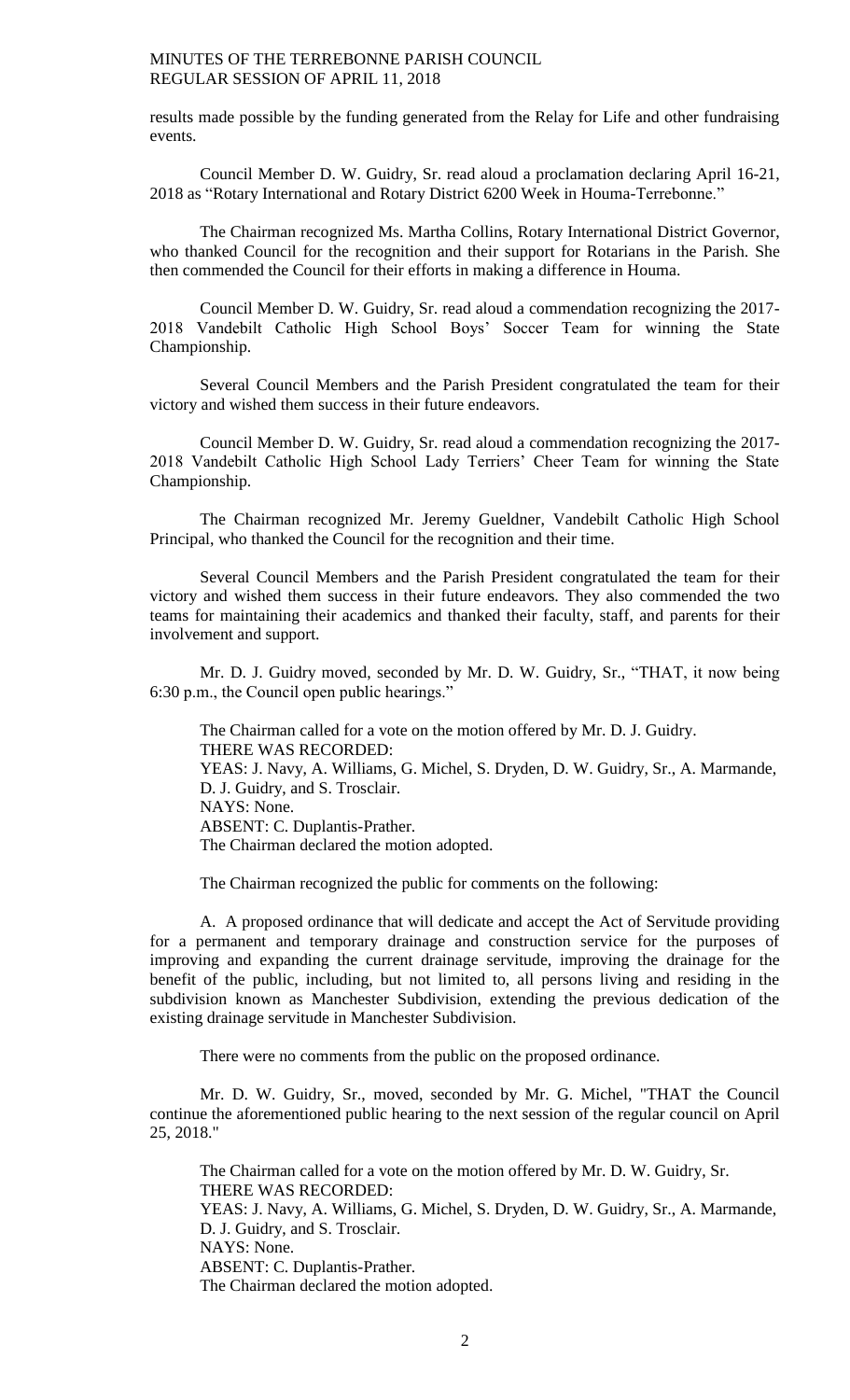The Chairman recognized the public for comments on the following:

B. An ordinance that will amend Appendix A of Chapter 6, "Buildings and Structures" for the purposes of providing for the effect of the expiration and/or termination of any contract for Building Code Review and Inspection Services, and to clarify terminology and processes, to provide for related matters.

There were no comments from the public on the proposed ordinance.

Mr. D. J. Guidry moved, seconded by Mr. G. Michel, "THAT the Council close the aforementioned public hearing."

The Chairman called for a vote on the motion offered by Mr. D. J. Guidry. THERE WAS RECORDED: YEAS: J. Navy, A. Williams, G. Michel, S. Dryden, D. W. Guidry, Sr., A. Marmande, D. J. Guidry, and S. Trosclair. NAYS: None. ABSENT: C. Duplantis-Prather. The Chairman declared the motion adopted.

OFFERED BY: MR. D. J. GUIDRY SECONDED BY: MS. A. WILLIAMS

### **ORDINANCE NO. 8947**

AN ORDINANCE OF THE TERREBONNE PARISH CONSOLIDATED GOVERNMENT COUNCIL AMENDING THE TERREBONNE PARISH GOVERNMENT COUNCIL AMENDING THE TERREBONNE PARISH CONSOLIDATED GOVERNMENT CODE OF ORDINANCES BY AMENDING APPENDIX A OF CHAPTER 6, "BUILDINGS AND STRUCTURES" FOR THE PURPOSES OF PROVIDING FOR THE EFFECT OF THE EXPIRATION AND/OR TERMINATION OF ANY CONTRACT FOR BUILDING CODE REVIEW AND INSPECTION SERVICES, AND TO CLARIFY TERMINOLOGY AND PROCESSES, AND TO PROVIDE FOR RELATED MATTERS.

**WHEREAS,** Section 1 – 06 of the Home Rule Charter for the Parish of Terrebonne provides that the parish government shall have the right, power and authority to pass all ordinances requisite or necessary to promote, protect and preserve the general welfare, safety, health, peace and good order of the parish, including, but not by way of limitation, the right, power and authority to pass ordinances on all subject matter necessary, requisite or proper for the management of the parish affairs, and all other subject matter without exception, subject only to the limitations that the same shall not be inconsistent with the Constitution or expressly denied by the general law applicable to the parish; and

**WHEREAS,** the Terrebonne Parish Consolidated Building Code further lacks clarification regarding administrative duties and procedures pertaining to the responsibilities of building plan review and inspections in the event any contract between the Terrebonne Parish Consolidated Government and the South Central Planning and Development Commission expires or is otherwise terminated; and

**WHEREAS,** accordingly, the Terrebonne Parish Consolidated Government desires to amend Appendix A of Chapter 6 of the Terrebonne Parish Code of Ordinances to clarify authority and responsibilities of building plan review and inspections in Terrebonne Parish;

**WHEREAS,** the Terrebonne Parish Consolidated Building Code requires clarification of definitions and procedures including: criteria for acceptable modifications in flood hazard areas, substantial damage or improvements, and accessory structures in order to make these matters more easily understood and administered;

**NOW, THEREFORE, BE IT ORDAINED** by the Terrebonne Parish Council on behalf of the Terrebonne Parish Consolidated Government that: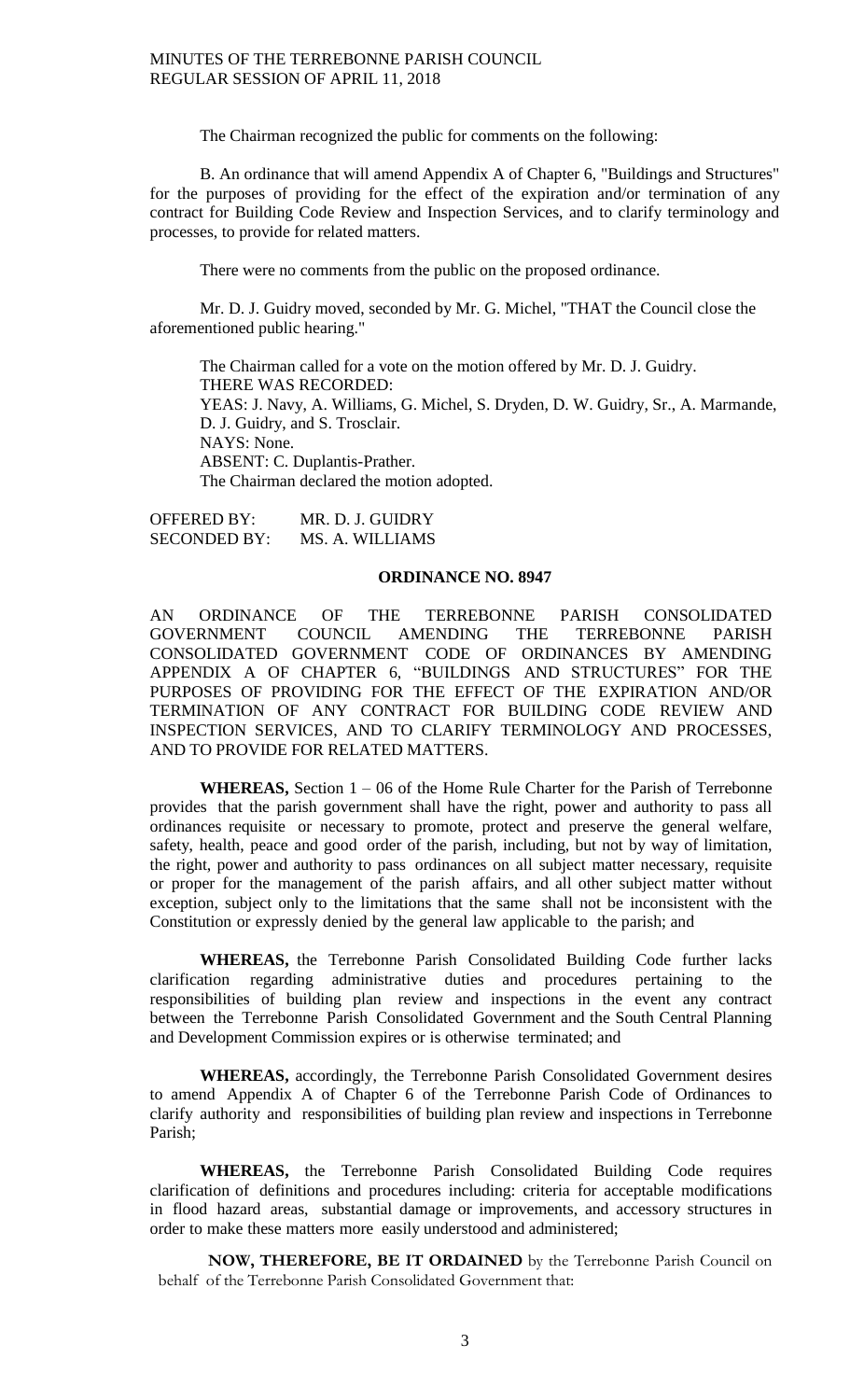## **SECTION I**

The following sections of the Code of Ordinances of Terrebonne Parish at Chapter 6, Appendix A, are hereby amended, using strikethrough to indicate deletions and underlining to indicate additions, and same are hereby adopted to read as follows in the revised Appendix A attached hereto.

## **SECTION II**

Any and all other provisions of the Code not amended herein, shall remain in full force and effect. If any word, clause, phrase, section or other portion of this ordinance shall be declared null, void, invalid, illegal, or unconstitutional, the remaining words, clauses, phrases, sections and other portions of this ordinance shall remain in full force and effect, the provisions of this ordinance hereby being declared to be severable.

## **SECTION III**

This ordinance shall become effective upon approval by the Parish President or as otherwise provided in Section 2-12 or 2-13(b) of the Home Rule Charter or as otherwise required by the Home Rule Charter for a Consolidated Government for Terrebonne Parish, whichever occurs sooner.

This ordinance, having been introduced and laid on the table for at least two weeks, was voted upon as follows:

THERE WAS RECORDED: YEAS: J. Navy, A. Williams, G. Michel, S. Dryden, D.W. Guidry, Sr., A. Marmande, D.J. Guidry, and S. Trosclair. NAYS: None. NOT VOTING: None. ABSTAINING: None. ABSENT: C. Duplantis-Prather. The Chairman declared the ordinance adopted on this, the 11th day of April 2018.

The Chairman recognized the public for comments on the following:

C. A proposed ordinance that will amend the 2018 Adopted Operating Budget and the 5-Year Capital Outlay Budget of the Terrebonne Parish Consolidated Government for the following items and to provide for related matters:

- I. Head Start Program, \$5,000
- II. Re-class Parishwide Sewerage Projects, Net Affect \$0
- III. EOC Safe Room, \$62,816
- IV. Bayou Black Pump Station, \$353,000
- V. Mechanicville Splash Park, \$225,000
- VI. Lee Avenue Splash Park, \$225,000

There were no comments from the public on the proposed ordinance.

Mr. J. Navy moved, seconded by Mr. D. W. Guidry, Sr, "THAT the Council close the aforementioned public hearing."

The Chairman called for a vote on the motion offered by Mr. J. Navy. THERE WAS RECORDED: YEAS: J. Navy, A. Williams, G. Michel, S. Dryden, D. W. Guidry, Sr., A. Marmande, D. J. Guidry, and S. Trosclair. NAYS: None. ABSENT: C. Duplantis-Prather. The Chairman declared the motion adopted.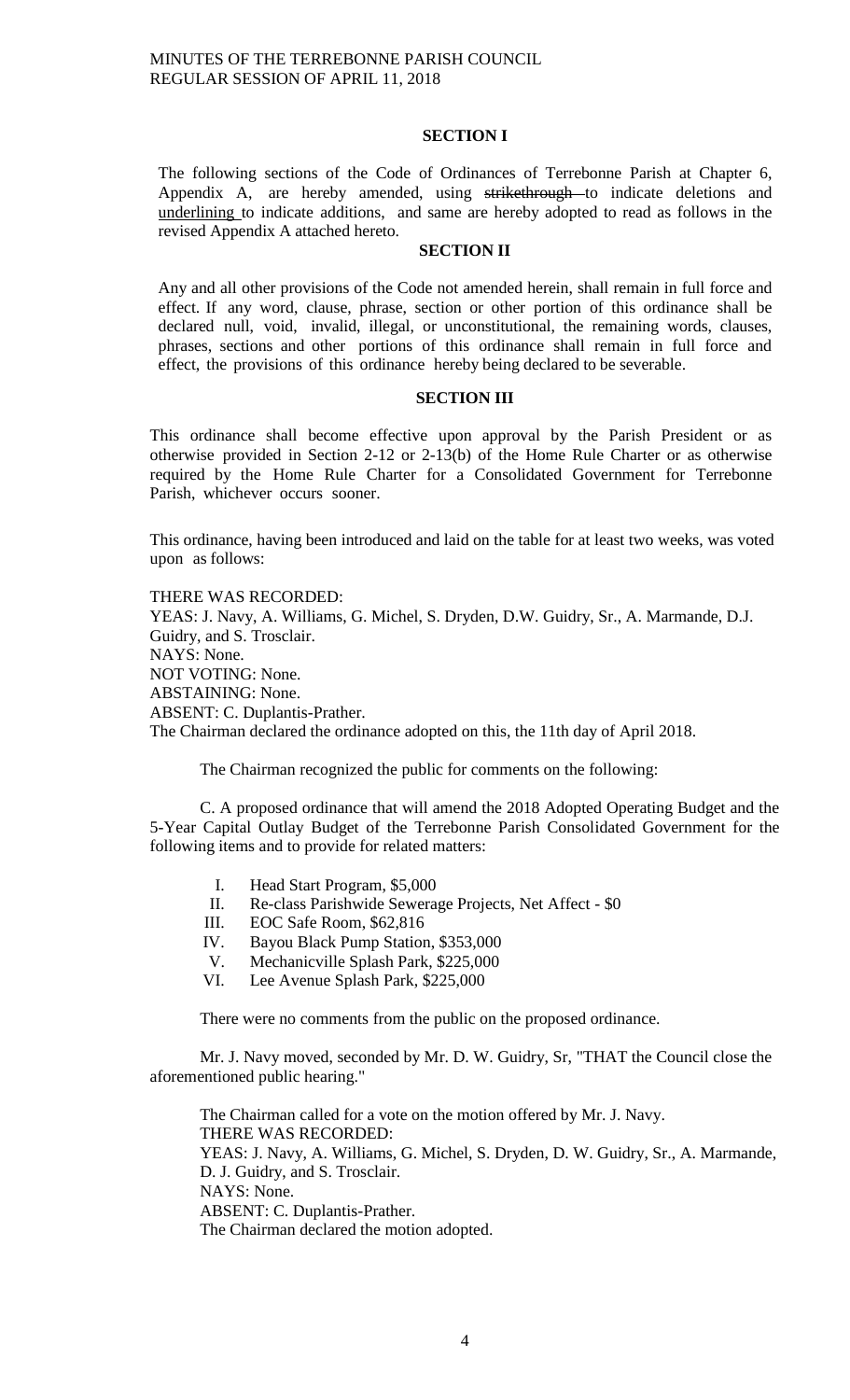| <b>OFFERED BY:</b>  | MR. D.W. GUIDRY, SR. |
|---------------------|----------------------|
| <b>SECONDED BY:</b> | MR. J. NAVY          |

### **ORDINANCE NO. 8948**

AN ORDINANCE TO AMEND THE 2018 ADOPTED OPERATING BUDGET AND THE 5-YEAR CAPITAL OUTLAY BUDGET OF THE TERREBONNE PARISH CONSOLIDATED GOVERNMENT FOR THE FOLLOWING ITEMS AND TO PROVIDE FOR RELATED MATTERS

- **I.** HEAD START PROGRAM, \$5,000
- **II.** RE-CLASS PARISHWIDE SEWERAGE PROJECTS, NET AFFECT - \$0
- **III.** EOC SAFE ROOM, \$62,816
- **IV.** BAYOU BLACK PUMP STATION, \$353,000
- **V.** MECHANICVILLE SPLASH PARK, \$225,000
- **VI.** LEE AVENUE SPLASH PARK, \$225,000

## **SECTION I**

**WHEREAS,** the Head Start Program received a donation from Vandebilt Catholic High School to purchase supplies, and

**WHEREAS**, the donation of \$5,000 will be put into the Classroom/Educational Supplies account to purchase supplies needed for educating the children.

**NOW, THEREFORE BE IT ORDAINED**, by the Terrebonne Parish Council, on behalf of the Terrebonne Parish Consolidated Government, that the 2018 Adopted Budget of the Terrebonne Parish Consolidated Government be amended to recognize the donation from Vandebilt Catholic High School to the Head Start Program. (Attachment A)

### **SECTION II**

**WHEREAS**, funding needs to be reassigned from Parishwide Sewerage project Ashland North Major Lift Station to the Ashland Wetland Assimilation Project for the engineering portion, and

**WHEREAS**, the funds reassigned will be \$50,000,

**NOW, THEREFORE BE IT FURTHER ORDAINED**, by the Terrebonne Parish Council, on behalf of the Terrebonne Parish Consolidated Government, that the 2018 Adopted Operating Budget and 5-Year Capital Outlay Budget of the Terrebonne Parish Consolidated Government be amended for the Parishwide Sewerage Projects. (Attachment B)

#### **SECTION III**

**WHEREAS**, funding is needed for the EOC Safe Room, and

**WHEREAS**, the funding source is from the Atchafalaya Long Distance Sediment Pipeline for \$62,816.

**NOW, THEREFORE BE IT FURTHER ORDAINED**, by the Terrebonne Parish Council, on behalf of the Terrebonne Parish Consolidated Government, that the 2018 Adopted Operating Budget and 5-Year Capital Outlay Budget be amended to recognize the funding of the EOC Safe Room. (Attachment C)

### **SECTION IV**

**WHEREAS**, funding is needed for the Bayou Black Pump Station, and

**WHEREAS**, the funding source is from the Drainage Fund, fund balance for \$353,000.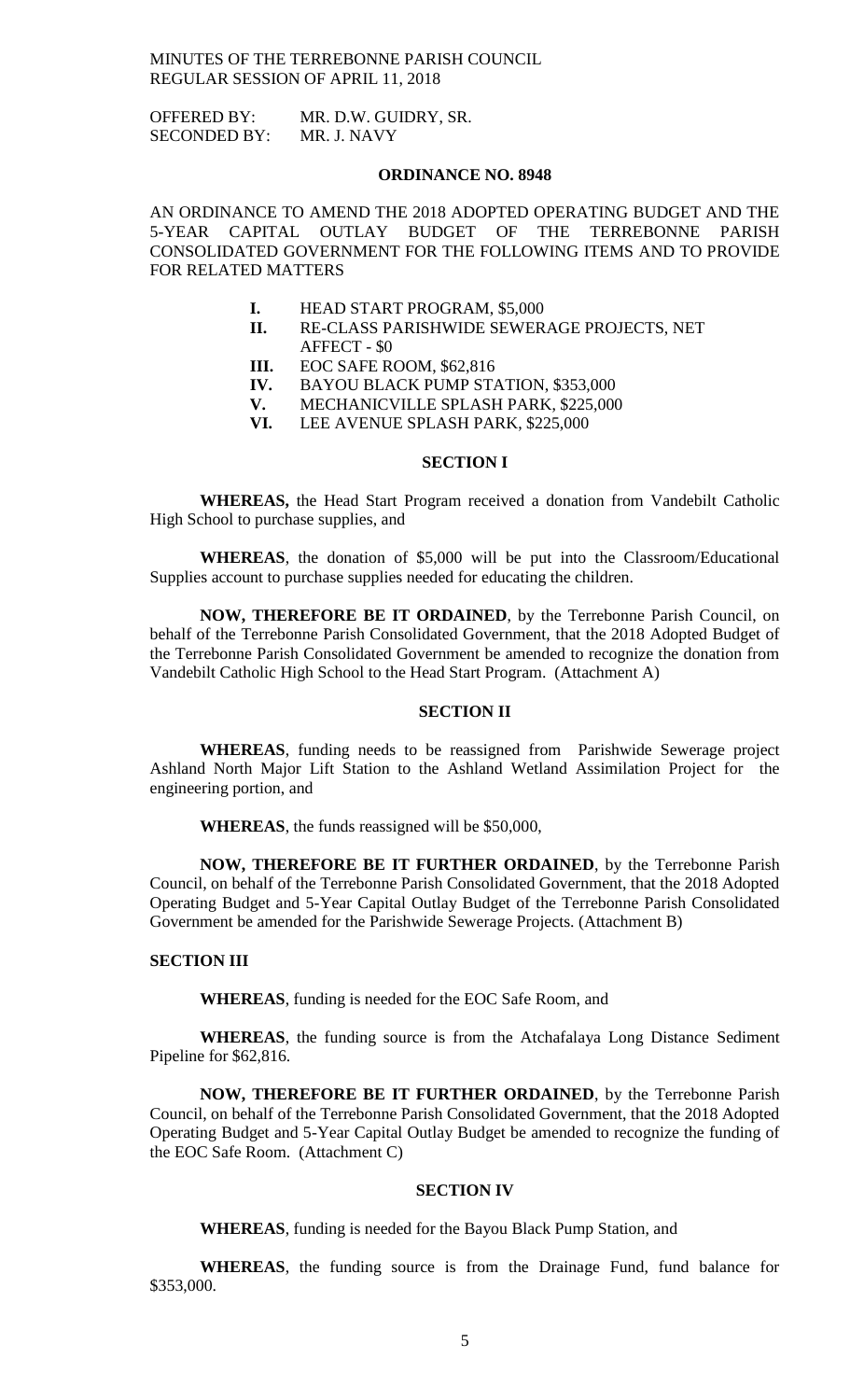**NOW, THEREFORE BE IT FURTHER ORDAINED**, by the Terrebonne Parish Council, on behalf of the Terrebonne Parish Consolidated Government, that the 2018 Adopted Operating Budget and 5-Year Capital Outlay Budget be amended to recognize the funding of the Bayou Black Pump Station. (Attachment D)

## **SECTION V**

**WHEREAS**, Administration is requesting funding for the Mechanicville Splash Park, and

**WHEREAS**, the funding source is from the Village East Splash Park/Community Center Project for \$225,000.

**NOW, THEREFORE BE IT FURTHER ORDAINED**, by the Terrebonne Parish Council, on behalf of the Terrebonne Parish Consolidated Government, that the 2018 Adopted Operating Budget and 5-Year Capital Outlay Budget be amended to recognize the funding of the Mechanicville Splash Park. (Attachment E)

### **SECTION VI**

**WHEREAS**, Administration is requesting funding for the Lee Avenue Splash Park, and

**WHEREAS**, the funding source is from the Village East Splash Park/Community Center Project for \$225,000.

**NOW, THEREFORE BE IT FURTHER ORDAINED**, by the Terrebonne Parish Council, on behalf of the Terrebonne Parish Consolidated Government, that the 2018 Adopted Operating Budget and 5-Year Capital Outlay Budget be amended to recognize the funding of the Lee Avenue Splash Park. (Attachment F)

## **SECTION VII**

If any word, clause, phrase, section or other portion of this ordinance shall be declared null, void, invalid, illegal, or unconstitutional, the remaining words, clauses, phrases, sections and other portions of this ordinance shall remain in full force and effect, the provisions of this ordinance hereby being declared to be severable.

# **SECTION VIII**

This ordinance shall become effective upon approval by the Parish President or as otherwise provided in Section 2-13(b) of the Home Rule Charter for a Consolidated Government for Terrebonne Parish, whichever occurs sooner.

This ordinance, having been introduced and laid on the table for at least two weeks, was voted upon as follows:

THERE WAS RECORDED: YEAS: J. Navy, A. Williams, G. Michel, S. Dryden, D.W. Guidry, Sr., A. Marmande, D.J. Guidry, and S. Trosclair. NAYS: None. NOT VOTING: None. ABSTAINING: None. ABSENT: C. Duplantis-Prather. The Chairman declared the ordinance adopted on this, the 11th day of April 2018.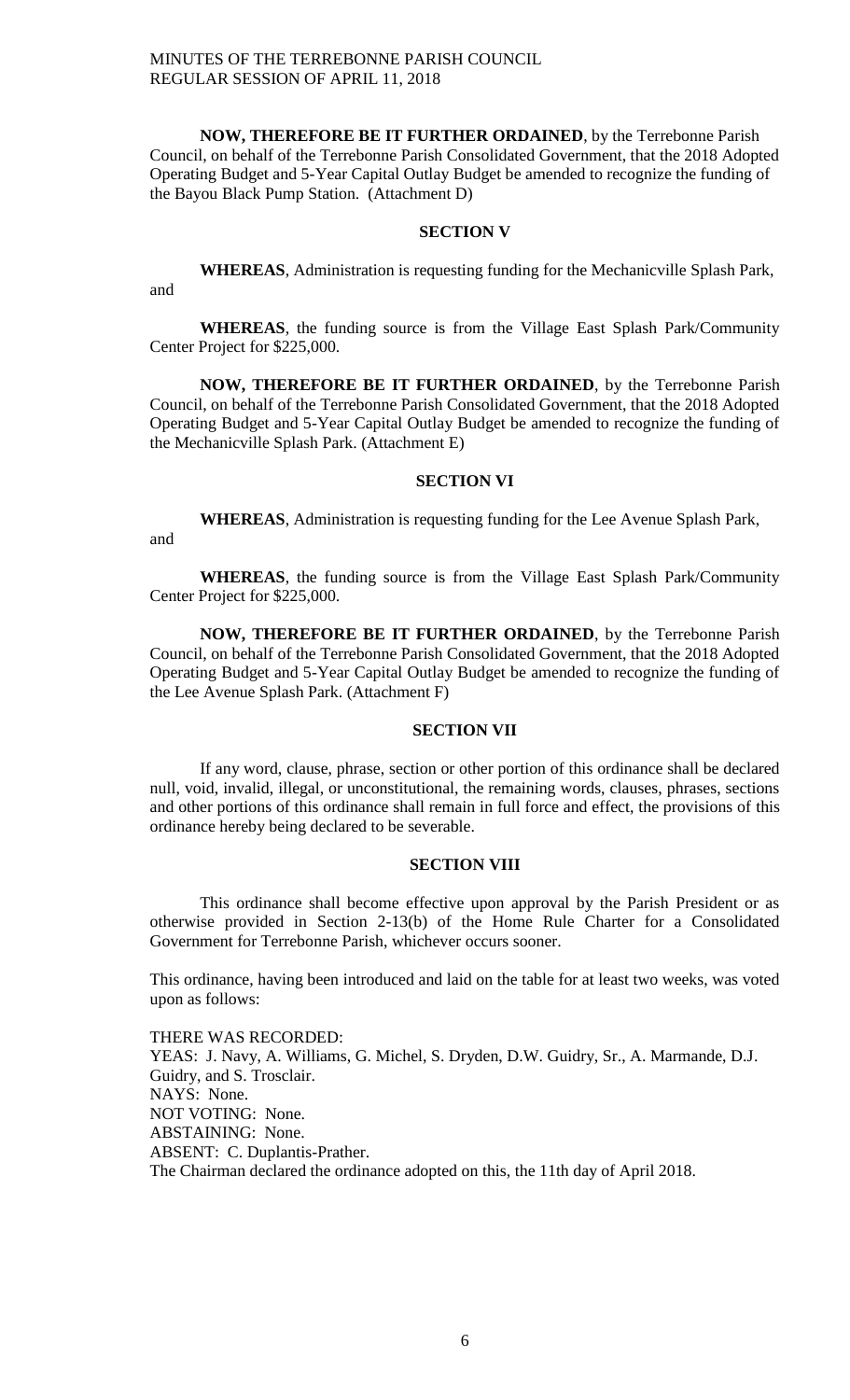# **ATTACHMENT A - Headstart Program**

|                                | 2018                     |               |         |
|--------------------------------|--------------------------|---------------|---------|
|                                | Adopted                  | <b>Change</b> | Amended |
|                                |                          |               |         |
| Classroom/Educational Supplies | 6,500                    | 5,000         | 11,500  |
| Donations                      | $\overline{\phantom{a}}$ | (5,000)       | (5,000) |

# **ATTACHMENT B - Ashland Wetland Assimilation**

|                                     | 2018           |               |         |
|-------------------------------------|----------------|---------------|---------|
|                                     | <b>Adopted</b> | <b>Change</b> | Amended |
|                                     |                |               |         |
| Ashland North Major Lift Station    | 440,829        | (50,000)      | 390,829 |
| <b>Ashland Wetland Assimilation</b> | 406            | 50,000        | 50,406  |

# **ATTACHMENT C - EOC Safe House**

|                                | 2018      |               |           |
|--------------------------------|-----------|---------------|-----------|
|                                | Adopted   | <b>Change</b> | Amended   |
|                                |           |               |           |
| Safe Room-EOC/Multi Agency     | 2,251,603 | 62,816        | 2,314,419 |
| Atchafalaya Long Dist Sediment | 170,430   | (62, 816)     | 107,614   |

# **ATTACHMENT D - Bayou Black Pump Station**

|                                      | 2018        |               |             |
|--------------------------------------|-------------|---------------|-------------|
|                                      | Adopted     | <b>Change</b> | Amended     |
| Bayou Black Pump Station             | 8,367,258   | 353,000       | 8,720,258   |
| Transfer in from Drainage Fund       | (2,250,000) | (353,000)     | (2,603,000) |
| Transfer out to Bayou Black Pump Stn | 2,250,000   | 353,000       | 2,603,000   |
| Fund Balance (decrease)              | n/a         | (353,000)     | n/a         |

# **ATTACHMENT E - Mechanicville Splash Park**

|                                 | 2018                     |               |         |
|---------------------------------|--------------------------|---------------|---------|
|                                 | <b>Adopted</b>           | <b>Change</b> | Amended |
|                                 |                          |               |         |
| VE Splash Park/Community Center | 801,581                  | (225,000)     | 576,581 |
| Mechanic ville Splash Park      | $\overline{\phantom{0}}$ | 225,000       | 225,000 |

# **ATTACHMENT F - Lee Avenue Splash Park**

|                                 |                | 2018          |         |
|---------------------------------|----------------|---------------|---------|
|                                 | <b>Adopted</b> | <b>Change</b> | Amended |
|                                 |                |               |         |
| VE Splash Park/Community Center | 576,581        | (225,000)     | 351,581 |
| Lee Avenue Splash Park          | -              | 225,000       | 225,000 |

The Chairman read aloud a letter from Mr. Martin Folse of MARFO, Inc. regarding Agenda Item 6:30 D that stated Mr. Folse would be canceling the lease offer to the Parish for parking spaces by the Government Tower and would be expecting reimbursement for monies spent toward accommodating the lease offer. The letter also stated a number of concerns held by Mr. Folse regarding discussions concerning the lease agreement by a few Council Members.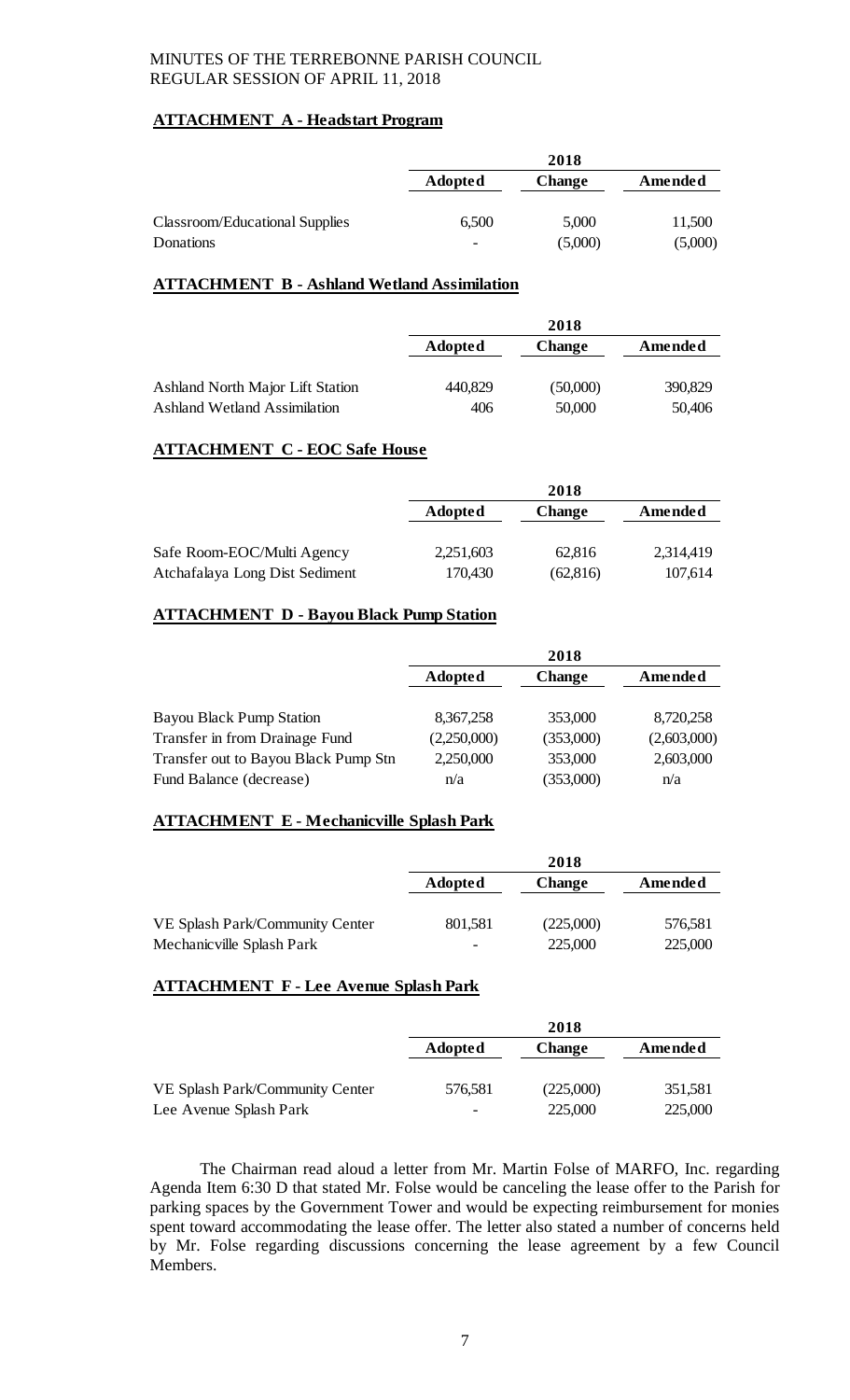Upon request by Council Member J. Navy, Assistant Parish Attorney M. Neil clarified that the Council could make a motion to take no action regarding the agenda item.

Mr. J. Navy moved, seconded by Mr. D. J. Guidry, "THAT the Council take no action regarding Agenda Item 6:30 D." **(\*MOTION REVISITED AFTER DISCUSSION)**

The Chairman called for a vote on the motion offered by Mr. J. Navy. THERE WAS RECORDED: YEAS: J. Navy, A. Williams, G. Michel, S. Dryden, D. W. Guidry, Sr., A. Marmande, D. J. Guidry, and S. Trosclair. NAYS: None. ABSENT: C. Duplantis-Prather. The Chairman declared the motion adopted.

Council Member J. Navy asked that the Legal Department review the other leases held by the Parish that could be amended or improved and compile a list of these leases to be submitted to the Parish President for necessary action.

The Chairman recognized Parish President G. Dove who shared his concerns regarding the need for convenient parking for the elderly and the handicapped at the Government Tower.

The Chairman shared his concerns regarding the cancelling of the lease and potential issues with future changes regarding the reorganization of offices within the Government Tower and their accessibility with the current parking accommodations.

The Chairman recognized Ms. Neil who clarified that the correct motion should be to pull the item from the agenda and that a motion would be required to revisit the item as a motion had already been voted on that addressed the item.

**\***Mr. J. Navy moved, seconded by Mr. D. J. Guidry, "THAT the Council revisit Agenda Item 6:30 D for discussion."

The Chairman called for a vote on the motion offered by Mr. J. Navy. THERE WAS RECORDED: YEAS: J. Navy, A. Williams, G. Michel, S. Dryden, D. W. Guidry, Sr., A. Marmande, D. J. Guidry, and S. Trosclair. NAYS: None. ABSENT: C. Duplantis-Prather. The Chairman declared the motion adopted.

Mr. J. Navy moved, seconded by Mr. D. J. Guidry, "THAT the Council pull Agenda Item 6:30 D regarding a Budget Amendment to fund a lease with MARFO, Inc. for parking spaces by the Government Tower."

The Chairman called for a vote on the motion offered by Mr. J. Navy. THERE WAS RECORDED: YEAS: J. Navy, A. Williams, G. Michel, S. Dryden, D. W. Guidry, Sr., A. Marmande, D. J. Guidry, and S. Trosclair. NAYS: None. ABSENT: C. Duplantis-Prather. The Chairman declared the motion adopted.

Council Member G. Michel shared a concern regarding the reporting of the Parish's right of first refusal regarding the property that would have been leased and encouraged anyone wishing to discuss the issue to contact him.

Mr. D. J. Guidry moved, seconded by Ms. A. Williams, "THAT the Council continue with the regular order of business."

The Chairman called for a vote on the motion offered by Mr. D. J. Guidry. THERE WAS RECORDED: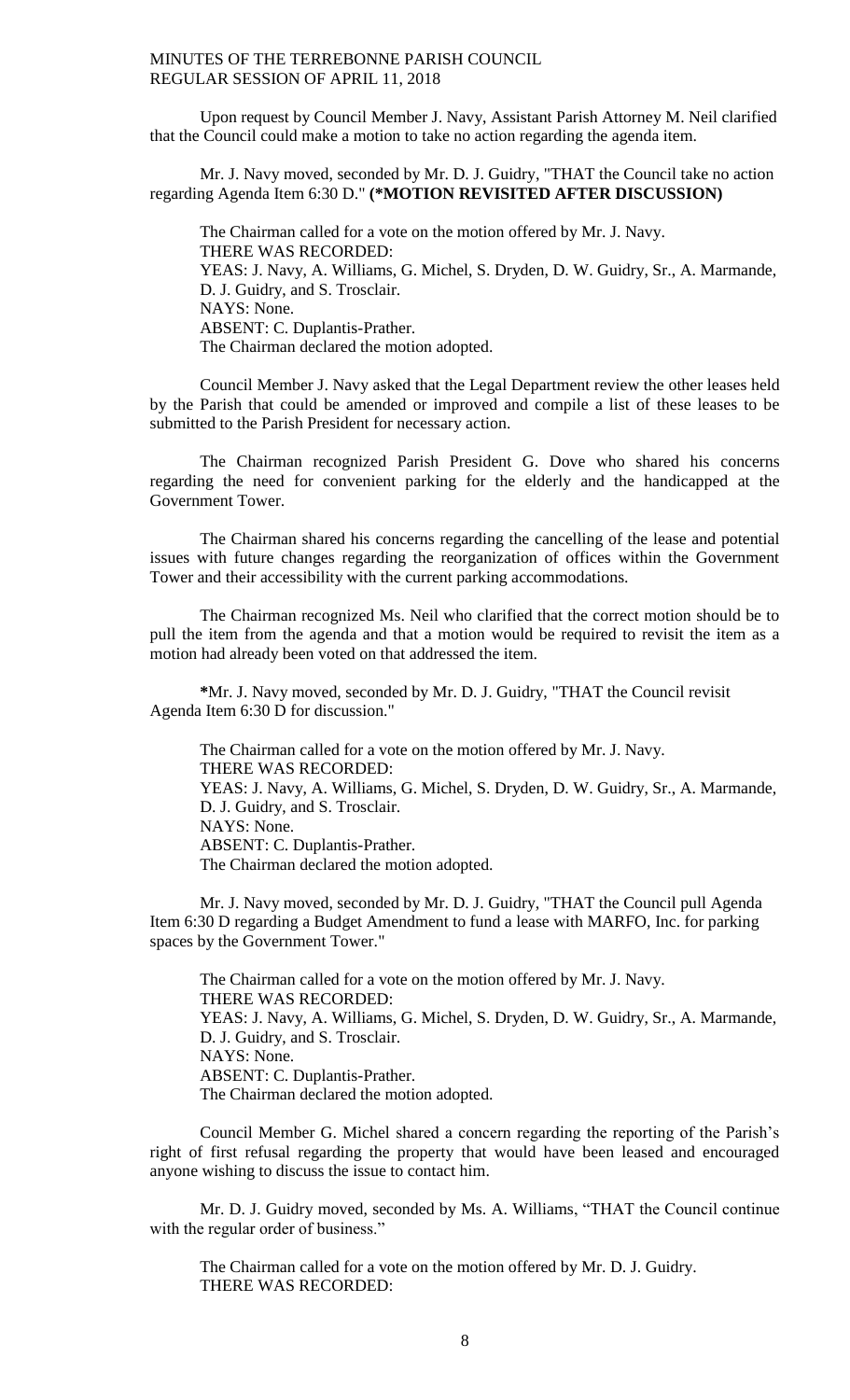YEAS: J. Navy, A. Williams, G. Michel, S. Dryden, D. W. Guidry, Sr., A. Marmande, D. J. Guidry, and S. Trosclair. NAYS: None. ABSENT: C. Duplantis-Prather. The Chairman declared the motion adopted.

The Chairman recognized Mr. Stevie Smith of All South Consulting Engineers gave a presentation regarding the current status of a number of engineering projects for the Bayou Country Sports Complex under the auspices of Recreation District 2, 3. Mr. Smith discussed parking lots, pond excavations, concession areas, lighting, and a splash pad to be incorporated into the complex.

A discussion ensued relative to other projects associated with developing the complex including agreements for the maintenance of the fields as well as road lighting.

Council Member A. Marmande thanked Mr. Smith for presenting the update and Parish President G. Dove for his efforts in completing the complex as quickly as possible.

Upon request by the Chairman, Mr. Smith clarified that Recreation District 2, 3 would either repurpose or acquire bleachers for the fields included in the complex once other construction had been completed. He then briefly spoke on the reinforced turf being used to create the parking lots in the complex.

The Chairman recognized Planning and Zoning Director Christopher Pulaski who explained that the complex's parking lots would be constructed with a newer reinforced turf being used for the first time in the Parish in a trial capacity.

A discussion ensued relative to the materials to be used to construct the parking lots and their validity for the local area and other road work projects connected with the complex.

The Chairman recognized Parish President G. Dove who gave a presentation regarding updates on the Mayfield Bridge and the status of backup generators for pump stations parishwide.

Upon Council Member A. Marmande's request, Parish President G. Dove stated that the plans for the Theriot-Voisin Bridge would be received later in the month with bids for construction expected to go out in the next few weeks.

Council Member J. Navy expressed his concerns as to whether the Parish would experience flooding with all of the backup generators not being in place, should a loss of power take place due to a catastrophic rain event. He then suggested that a declaration of emergency could be utilized to obtain all of the remaining backup generators needed by the Parish in order to mitigate the potential damage caused by a catastrophic rain event.

A discussion ensued relative to the timeliness of options available to the Parish for addressing the backup generators and pump stations before the beginning of the 2018 hurricane season to ease anxieties regarding possible flooding. Several Council Members gave suggestions regarding temporary solutions that could be utilized until more permanent ones could be installed, such as renting generators until they could be replaced.

The Chairman recognized Parish President G. Dove who gave a brief presentation and update on the street lighting project at the Schriever Overpass.

It was at this time that Council Member S. Dryden was recorded as leaving the evening's proceedings.

The Chairman called for a report on the Budget and Finance Committee meeting held on 4/9/18, whereupon the Committee Chairwoman, noting ratification of minutes calls public hearings on April 25, 2018 at 6:00 p.m. and at 6:30 p.m., rendered the following: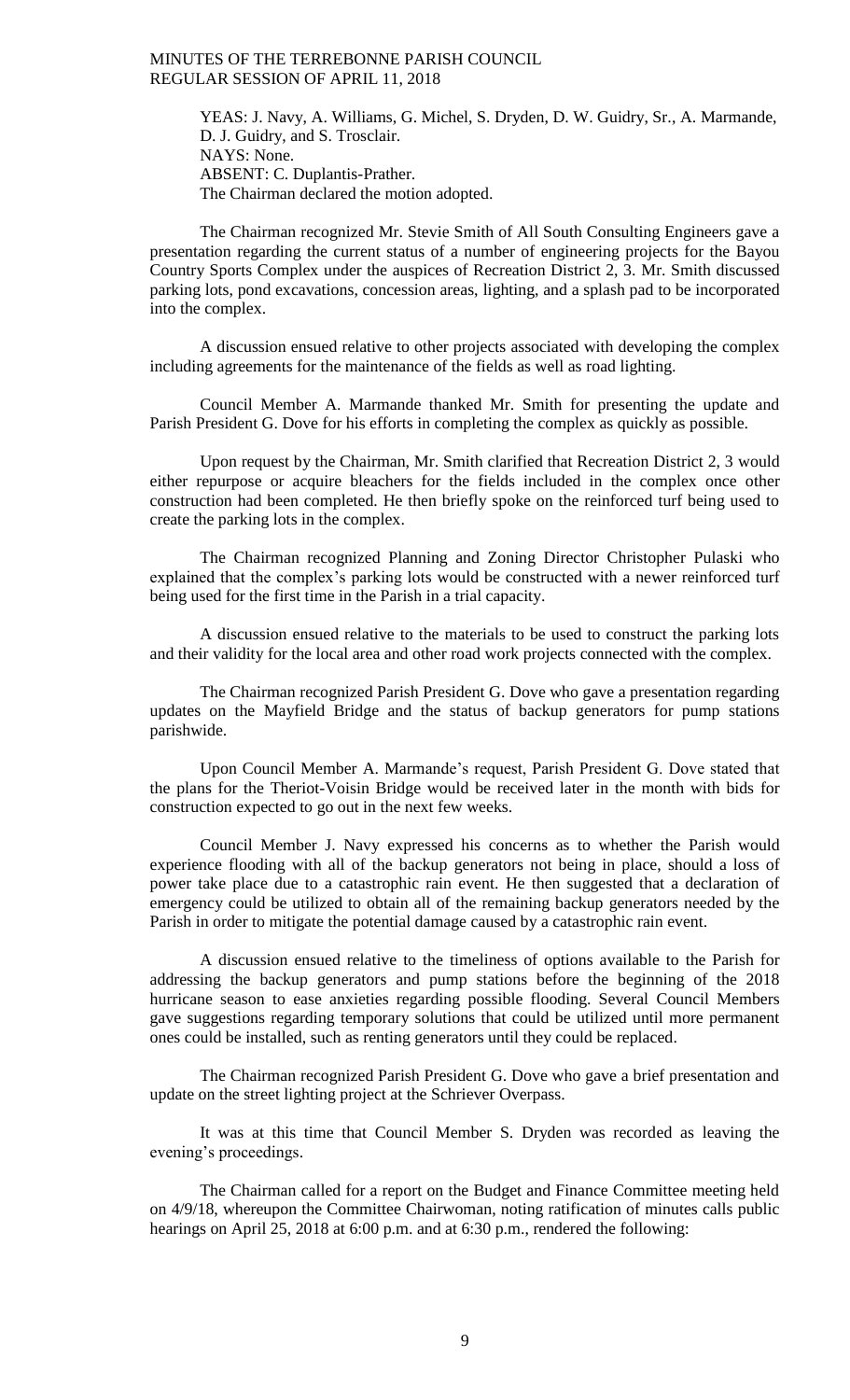## **BUDGET & FINANCE COMMITTEE**

## **APRIL 9, 2018**

The Chairwoman, Arlanda Williams, called the Budget & Finance Committee meeting to order at 5:30 p.m. in the Terrebonne Parish Council Meeting Room with an Invocation offered by Committee Member D. W. Guidry, Sr. and the Pledge of Allegiance led by Committee Member D. J. Guidry. Upon roll call, Committee Members recorded as present were: J. Navy, A. Williams, G. Michel, S. Dryden, C. Duplantis-Prather, D. W. Guidry, Sr., A, Marmande, D. J. Guidry and S. Trosclair. A quorum was declared present.

| <b>OFFERED BY:</b>  | MR. G. MICHEL            |
|---------------------|--------------------------|
| <b>SECONDED BY:</b> | MS. C. DUPLANTIS-PRATHER |

#### **RESOLUTION NO. 18-124**

**WHEREAS,** on September 27, 2017 the Terrebonne Parish Council adopted Ordinance No. 8882 declaring the following described property owned by Terrebonne Parish Consolidated Government as surplus:

A CERTAIN BATTURE LOT OF LAND SITUATED IN SECTION 4, T17S-R17E, PARISH OF TERREBONNE, LOUISIANA, ON THE RIGHT DESCENDING BANK OF BAYOU TERREBONNE, SAID LOT BELONGING TO TERREBONNE PARISH CONSOLIDATED GOVERNMENT AND COMPRISING OF 3,382.9 SQ. FT. COMMENCING FROM THE NORTHWEST CORNER OF TRACT A-B-C-D-E-A, A FOUND 1/2" IRON PIPE, POINT "A", THE POINT OF BEGINNING.

THENCE N 63°49'39" E, A DISTANCE OF 50.72' TO POINT "B", THE WATER'S EDGE OF BAYOU TERREBONNE, THENCE ALONG SAID BAYOU S 26°09'26" E, A DISTANCE OF 39.11' TO POINT "C"; THENCE ALONG SAID BAYOU S 33°13'56" E, A DISTANCE OF 31.55' TO POINT "D"; THENCE S 57°11'35" W, A DISTANCE OF 43.98' TO POINT "E", LOCATED ON THE EASTERN RIGHT-OF-WAY OF WEST MAIN STREET; THENCE ALONG SAID RIGHT-OF-WAY BEING A CURVE BENDING TO THE LEFT HAVING A RADIUS OF 10,624.48', AN ARC DISTANCE OF 76.28', A CHORD BEARING OF N 34°23'20" W, AND A CHORD DISTANCE OF 76.28' TO POINT "A", A FOUND 1/2" IRON POINT, BEING THE POINT OF BEGINNING

ALL AS SHOWN ON A PLAT PREPARED BY PROVIDENCE ENGINEERING AND DESIGN, LLC UNDER THE SUSPERVISION OF TERRAL J. MARTIN, JR., P.L.S. NO. 5030, TITLED: "SURVEY SHOWING TRACT A-B-C-D-E-A ON PROPERTY BELONGING TO TERREBONNE PARISH CONSOLIDATED GOVERNMENT"; LOCATED IN SECTION 4, T17S-R17E, TERREBONNE PARISH, LOUISIANA, DATED AUGUST 28, 2017.

(6321 West Main Street) (Parcel # 13698), and

**WHEREAS**, on February 21, 2018 bids were received electronically via Central Auction House by the Terrebonne Parish Consolidated Government for Bid No. 17-S/P-46 Surplus Sale of Parish Owned Property Located at 6321 West Main Street (Parcel # 13698), and

**WHEREAS**, after careful review by Parish Administration it has been determined that the highest bid received is that of Barker Holding Company, L.L.C., Richard Barker III, in the amount of Twenty-Five Thousand (\$25,000.00) Dollars plus a five (5%) percent Website Transaction Fee of One Thousand Two Hundred Fifty (\$1,250.00) Dollars, for a TOTAL PURCHASE PRICE OF Twenty-Six Thousand Two Hundred Fifty (\$26,250.00) Dollars, and that the bid should be accepted as per attached bid forms and pursuant to all the terms and conditions as stated in Ordinance No. 8882, and

**WHEREAS**, the Parish Administration has recommended the acceptance of the aforementioned bid for Bid No. 17-S/P-46 Surplus Sale of Parish Owned Property Located at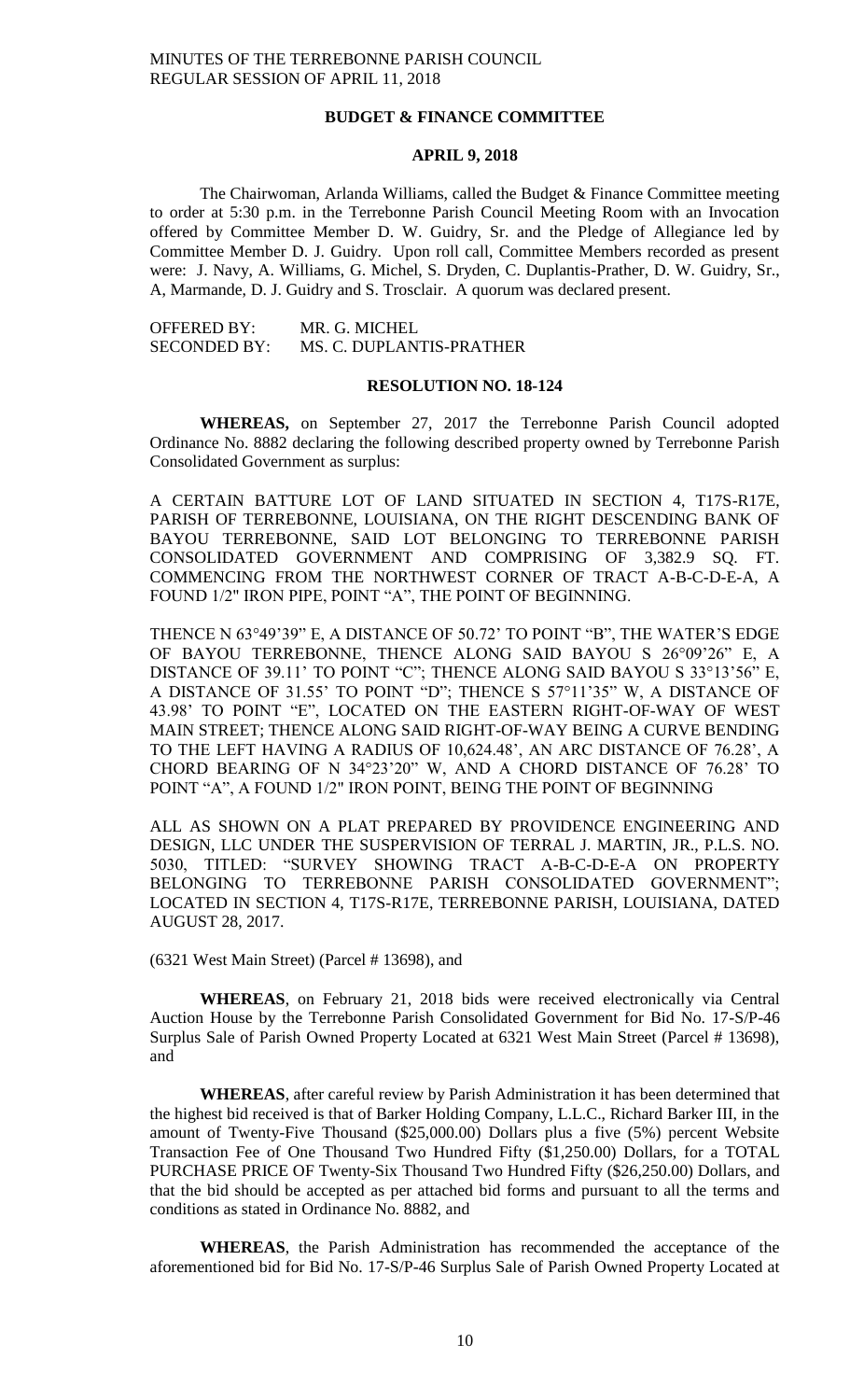6321 West Main Street (Parcel # 13698) as described in attached hereto and made a part hereof.

**NOW, THEREFORE BE IT RESOLVED** by Terrebonne Parish Council (Budget and Finance Committee), on behalf of the Terrebonne Parish Consolidated Government, that the recommendation of the Parish Administration is approved and the bid of Barker Holding Company, L.L.C., Richard Barker III is accepted as per attached bid forms and pursuant to all the terms and conditions as stated in Ordinance No. 8882.

#### **THERE WAS RECORDED:**

YEAS: J. Navy, A. Williams, G. Michel, S. Dryden, C. Duplantis-Prather, D. W. Guidry, Sr., A. Marmande, D. J. Guidry, and S. Trosclair. NAYS: None. ABSTAINING: None. ABSENT: None. The Chairwoman declared the resolution adopted on this the 9th day of April 2018.

\* \* \* \* \* \* \* \* \*

| OFFERED BY:  | <b>MR. S. TROSCLAIR</b> |
|--------------|-------------------------|
| SECONDED BY: | MR. J. NAVY             |

### **RESOLUTION NO. 18-125**

**WHEREAS**, on September 26, 2012 the Terrebonne Parish Council adopted Ordinance No. 8194 declaring the following described property adjudicated to the Terrebonne Parish Consolidated Government, with an owner of record as Claude Prosperie, et al, as surplus:

ON THE LEFT DESCENDING BANK OF BAYOU TERREBONNE. BATTURE TRACT AND TRACT RESERVED FOR ACCESS AS SHOWN ON "MAP SHOWING THE REDIVISION OF A PORTION OF THE ESTATE CLAUDE PROSPERIE IN SECTION 8 T18S - R19E" (Parcel #32356), 950 Highway 55 (100%), and

**WHEREAS**, on February 21, 2018 bids were received electronically via Central Auction House by the Terrebonne Parish Consolidated Government for Bid No. 15-S/P-58(U) (Re-Bid) Surplus Sale of Adjudicated Property Located at 950 Highway 55 (100%) (Parcel #32356), and

**WHEREAS**, after careful review by Parish Administration it has been determined that the highest bid received is that of Rusty Hebert in the amount of TWO THOUSAND ONE HUNDRED SIXTY-SEVEN (\$2,167.00) DOLLARS plus a five (5%) percent Website Transaction Fee of ONE HUNDRED EIGHT AND 35/100 (\$108.35) DOLLARS, for a TOTAL PURCHASE PRICE OF TWO THOUSAND TWO HUNDRED SEVENTY-FIVE AND 35/100 (\$2,275.35) DOLLARS, and that the bid should be accepted as per attached bid forms and pursuant to all the terms and conditions as stated in Ordinance 8194, and

**WHEREAS**, the Parish Administration has recommended the acceptance of the aforementioned bid for Bid No. 15-S/P-58(U) (Re-Bid) Surplus Sale of Adjudicated Property Located at 950 Highway 55 (100%) (Parcel #32356) as described in attached hereto and made a part hereof.

**NOW, THEREFORE BE IT RESOLVED** by Terrebonne Parish Council (Budget and Finance Committee), on behalf of the Terrebonne Parish Consolidated Government, that the recommendation of the Parish Administration is approved and the bid of Rusty Hebert is accepted as per attached bid forms and pursuant to all the terms and conditions as stated in Ordinance 8194.

## **THERE WAS RECORDED:**

YEAS: J. Navy, A. Williams, G. Michel, S. Dryden, C. Duplantis-Prather, D. W. Guidry, Sr., A. Marmande, D. J. Guidry, and S. Trosclair. NAYS: None. ABSTAINING: None.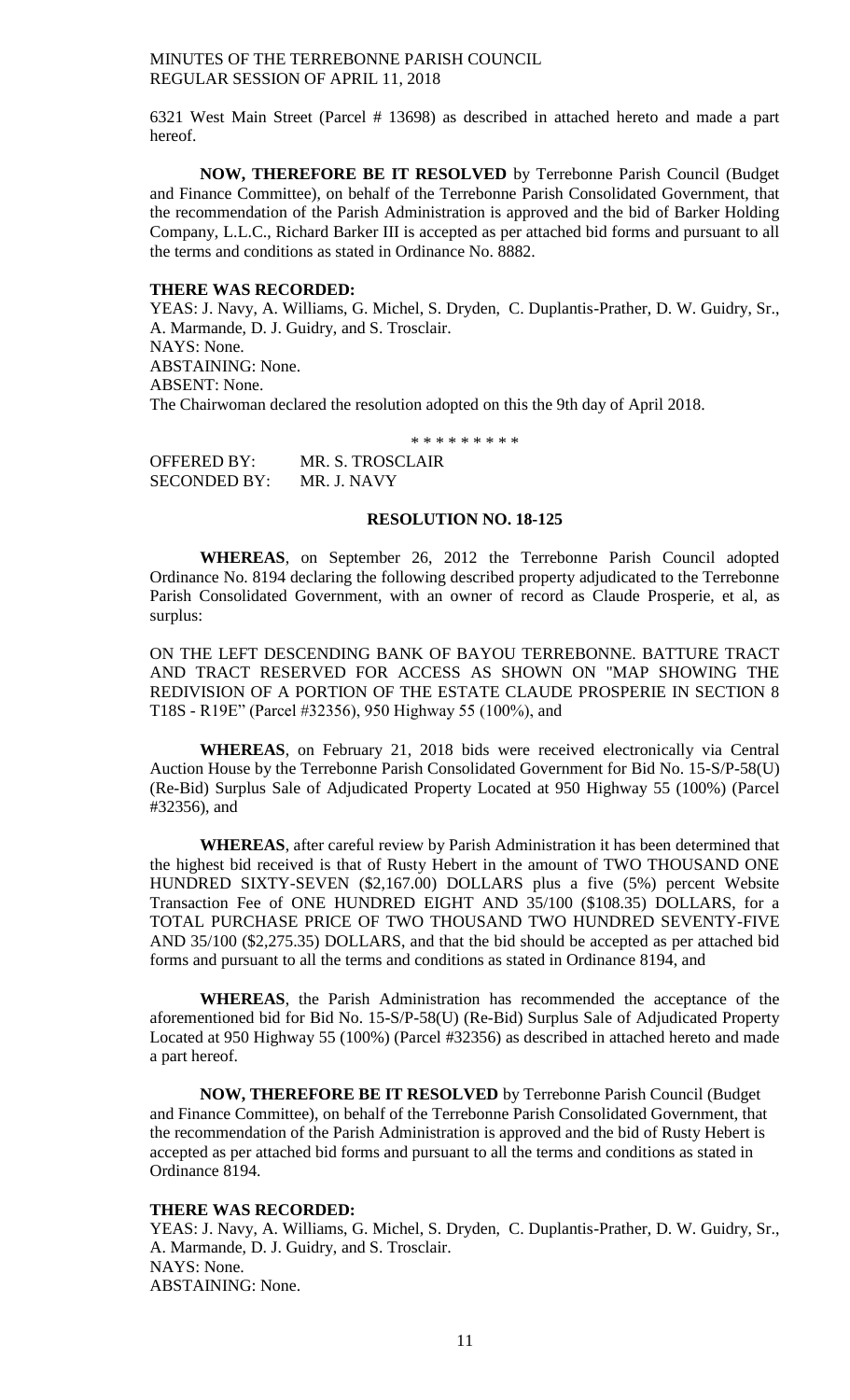ABSENT: None. The Chairwoman declared the resolution adopted on this the 9th day of April 2018.

\* \* \* \* \* \* \* \* \*

OFFERED BY: MR. S. DRYDEN SECONDED BY: MR. J. NAVY

### **RESOLUTION NO. 18-126**

**WHEREAS**, on August 10, 2016 the Terrebonne Parish Council adopted Ordinance No. 8757 declaring the following described property adjudicated to the Terrebonne Parish Consolidated Government, with an owner of record as Milton Ray Shephard, Etal and Desire Ann Curole, as surplus:

LOT 7 BLOCK 6 ADDEN.1 ROSELAWN PARK S/D (CORRECTED) (Parcel #22005) 412 Ashlawn St. (100%), and

**WHEREAS**, on February 21, 2018 bids were received electronically via Central Auction House by the Terrebonne Parish Consolidated Government for Bid No. 16-S/P-71 (Re-Bid) Surplus Sale of Adjudicated Property Located at 412 Ashlawn St. (100%) (Parcel #22005), and

**WHEREAS**, after careful review by Parish Administration it has been determined that the highest bid received is that of Brandee Bocage in the amount of TWO THOUSAND SIXTY-SEVEN (\$2,067.00) DOLLARS plus a five (5%) percent Website Transaction Fee of ONE HUNDRED THREE AND 35/100 (\$103.35) DOLLARS, for a TOTAL PURCHASE PRICE OF TWO THOUSAND ONE HUNDRED SEVENTY AND 35/100 (\$2,170.35) DOLLARS, and that the bid should be accepted as per attached bid forms and pursuant to all the terms and conditions as stated in Ordinance 8757, and

**WHEREAS**, the Parish Administration has recommended the acceptance of the aforementioned bid for Bid No. 16-S/P-71 (Re-Bid) Surplus Sale of Adjudicated Property Located at 412 Ashlawn St. (100%) (Parcel #22005) as described in attached hereto and made a part hereof.

**NOW, THEREFORE BE IT RESOLVED** by Terrebonne Parish Council (Budget and Finance Committee), on behalf of the Terrebonne Parish Consolidated Government, that the recommendation of the Parish Administration is approved and the bid of Brandee Bocage is accepted as per attached bid forms and pursuant to all the terms and conditions as stated in Ordinance 8757.

#### **THERE WAS RECORDED:**

YEAS: J. Navy, A. Williams, G. Michel, S. Dryden, C. Duplantis-Prather, D. W. Guidry, Sr., A. Marmande, D. J. Guidry, and S. Trosclair. NAYS: None. ABSTAINING: None. ABSENT: None. The Chairwoman declared the resolution adopted on this the 9th day of April 2018.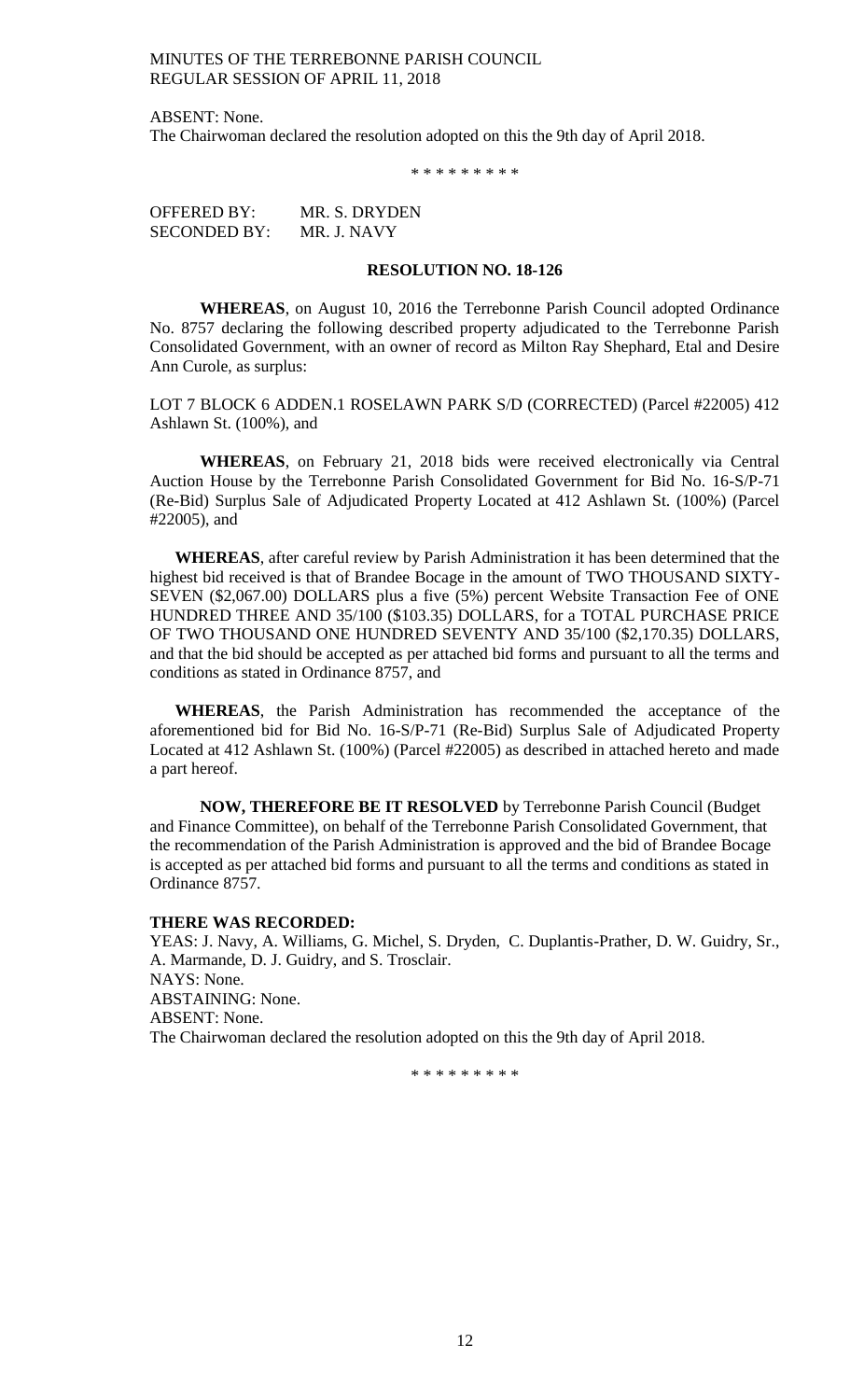OFFERED BY: MR. S. DRYDEN SECONDED BY: MR. J. NAVY

## **RESOLUTION NO. 18-127**

**WHEREAS**, on September 27, 2017 the Terrebonne Parish Council adopted Ordinance No. 8879 declaring the following described property adjudicated to the Terrebonne Parish Consolidated Government, with an owner of record as L P R, L.L.C., as surplus:

LOT 10 BLOCK 2 BREAUX-MORRISON ADDITION. (Parcel #22659) 214 Margaret St. (100%), and

**WHEREAS**, on February 21, 2018 bids were received electronically via Central Auction House by the Terrebonne Parish Consolidated Government for Bid No. 17-S/P-44 Surplus Sale of Adjudicated Property Located at 214 Margaret Street (100%) (Parcel # 22659), and

**WHEREAS**, after careful review by Parish Administration it has been determined that the highest bid received is that of Jerri Smitko in the amount of Twelve Thousand Nine Hundred (\$12,900.00) Dollars plus a five (5%) percent Website Transaction Fee of Six Hundred Forty-Five (\$645.00) Dollars, for a total purchase price of Thirteen Thousand Five Hundred Forty-Five (\$13,545.00) Dollars, and that the bid should be accepted as per attached bid forms and pursuant to all the terms and conditions as stated in Ordinance 8879, and

**WHEREAS**, the Parish Administration has recommended the acceptance of the aforementioned bid for Bid No. 17-S/P-44 Surplus Sale of Adjudicated Property Located at 214 Margaret Street (100%) (Parcel # 22659) as described in attached hereto and made a part hereof.

**NOW, THEREFORE BE IT RESOLVED** by Terrebonne Parish Council (Budget and Finance Committee), on behalf of the Terrebonne Parish Consolidated Government, that the recommendation of the Parish Administration is approved and the bid of Jerri Smitko is accepted as per attached bid forms and pursuant to all the terms and conditions as stated in Ordinance 8879.

#### **THERE WAS RECORDED:**

YEAS: J. Navy, A. Williams, G. Michel, S. Dryden, C. Duplantis-Prather, D. W. Guidry, Sr., A. Marmande, D. J. Guidry, and S. Trosclair. NAYS: None. ABSTAINING: None. ABSENT: None. The Chairwoman declared the resolution adopted on this the 9th day of April 2018.

\* \* \* \* \* \* \* \* \*

OFFERED BY: MR. S. TROSCLAIR SECONDED BY: MR. D. J. GUIDRY

### **RESOLUTION NO. 18-128**

**WHEREAS,** on August 13, 2008 the Terrebonne Parish Council adopted Ordinance No. 7497 declaring the following described property adjudicated to the Terrebonne Parish Consolidated Government, with an owner of record as Albertha Williams Carter, as surplus:

ON THE LEFT DESCENDING BANK OF BAYOU LITTLE CAILLOU. BOUNDED ABOVE BY MRS. CHARLEY WELSH. BOUNDED BELOW BY VIOLA H. BROWN, ETALS. HAVING A FRONTAGE 1/2 ARPENT BY DEPTH SURVEY. LESS LOT 1/2 ARPENT X 50' SOLD TO HENRY KNIGHTSHADE CB 177/249. LESS LOT 1/2 ARPENT X 50' SOLD TO WELLINGTON WELSH CB 160/113. LESS LOT 1/2 ARPENT X 50' SOLD TO WARRENCE BENNETT CB 266/361. LESS LOT 96 X 50' BEGINNING 460' FROM PUBLIC ROAD SOLD TO HERMAN BOLDEN CB 287/66. LESS LOT 96 X 100' SOLD TO CLYDE MOSES, JR. CB 289/249. LESS LOT 96 X 50' SOLD TO EARL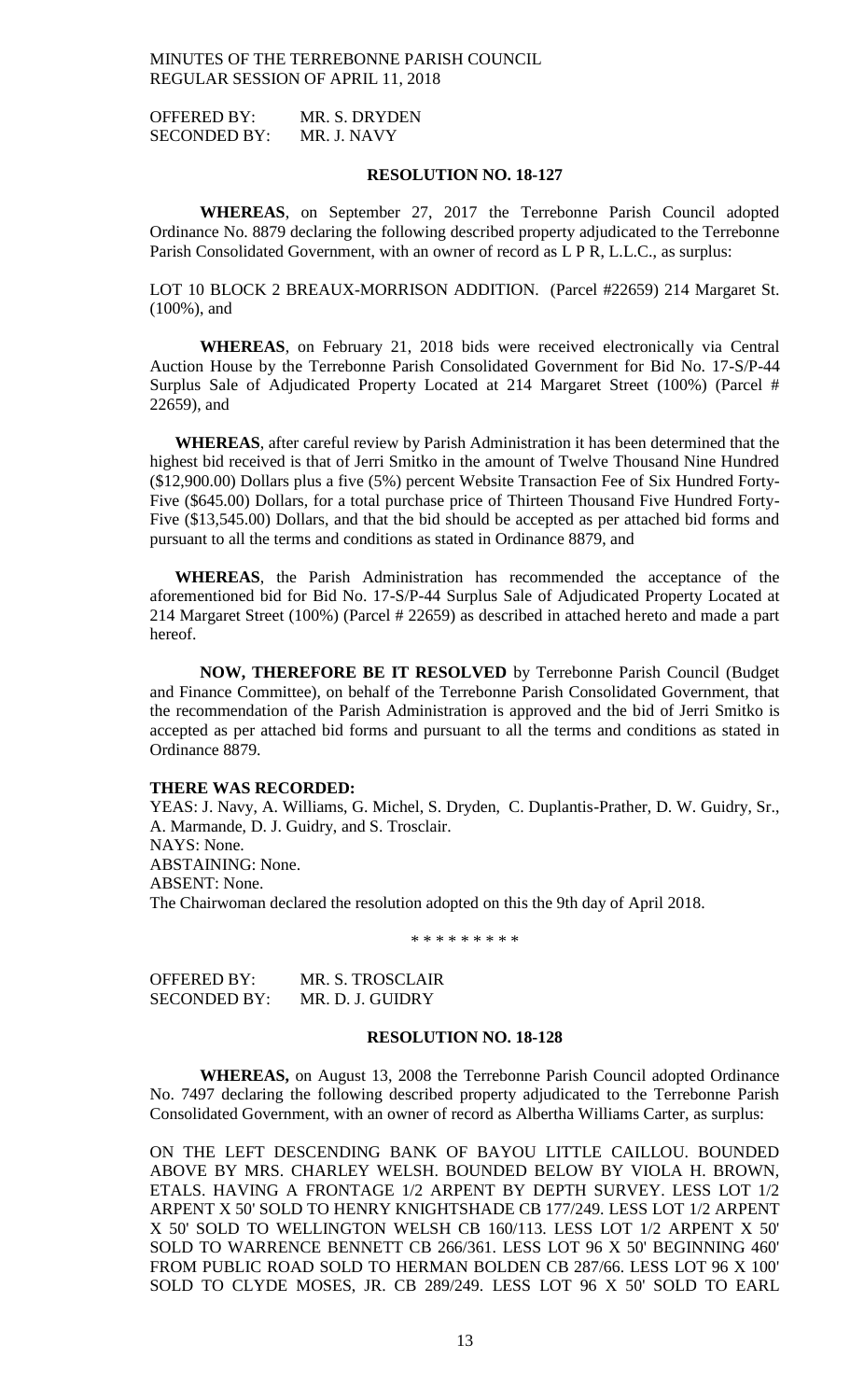BREAUX CB 306/677. LESS LOT 96 X 50' SOLD TO JAMES WILLIAMS CB 316/241. LESS LOT 96 X 50' SOLD TO FRED TROSCLAIR CB 340/90. LESS LOT 96 X 100' SOLD TO JERRY STEWARD CB 344/174. LESS LOT 96 X 60' SOLD TO IRMA WILLIAMS LEA CB 413/230 LESS LOT 96 X 100' SOLD TO BENNIE WILLIAMS, JR. CB 413/232. LESS LOT 1/2 ARPENT X 1 ACRE S/S TO A.D. O'NEAL, JR. CB 473/13. LESS LOT 1/2 ARPENT X 200' SOLD TO PAUL CELESTIN CB 483/677. LESS BATTURE LOT 1/2 ARPENT BY DEPTH TO PUBLIC ROAD ASSESSED SEPARATELY. LESS LOT 50' X 96' ASSESSED SEPARATELY. (Parcel # 42415) 147 Trellis Ave. (100%),and

**WHEREAS,** on February 21, 2018 bids were received electronically via Central Auction House by the Terrebonne Parish Consolidated Government for Bid No. 17-S/P-45 Surplus Sale of Adjudicated Property Located at 147 Trellis Avenue, Chauvin, LA 70344 (100%) (Parcel # 42415), and

**WHEREAS**, after careful review by Parish Administration it has been determined that the highest bid received is that of Alfred Harris in the amount of FOUR THOUSAND SIX HUNDRED AND 58/100 (\$4,600.58) DOLLARS plus a five (5%) percent Website Transaction Fee of TWO HUNDRED THIRTY AND 03/100 (\$230.03) DOLLARS, for a TOTAL PURCHASE PRICE OF FOUR THOUSAND EIGHT HUNDRED THIRTY AND 61/100 (\$4,830.61) DOLLARS, and that the bid should be accepted as per attached bid forms and pursuant to all the terms and conditions as stated in Ordinance 7497, and

**WHEREAS**, the Parish Administration has recommended the acceptance of the aforementioned bid for Bid No. 17-S/P-45 Surplus Sale of Adjudicated Property Located at 147 Trellis Avenue, Chauvin, LA 70344 (100%) (Parcel # 42415) as described in attached hereto and made a part hereof.

**NOW, THEREFORE BE IT RESOLVED** by Terrebonne Parish Council (Budget and Finance Committee), on behalf of the Terrebonne Parish Consolidated Government, that the recommendation of the Parish Administration is approved and the bid of Alfred Harris is accepted as per attached bid forms and pursuant to all the terms and conditions as stated in Ordinance 7497.

#### **THERE WAS RECORDED:**

YEAS: J. Navy, A. Williams, G. Michel, S. Dryden, C. Duplantis-Prather, D. W. Guidry, Sr., A. Marmande, D. J. Guidry, and S. Trosclair. NAYS: None. ABSTAINING: None. ABSENT: None. The Chairwoman declared the resolution adopted on this the 9th day of April 2018.

\* \* \* \* \* \* \* \* \*

OFFERED BY: MR. A. MARMANDE SECONDED BY: MR. J. NAVY

# **RESOLUTION NO. 18-129**

**WHEREAS**, on November 29, 2017 the Terrebonne Parish Council adopted Ordinance No. 8904 declaring the following described property adjudicated to the Terrebonne Parish Consolidated Government, with an owner of record as Betty Jean Peel Rouse, Calvin J. Parfait, Jr., and Esther Parfait Billiot, as surplus:

ON THE LEFT DESCENDING BANK OF BAYOU GRAND CAILLOU. BATTURE LOT 39.61'ON HWY. AS SHOWN ON "SURVEY OF TRACT G-D-E-F-G FOR A.J. ROUSSE, ETUX IN SECTION 86, T19S-R17E." (Parcel # 28210) 7504 Grand Caillou Rd. Dulac, LA 70353 (100%), and

**WHEREAS**, on February 21, 2018 bids were received electronically via Central Auction House by the Terrebonne Parish Consolidated Government for Bid No. 17-S/P-54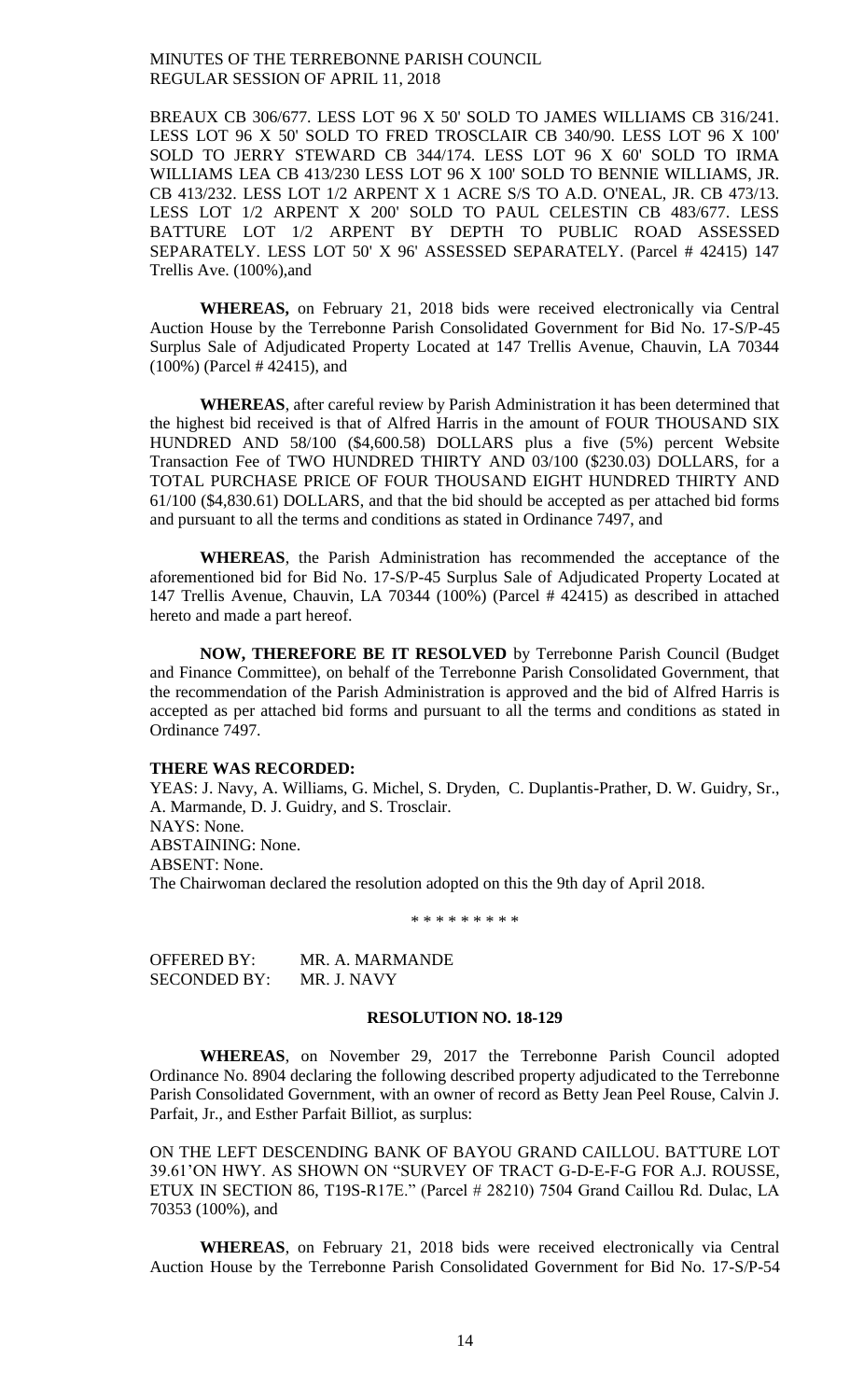Surplus Sale of Adjudicated Property Located at 7504 Grand Caillou Rd., Dulac, LA 70353 (100%) (Parcel # 28210), and

**WHEREAS**, after careful review by Parish Administration it has been determined that the highest bid received is that of Cuzan Services, L.L.C., John Hymes, in the amount of SIX THOUSAND EIGHT HUNDRED (\$6,800.00) DOLLARS plus a five (5%) percent Website Transaction Fee of THREE HUNDRED FORTY (\$340.00) DOLLARS, for a TOTAL PURCHASE PRICE OF SEVEN THOUSAND ONE HUNDRED FORTY (\$7,140.00) DOLLARS, and that the bid should be accepted as per attached bid forms and pursuant to all the terms and conditions as stated in Ordinance 8904, and

**WHEREAS**, the Parish Administration has recommended the acceptance of the aforementioned bid for Bid No. 17-S/P-54 Surplus Sale of Adjudicated Property Located at 7504 Grand Caillou Rd., Dulac, LA 70353 (100%) (Parcel # 28210) as described in attached hereto and made a part hereof.

**NOW, THEREFORE BE IT RESOLVED** by Terrebonne Parish Council (Budget and Finance Committee), on behalf of the Terrebonne Parish Consolidated Government, that the recommendation of the Parish Administration is approved and the bid of Cuzan Services, L.L.C., John Hymes, is accepted as per attached bid forms and pursuant to all the terms and conditions as stated in Ordinance 8904.

## **THERE WAS RECORDED:**

YEAS: J. Navy, A. Williams, G. Michel, S. Dryden, C. Duplantis-Prather, D. W. Guidry, Sr., A. Marmande, D. J. Guidry, and S. Trosclair. NAYS: None. ABSTAINING: None. ABSENT: None. The Chairwoman declared the resolution adopted on this the 9th day of April 2018.

\* \* \* \* \* \* \* \* \*

OFFERED BY: MR. A. MARMANDE SECONDED BY: MR. J. NAVY

### **RESOLUTION NO. 18-130**

**WHEREAS**, on November 29, 2017 the Terrebonne Parish Council adopted Ordinance No. 8905 declaring the following described property adjudicated to the Terrebonne Parish Consolidated Government, with an owner of record as Cecelia Munch Terrio (1/2), Leslyn Terrio Laumann (1/8), Harvey J. Terrio, Jr. (1/8), John J. Terrio (1/8), Shantel Terrio Gautreaux (1/8), as surplus:

LOT 3 BLOCK 4 CASTLEGUARD SOUTH SUBD. ALSO BATTURE 100' X 20 OPPOSITE ABOVE LOT. (Parcel # 28376) 5200 Shrimpers Row, Dulac, LA 70353 (100%), and

**WHEREAS**, on February 21, 2018 bids were received electronically via Central Auction House by the Terrebonne Parish Consolidated Government for Bid No. 17-S/P-56 Surplus Sale of Adjudicated Property Located at 5200 Shrimpers Row, Dulac, LA 70353 (100%) (Parcel # 28376), and

**WHEREAS**, after careful review by Parish Administration it has been determined that the highest bid received is that of Shantel Breaux in the amount of ELEVEN THOUSAND SIX HUNDRED SIXTY-SEVEN (\$11,667.00) DOLLARS plus a five (5%) percent Website Transaction Fee of FIVE HUNDRED EIGHTY-THREE AND 35/100 (\$583.35) DOLLARS, for a TOTAL PURCHASE PRICE OF TWELVE THOUSAND TWO HUNDRED FIFTY AND 35/100 (\$12,250.35) DOLLARS, and that the bid should be accepted as per attached bid forms and pursuant to all the terms and conditions as stated in Ordinance 8905, and

**WHEREAS**, the Parish Administration has recommended the acceptance of the aforementioned bid for Bid No. 17-S/P-56 Surplus Sale of Adjudicated Property Located at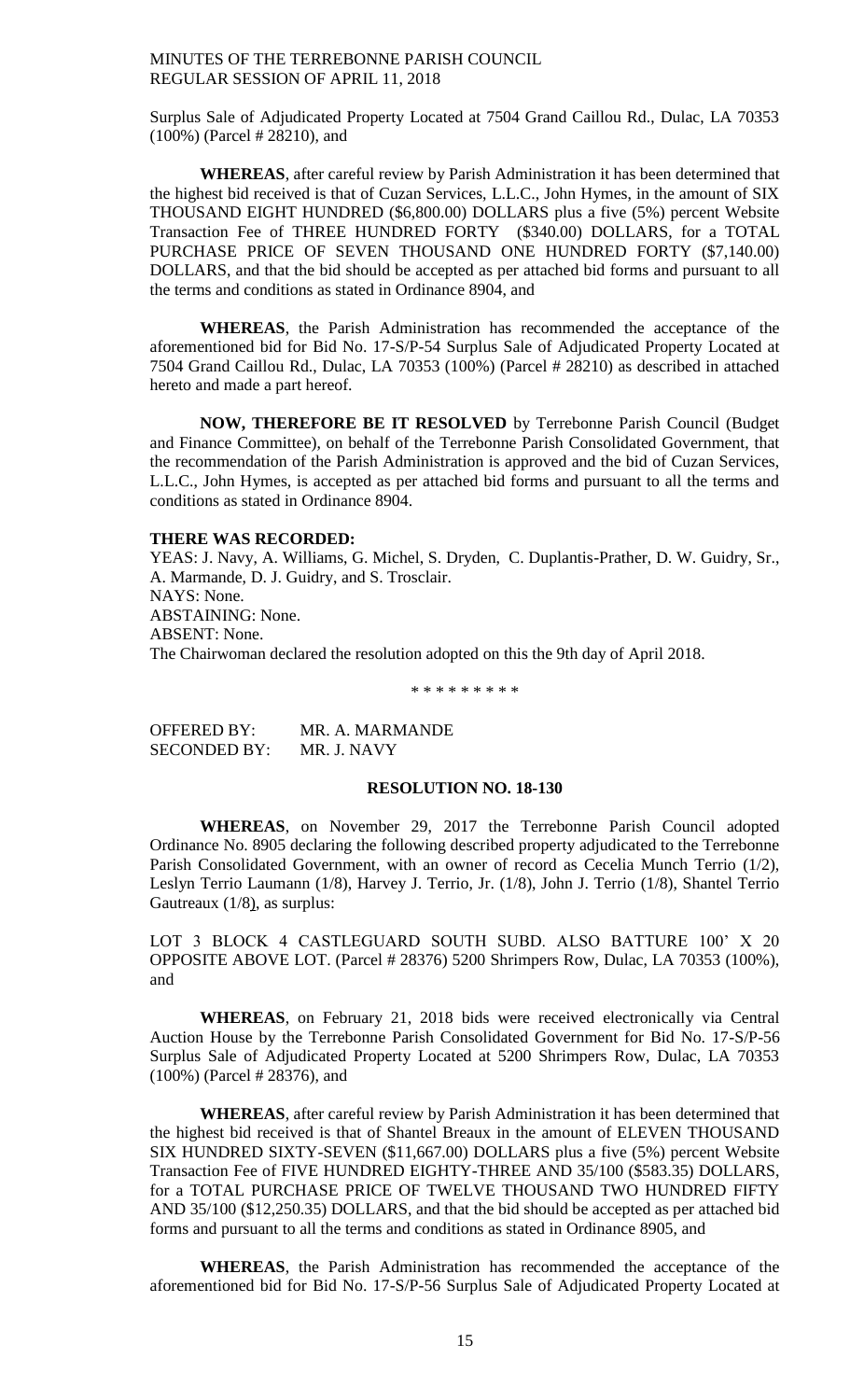5200 Shrimpers Row, Dulac, LA 70353 (100%) (Parcel # 28376) as described in attached hereto and made a part hereof.

**NOW, THEREFORE BE IT RESOLVED** by Terrebonne Parish Council (Budget and Finance Committee), on behalf of the Terrebonne Parish Consolidated Government, that the recommendation of the Parish Administration is approved and the bid of Shantel Breaux is accepted as per attached bid forms and pursuant to all the terms and conditions as stated in Ordinance 8905.

#### **THERE WAS RECORDED:**

YEAS: J. Navy, A. Williams, G. Michel, S. Dryden, C. Duplantis-Prather, D. W. Guidry, Sr., A. Marmande, D. J. Guidry, and S. Trosclair. NAYS: None. ABSTAINING: None. ABSENT: None. The Chairwoman declared the resolution adopted on this the 9th day of April 2018.

\* \* \* \* \* \* \* \* \*

OFFERED BY: MR. J. NAVY SECONDED BY: MR. S. DRYDEN

# **RESOLUTION NO. 18-131**

**WHEREAS,** on November 29, 2017 the Terrebonne Parish Council adopted Ordinance No. 8905 declaring the following described property adjudicated to the Terrebonne Parish Consolidated Government, with an owner of record as Keith Angelette, as surplus:

LOT 1-B BLOCK 36 (REDIVISION) HONDURAS ADDITION. (Parcel # 25202) 1513 Division Avenue, Houma, LA 70360 (100%), and

**WHEREAS**, on February 21, 2018 bids were received electronically via Central Auction House by the Terrebonne Parish Consolidated Government for Bid No. 17-S/P-61 Surplus Sale of Adjudicated Property Located at 1513 Division Avenue, Houma, LA 70360 (100%) (Parcel # 25202), and

**WHEREAS**, after careful review by Parish Administration it has been determined that the highest bid received is that of Loren DeHaven in the amount of FOUR THOUSAND TWO HUNDRED SIXTY-EIGHT (\$4,268.00) DOLLARS plus a five (5%) percent Website Transaction Fee of TWO HUNDRED THIRTEEN AND 40/100 (\$213.40) DOLLARS, for a TOTAL PURCHASE PRICE OF FOUR THOUSAND FOUR HUNDRED EIGHTY-ONE AND 40/100 (\$4,481.40) DOLLARS, and that the bid should be accepted as per attached bid forms and pursuant to all the terms and conditions as stated in Ordinance 8905, and

**WHEREAS**, the Parish Administration has recommended the acceptance of the aforementioned bid for Bid No. 17-S/P-61 Surplus Sale of Adjudicated Property Located at 1513 Division Avenue, Houma, LA 70360 (100%) (Parcel # 25202) as described in attached hereto and made a part hereof.

**NOW, THEREFORE BE IT RESOLVED** by Terrebonne Parish Council (Budget and Finance Committee), on behalf of the Terrebonne Parish Consolidated Government, that the recommendation of the Parish Administration is approved and the bid of Loren DeHaven is accepted as per attached bid forms and pursuant to all the terms and conditions as stated in Ordinance 8905.

## **THERE WAS RECORDED:**

YEAS: J. Navy, A. Williams, G. Michel, S. Dryden, C. Duplantis-Prather, D. W. Guidry, Sr., A. Marmande, D. J. Guidry, and S. Trosclair. NAYS: None. ABSTAINING: None. ABSENT: None. The Chairwoman declared the resolution adopted on this the 9th day of April 2018.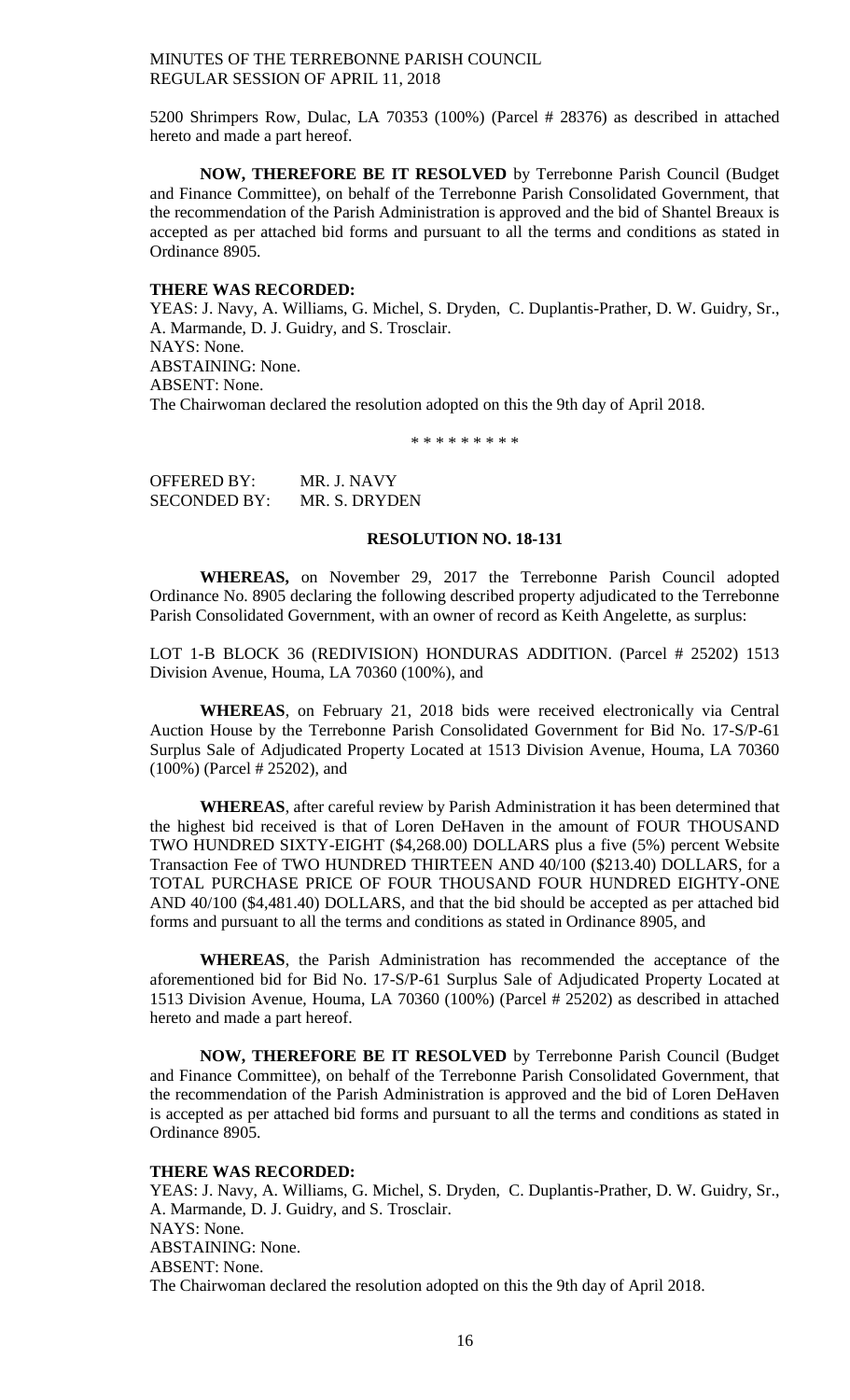#### \* \* \* \* \* \* \* \* \*

# OFFERED BY: MS. C. DUPLANTIS-PRATHER SECONDED BY: MR. D. W. GUIDRY, SR.

#### **RESOLUTION NO. 18-132**

A RESOLUTION AUTHORIZING THE PARISH PRESIDENT TO EXECUTE AN INTERGOVERNMENTAL AGREEMENT BETWEEN THE TERREBONNE PARISH CONSOLIDATED GOVERNMENT ("TPCG") AND THE LOUISIANA WORKFORCE COMMISSION, OFFICE OF WORKERS' COMPENSATION ADMINISTRATION ("OWCA") TO PROVIDE SECURITY TO THE OWCA SATELLITE OFFICE IN HOUMA, AND RELATED MATTERS.

**WHEREAS**, La. R.S. 33:1324 provides any parish or political subdivision of the state may make agreements among themselves to engage jointly in the construction or improvement of any public project or improvement provided that at least one of the participants to the agreement is authorized by law to complete the undertaking; and

**WHEREAS,** the OWCA is authorized to establish satellite offices and courts, and provide adequate security to those courts and offices; and

**WHEREAS**, at the State's District 9 office and court, TPCG desires to facilitate with the State in providing security services through the Houma Police Department; and

**WHEREAS**, TPCG and OWCA agree to enter into a contract for professional services containing substantially the same terms of those set out in the attached contract to provide security services at the OWCA satellite office in Houma, Louisiana; and

**NOW THEREFORE BE IT RESOLVED** by the Terrebonne Parish Council on behalf of Terrebonne Parish Consolidated Government that Parish President Michel Claudet is hereby authorized to negotiate and to execute all documents necessary to effect a viable Intergovernmental Agreement between the Terrebonne Parish Consolidated Government and the Louisiana Workforce Commission, Office of Workers' Compensation Administration containing substantially the same terms as those set out in the attached agreement.

### **THERE WAS RECORDED:**

YEAS: J. Navy, A. Williams, G. Michel, S. Dryden, C. Duplantis-Prather, D. W. Guidry, Sr., A. Marmande, D. J. Guidry, and S. Trosclair. NAYS: None. ABSTAINING: None. ABSENT: None. The Chairwoman declared the resolution adopted on this the 9th day of April 2018.

\* \* \* \* \* \* \* \* \*

Mr. S. Trosclair moved, seconded by Mr. A. Marmande, "THAT, the Budget & Finance Committee introduce the 2018 ordinance to adopt the millage rates for the Parish Property taxes not subject to roll forward provisions and call a public hearing on Wednesday, April 25, 2018 at 6:00 P.M."

The Chairwoman called for the vote on the motion offered by Mr. S. Trosclair. THERE WAS RECORDED: YEAS: J. Navy, A. Williams, G. Michel, S. Dryden, C. Duplantis-Prather, D. W. Guidry, Sr., A. Marmande, D. J. Guidry and S. Trosclair. NAYS: None. ABSENT: None. The Chairwoman declared the motion adopted.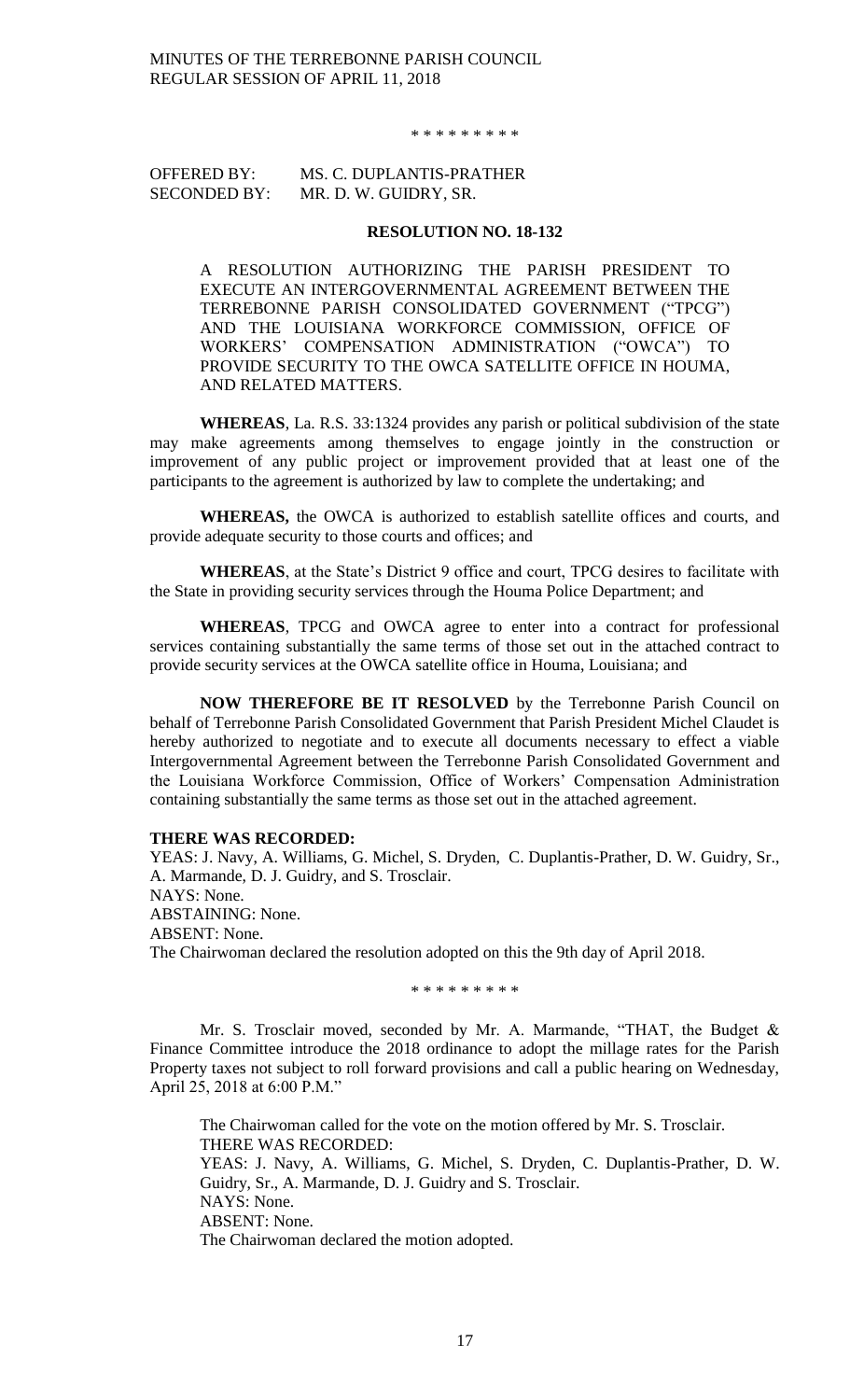Mr. J. Navy moved, seconded by Mr. D. J. Guidry, "THAT, the Budget & Finance Committee introduce an ordinance authorizing the issuance from time to time of Sales Tax Bonds of the Parish of Terrebonne, State of Louisiana; prescribing the form, terms and conditions of such bonds; providing for the payment thereof; and providing for other matters in connection therewith and call a public hearing on Wednesday, April 25, 2018 AT 6:30 P.M."

The Chairwoman called for the vote on the motion offered by Mr. J. Navy. THERE WAS RECORDED: YEAS: J. Navy, A. Williams, G. Michel, S. Dryden, C. Duplantis-Prather, D. W. Guidry, Sr., A. Marmande, D. J. Guidry and S. Trosclair. NAYS: None. ABSENT: None. The Chairwoman declared the motion adopted.

Mr. J. Navy moved, seconded by Mr. A. Marmande, "THAT the Budget and Finance Committee introduce an ordinance to amend the 2018 Adopted Operating Budget and the 5- Year Capital Outlay Budget of the Terrebonne Parish Consolidated Government for the following items and to provide for related matters:

- I. General Fund, Youth Empowerment Program \$10,000 EOC Safe Room - \$55,000
- II. Sanitation, Field Office/ Warehouse Rehab Project \$500,000

and call a public hearing on said matter on Wednesday, April 25, 2018 at 6:30 p.m."

The Chairwoman called for the vote on the motion offered by Mr. J. Navy. THERE WAS RECORDED: YEAS: J. Navy, A. Williams, G. Michel, S. Dryden, C. Duplantis-Prather, D. W. Guidry, Sr., A. Marmande, D. J. Guidry and S. Trosclair. NAYS: None. ABSENT: None. The Chairwoman declared the motion adopted.

Mr. D. W. Guidry, Sr. moved, seconded by Mr. A. Marmande, "THAT the Budget and Finance Committee introduce an ordinance authorizing the issuance of not to exceed Sixty Million Dollars (\$60,000,000) aggregate amount of taxable Sales Tax Refunding Bonds (Morganza Levee Improvement Projects), 2018 and Sales Tax Bonds (Morganza Levee Improvement Projects), Series 2018B, of the Parish of Terrebonne, State of Louisiana; prescribing the form, terms and conditions of such bonds; providing for the payment thereof; and providing for other matters in connection therewith and call a public hearing on Wednesday, April 25, 2018 at 6:30 p.m."

The Chairwoman called for the vote on the motion offered by Mr. D. W. Guidry, Sr. THERE WAS RECORDED: YEAS: J. Navy, A. Williams, G. Michel, S. Dryden, C. Duplantis-Prather, D. W. Guidry, Sr., A. Marmande, D. J. Guidry and S. Trosclair. NAYS: None. ABSENT: None. The Chairwoman declared the motion adopted.

Mr. D. J. Guidry moved, seconded by Mr. S. Dryden, "THAT the Budget and Finance Committee introduce an ordinance authorizing the issuance from time to time of Sale Tax Bonds of the Parish of Terrebonne, State of Louisiana; prescribing the form, terms and conditions of such bonds; providing for the payment thereof; and providing for other matters in connection therewith and call a public hearing on April 25, 2018 at 6:30 p.m."

The Chairwoman called for the vote on the motion offered by Mr. D. J. Guidry. THERE WAS RECORDED:

YEAS: J. Navy, A. Williams, G. Michel, S. Dryden, C. Duplantis-Prather, D. W. Guidry, Sr., A. Marmande, D. J. Guidry and S. Trosclair.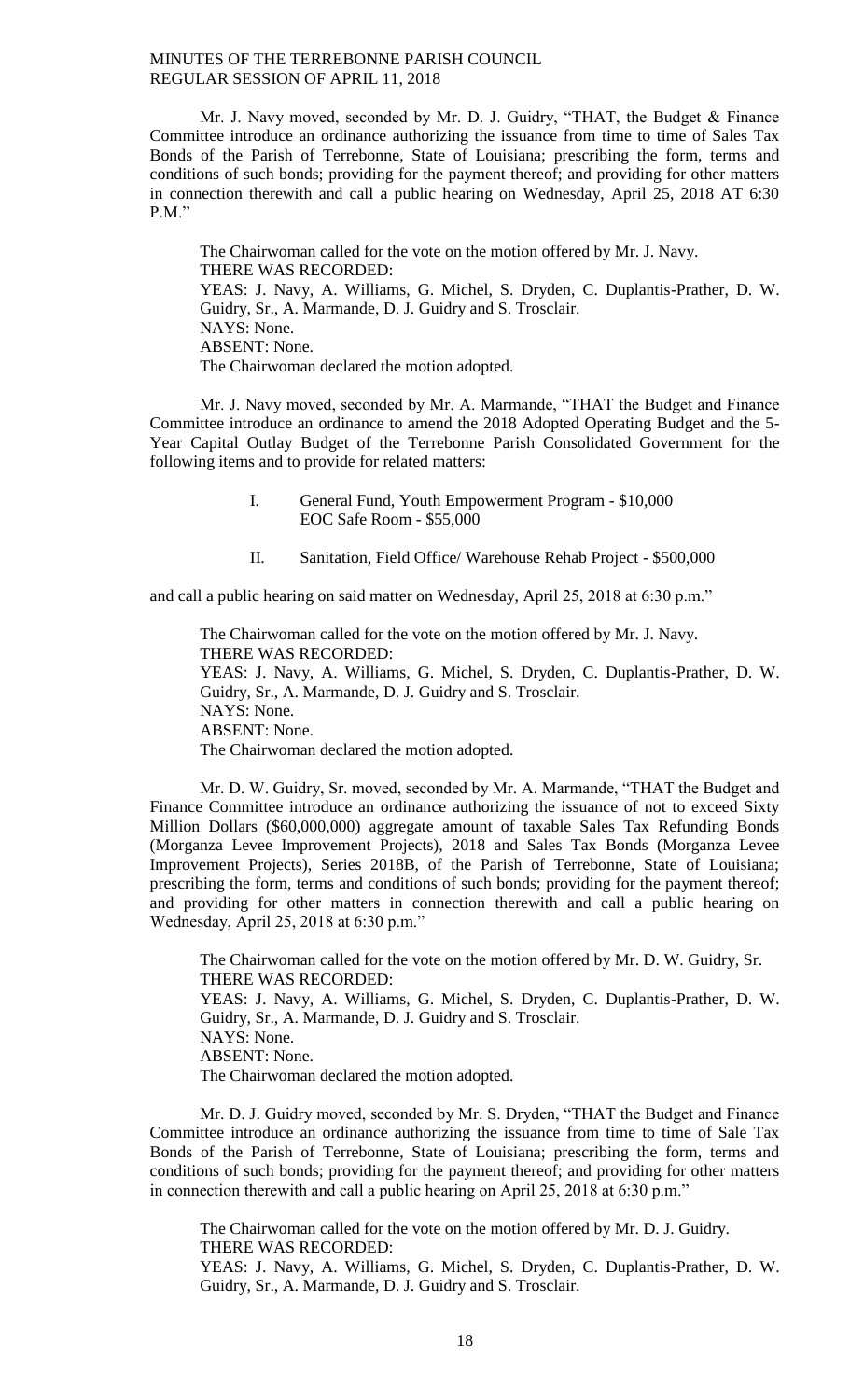NAYS: None. ABSENT: None. The Chairwoman declared the motion adopted.

Mr. A. Marmande moved, seconded by Mr. J. Navy, "THAT the Budget and Finance Committee introduce an ordinance authorizing the issuance of not to exceed Seventeen Million Dollars (\$17,000,000) aggregate amount of Sales Tax Bonds (Drainage Projects), Series 2018, of the Parish of Terrebonne, State of Louisiana; prescribing the form, terms and conditions of such bonds; providing for the payment thereof; and providing for other matters in connection therewith and call a public hearing on Wednesday, April 25, 2018 at 6:30 p.m."

The Chairwoman called for the vote on the motion offered by Mr. A. Marmande. THERE WAS RECORDED: YEAS: J. Navy, A. Williams, G. Michel, S. Dryden, C. Duplantis-Prather, D. W. Guidry, Sr., A. Marmande, D. J. Guidry and S. Trosclair. NAYS: None. ABSENT: None. The Chairwoman declared the motion adopted.

OFFERED BY: MS. C. DUPLANTIS-PRATHER SECONDED BY: MR. D. W. GUIDRY, SR.

# **RESOLUTION NO. 18-133**

**WHEREAS,** prices were obtained through the Louisiana Federal Property Assistance Agency by the Terrebonne Parish Consolidated Government for the purpose of purchasing two (2) 4x4 F550 Utility Trucks for the maintenance of pumps for the Forced Drainage Division, and

**WHEREAS,** after careful review by Carl Ledet, Forced Drainage Superintendent, it has been determined that the price of Twenty-Five Thousand Dollars and Zero Cents (\$25,000.00) per unit should be accepted for a total of Fifty Thousand Dollars and Zero Cents (\$50,000.00) as per the attached from the Division of Administration, Louisiana Federal Property Assistance Agency, and

**WHEREAS,** Parish Administration recommends acceptance of the purchase of two (2) 4x4 F550 Utility Trucks at the aforementioned price from the Division of Administration, Louisiana Federal Property Assistance Agency as per the attached documents, and

**NOW, THEREFORE BE IT RESOLVED** by the Terrebonne Parish Council (Budget and Finance Committee), on behalf of the Terrebonne Parish Consolidated Government, that the recommendation of the Parish Administration be approved for the purchase of two (2) 4x4 F550 Utility Trucks as per the attached documents.

#### **THERE WAS RECORDED:**

YEAS: J. Navy, A. Williams, G. Michel, S. Dryden, C. Duplantis-Prather, D. W. Guidry, Sr., A. Marmande, D. J. Guidry, and S. Trosclair. NAYS: None. ABSTAINING: None. ABSENT: None. The Chairwoman declared the resolution adopted on this the 9th day of April 2018.

\* \* \* \* \* \* \* \* \*

Mr. D. W. Guidry, Sr. moved, seconded by Mr. A. Marmande, "THAT, there being no further business to come before the Budget & Finance Committee, the meeting be adjourned."

The Chairwoman called for the vote on the motion offered by Mr. D. W. Guidry, Sr. THERE WAS RECORDED: YEAS: J. Navy, A. Williams, G. Michel, S. Dryden, C. Duplantis-Prather, D. W. Guidry, Sr., A. Marmande, D. J. Guidry and S. Trosclair. NAYS: None. ABSENT: None.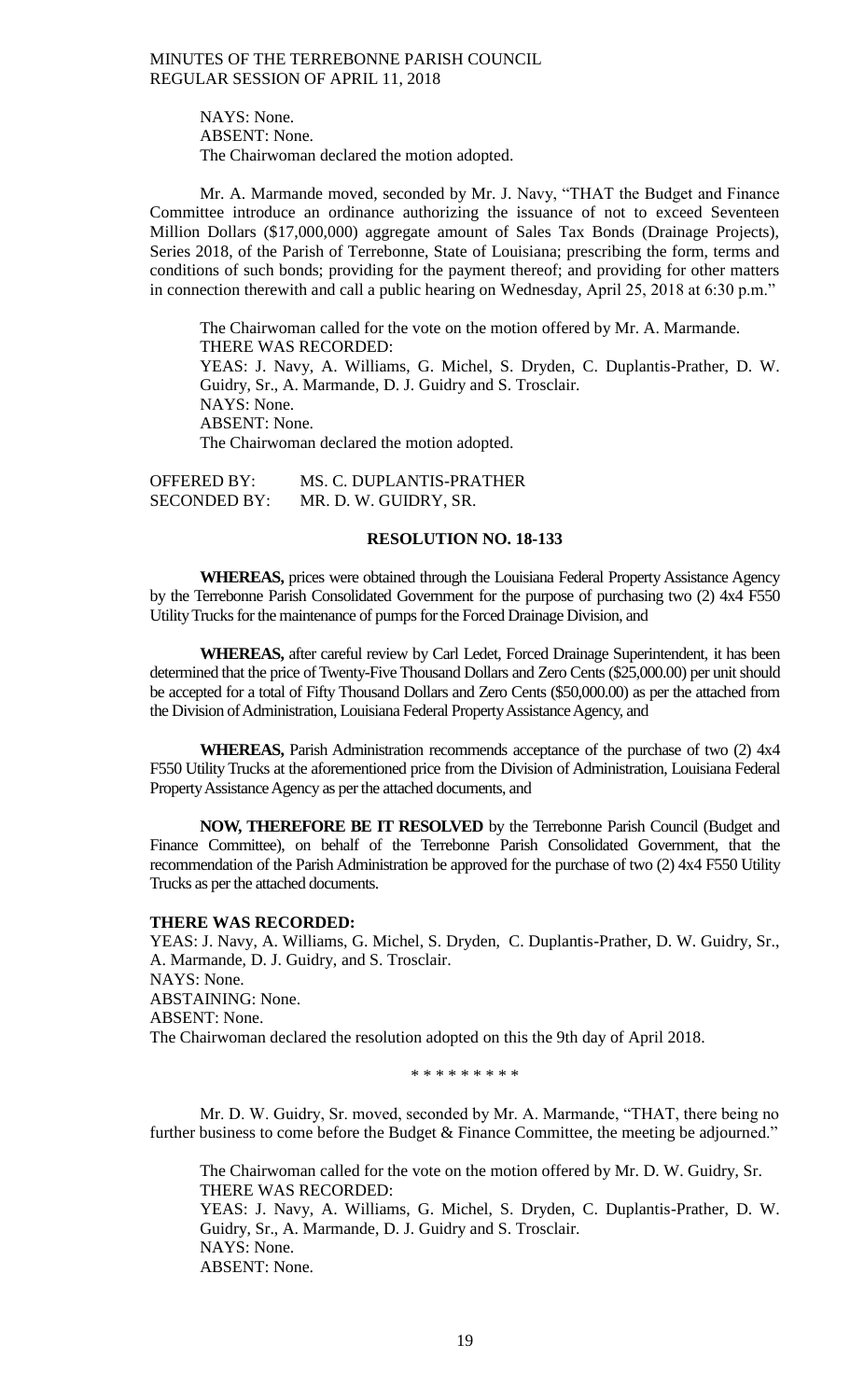> The Chairwoman declared the motion adopted and the meeting was adjourned at 5:38 p.m.

> > Arlanda J. Williams, Chairwoman

Tammy E. Triggs, Minute Clerk

Ms. A. Williams moved, seconded by Mr. D. J. Guidry, "THAT the Council accept and ratify the minutes of the Budget and Finance Committee meeting held on 4/9/18."

The Chairman called for a vote on the motion offered by Ms. A. Williams. THERE WAS RECORDED: YEAS: J. Navy, A. Williams, G. Michel, D. W. Guidry, Sr., A. Marmande, D. J. Guidry, and S. Trosclair. NAYS: None. ABSENT: S. Dryden and C. Duplantis-Prather. The Chairman declared the motion adopted.

The Chairman called for a report on the Public Services Committee meeting held on 4/9/18, whereupon the Committee Chairman, noting ratification of minutes calls a public hearing on April 25, 2018 at 6:30 p.m., rendered the following:

# **PUBLIC SERVICES COMMITTEE**

### **APRIL 9, 2018**

The Chairman, Alidore "Al" Marmande, called the Public Services Committee meeting to order at 5:40 p.m. in the Terrebonne Parish Council Meeting Room with an Invocation offered by Committee Member A. Williams and the Pledge of Allegiance led by Committee Member D. J. Guidry. Upon roll call, Committee Members recorded as present were: J. Navy, A. Williams, G. Michel, S. Dryden, C. Duplantis-Prather, D. W. Guidry, Sr., A. Marmande, D. J. Guidry and S. Trosclair. A quorum was declared present.

OFFERED BY: MS. C. DUPLANTIS-PRATHER<br>SECONDED BY: MR. J. NAVY SECONDED BY:

### **RESOLUTION NO. 18-134**

A resolution ratifying the Parish President's appointment of Milford & Associates, Inc. to provide professional engineering services relative to the Ashland Landfill Office/Warehouse Renovation project.

**WHEREAS,** Terrebonne Parish Consolidated Government, Department of Utilities, Solid Waste Division is in need of professional engineering services relative to the Ashland Landfill Office/Warehouse Renovation project, and

**WHEREAS,** Milford & Associates, Inc. has proposed to provide such services, and

**WHEREAS,** it has been determined that the proposal of Milford & Associates, Inc. is suitable to fulfill the Department's need, and

**WHEREAS,** the Parish President has appointed Milford & Associates, Inc. to provide professional services relative to Ashland Landfill Office/Warehouse Renovation project, and

**NOW THEREFORE BE IT RESOLVED,** by the Terrebonne Parish Council, (Public Services Committee), on behalf of the Terrebonne Parish Consolidated Government, that the Parish President's appointment of Milford & Associates, Inc. to a provide professional services relative to the Ashland Landfill Office/Warehouse Renovation project be, and is hereby, ratified, and

**BE IT FURTHER RESOLVED,** that the Legal Department is directed to prepare the necessary contract documents, as authorized herein.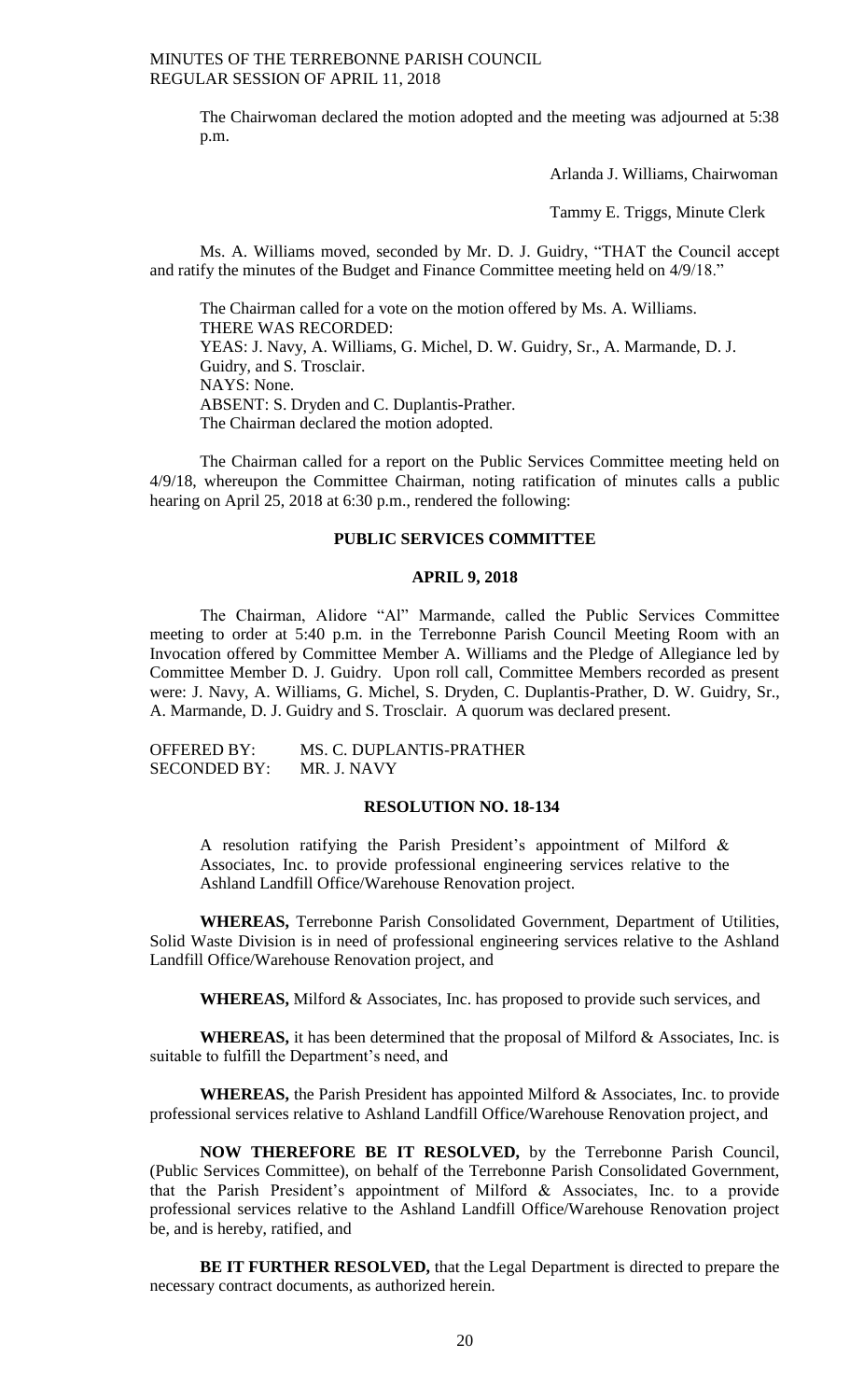### **THERE WAS RECORDED:**

YEAS: J. Navy, A. Williams, G. Michel, S. Dryden, C. Duplantis-Prather, D. W. Guidry, Sr., A. Marmande, and D. J. Guidry. NAYS: None. ABSTAINING: None. ABSENT: S. Trosclair. The Chairwoman declared the resolution adopted on this the 9th day of April 2018.

\* \* \* \* \* \* \* \* \*

| <b>OFFERED BY:</b>  | MS. A. WILLIAMS       |
|---------------------|-----------------------|
| <b>SECONDED BY:</b> | MR. D. W. GUIDRY, SR. |

## **RESOLUTION NO. 18-135**

A resolution providing approval of Amendment No. 2 to the Engineering Agreement for Parish Project No. **16-DRA-26**, **Chacahoula/Gibson Drainage Project**, Terrebonne Parish, Louisiana.

**WHEREAS**, the Terrebonne Parish Consolidated Government did enter into an original engineering agreement with All South Consulting Engineers, L.L.C. dated May 31, 2016, recordation number 1508194, for the Chacahoula/Gibson Drainage Project identified as Parish Project 16-DRA-26, and

**WHEREAS**, the Engineering Agreement between OWNER and ENGINEER provides for certain limitations for Basic Services and specific Additional Services, and

**WHEREAS,** the Parish is desirous of completing the design of the Chacahoula/Gibson Drainage project, and

**WHEREAS,** the Parish directed GIS to revise the plans in the preliminary and final design phases as described in the request for amendment, and

**WHEREAS,** the Parish directed GIS to revise design plans to incorporate electrical pumps in lieu of the diesel pumps, and

**WHEREAS**, GIS requested an amendment to their existing contract to provide services to continue with the design of the project, and

**WHEREAS**, the TPCG is desirous of having these services continued so that there is a need for additional funds to be added to the contract, and

**WHEREAS**, this above work will increase the basic services section of the contract by \$132,475.00.

**NOW, THEREFORE BE IT RESOLVED** that the Terrebonne Parish Council, on behalf of the Terrebonne Parish Consolidated Government, does hereby approve this Amendment No. 2 to the Engineering Agreement for an increase of \$132,475.00 in Basic Services, and authorizes Parish President Gordon E. Dove to execute this Amendment No. 2 to the Engineering Agreement for the Chacahoula/Gibson Drainage Project Parish Project No. 16-DRA-26, with GIS Engineering, LLC, and

**BE IT FURTHER RESOLVED** that a certified copy of the resolution be forwarded to the Engineer, GIS Engineering, LLC.

## **THERE WAS RECORDED:**

YEAS: J. Navy, A. Williams, G. Michel, S. Dryden, C. Duplantis-Prather, D. W. Guidry, Sr., A. Marmande, D. J. Guidry, and S. Trosclair. NAYS: None. ABSTAINING: None. ABSENT: None.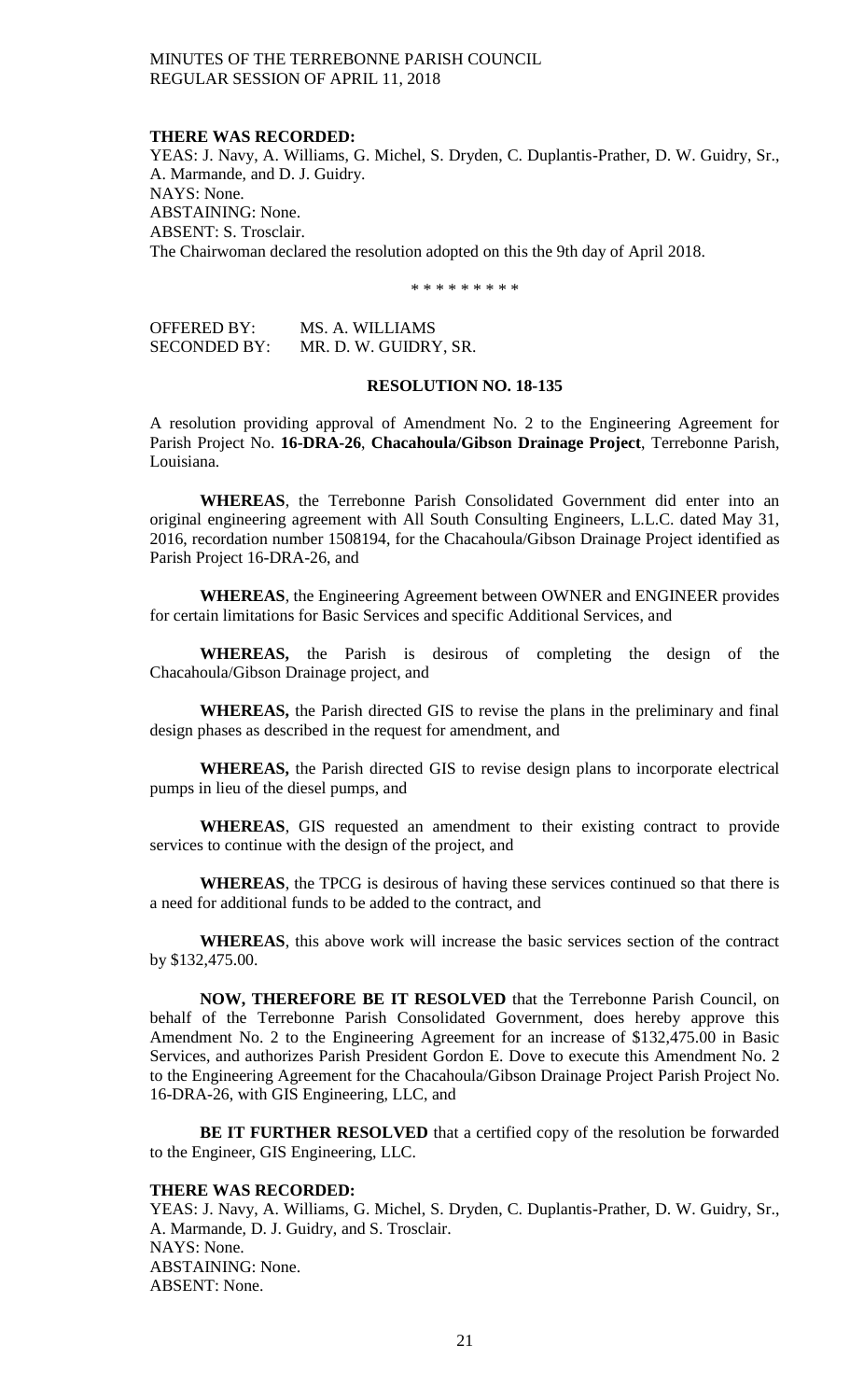The Chairwoman declared the resolution adopted on this the 9th day of April 2018.

\* \* \* \* \* \* \* \* \*

OFFERED BY: MR. D. W. GUIDRY, SR. SECONDED BY: MS. A. WILLIAMS

## **RESOLUTION NO. 18-136**

A resolution authorizing the execution of Change Order No. 2 for the Construction Agreement for Parish Project No. 14-ROAD-33, Hollywood Road Extension, Terrebonne Parish, Louisiana.

**WHEREAS**, the Terrebonne Parish Consolidated Government entered into a contract dated January 23, 2014 with LA Contracting Enterprises, LLC, Recordation Number 1541633, for Parish Project No. 14-ROAD-33, Hollywood Road Extension, Terrebonne Parish Consolidated Government, Terrebonne Parish, Louisiana, and

**WHEREAS**, TPCG is desirous of completing the construction of Hollywood Road, and

**WHEREAS**, additional grubbing was needed due to muddy areas along the proposed Hollywood Road alignment, and

**WHEREAS**, due to the extra grubbing required, an additional 3,000 cubic yards of borrow material is needed to grade the site, and

**WHEREAS**, this change order will increase the overall contract price by Fifty-Seven Thousand, Four Hundred and Fifty-Seven Dollars and Seventy Cents (\$57,457.70), and

**WHEREAS**, this Change Order No. 2 had been recommended by the Engineer, Providence Engineering and Design, LLC, for this project.

**NOW, THEREFORE BE IT RESOLVED** that the Terrebonne Parish Council on behalf of the Terrebonne Parish Consolidated Government, does hereby approve and authorize the execution by Terrebonne Parish President Gordon E. Dove of Change Order No. 2 to the construction agreement with LA Contracting Enterprise, LLC, Inc. for Parish Project No. 14-ROAD-33, Hollywood Road Extension, Terrebonne Parish, Louisiana, for an increase to the contract amount in the amount of Fifty-Seven Thousand, Four Hundred and Fifty-Seven Dollars and Seventy Cents (\$57,457.70), and

**BE IT FURTHER RESOLVED** that a certified copy of the resolution be forwarded to Engineer, Providence Engineering Design, LLC.

#### **THERE WAS RECORDED:**

YEAS: J. Navy, A. Williams, G. Michel, S. Dryden, C. Duplantis-Prather, D. W. Guidry, Sr., A. Marmande, D. J. Guidry, and S. Trosclair. NAYS: None. ABSTAINING: None. ABSENT: None. The Chairwoman declared the resolution adopted on this the 9th day of April 2018.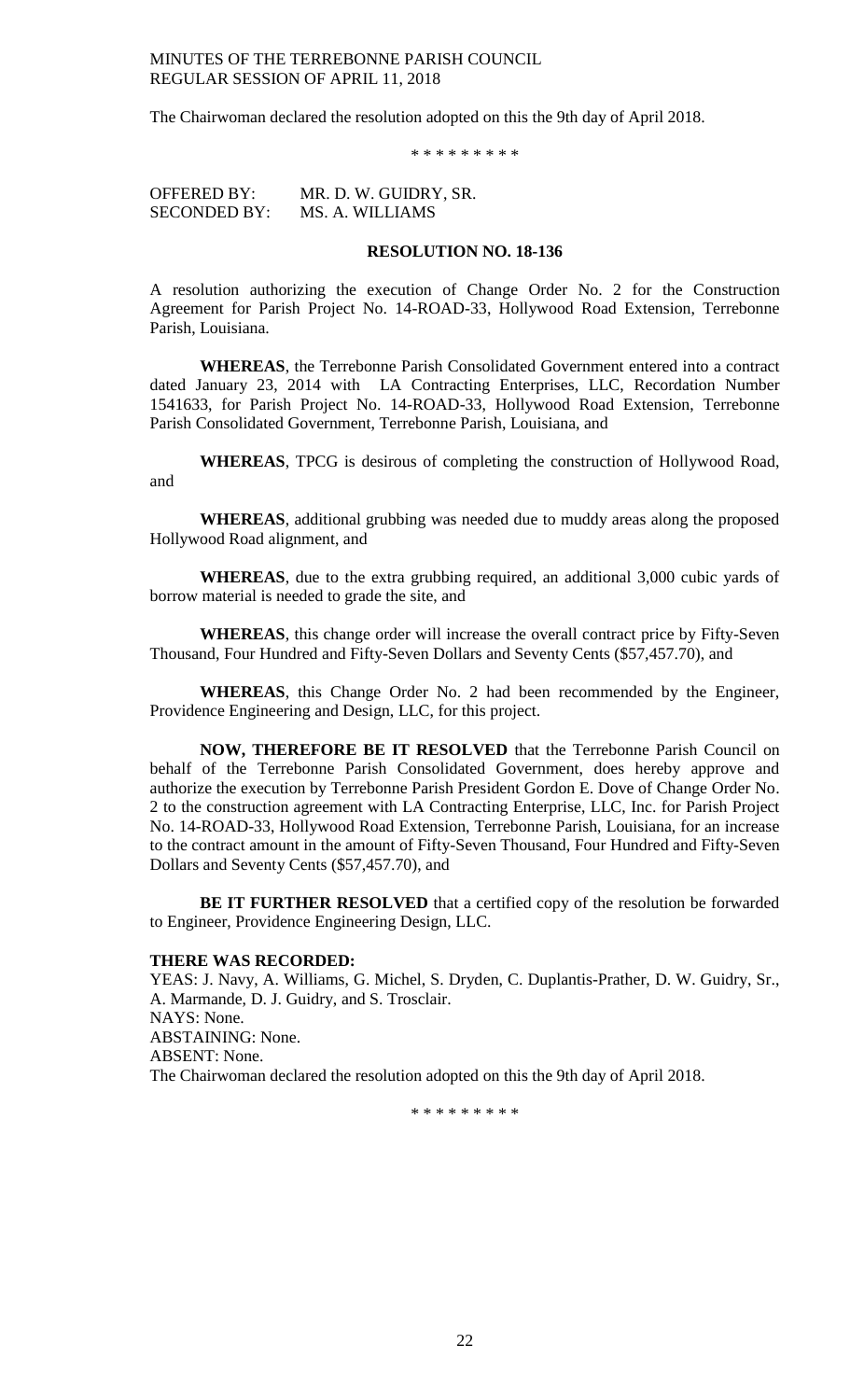OFFERED BY: MR. D. J. GUIDRY SECONDED BY: MR. D. W. GUIDRY, SR.

### **RESOLUTION NO. 18-137**

A resolution authorizing the execution of Change Order No. 1 for the Construction Agreement for Parish Project No. 10-LEV-31; Suzie Canal Levee Extension Project, Terrebonne Parish, Louisiana.

**WHEREAS**, the Terrebonne Parish Consolidated Government entered into a contract dated August 1, 2017, with River Road Construction, Inc., for the Suzie Canal Levee Extension Project, Parish Project No. 10-LEV-31, Terrebonne Parish, Louisiana, and

**WHEREAS**, bids were received for the construction of the Suzie Canal Levee Extension Project, and

**WHEREAS**, the budget included excess funding due to the lowest responsible responsive bid received came in under budget, and

**WHEREAS**, TPCG requested an electrical upgrade to the telemetry system, and

**WHEREAS**, the change order includes an upgrade to the pre-fab metal building from 150 mph to 164 mph due to a local building code requirement, and

**WHEREAS**, this change order will increase the Construction Cost by Seventy-Eight Thousand, Nine Hundred and Forty-Eight and Twenty-Seven Cents (\$78,948.27), and

**WHEREAS,** this change order will increase Contract Time by Forty-Four (44) calendar days, and

**WHEREAS**, this change order has been approved by the Louisiana Office of Community Development (OCD), and

**WHEREAS**, this Change Order No. 1 has been recommended by the ENGINEER for this project, Providence Engineering and Design, LLC.

**NOW, THEREFORE BE IT RESOLVED** that the Terrebonne Parish Council, on behalf of the Terrebonne Parish Consolidated Government, does hereby approve and authorize the execution by Terrebonne Parish President Gordon E. Dove of Change Order No. 1 to the construction agreement with River Road Construction, Inc., increasing the Construction cost by Seventy-Eight Thousand, Nine Hundred and Forty-Eight and Twenty-Seven Cents (\$78,948.27) and with an increase of Forty-Four (44) calendar days in Contract Time, and

**BE IT FURTHER RESOLVED** that a certified copy of the resolution be forwarded to the Engineer, Providence Engineering and Design, LLC.

## **THERE WAS RECORDED:**

YEAS: J. Navy, A. Williams, G. Michel, S. Dryden, C. Duplantis-Prather, D. W. Guidry, Sr., A. Marmande, D. J. Guidry, and S. Trosclair. NAYS: None. ABSTAINING: None. ABSENT: None. The Chairwoman declared the resolution adopted on this the 9th day of April 2018.

\* \* \* \* \* \* \* \* \*

OFFERED BY: MR. D. J. GUIDRY SECONDED BY: MS. C. DUPLANTIS-PRATHER

## **RESOLUTION NO. 18-138**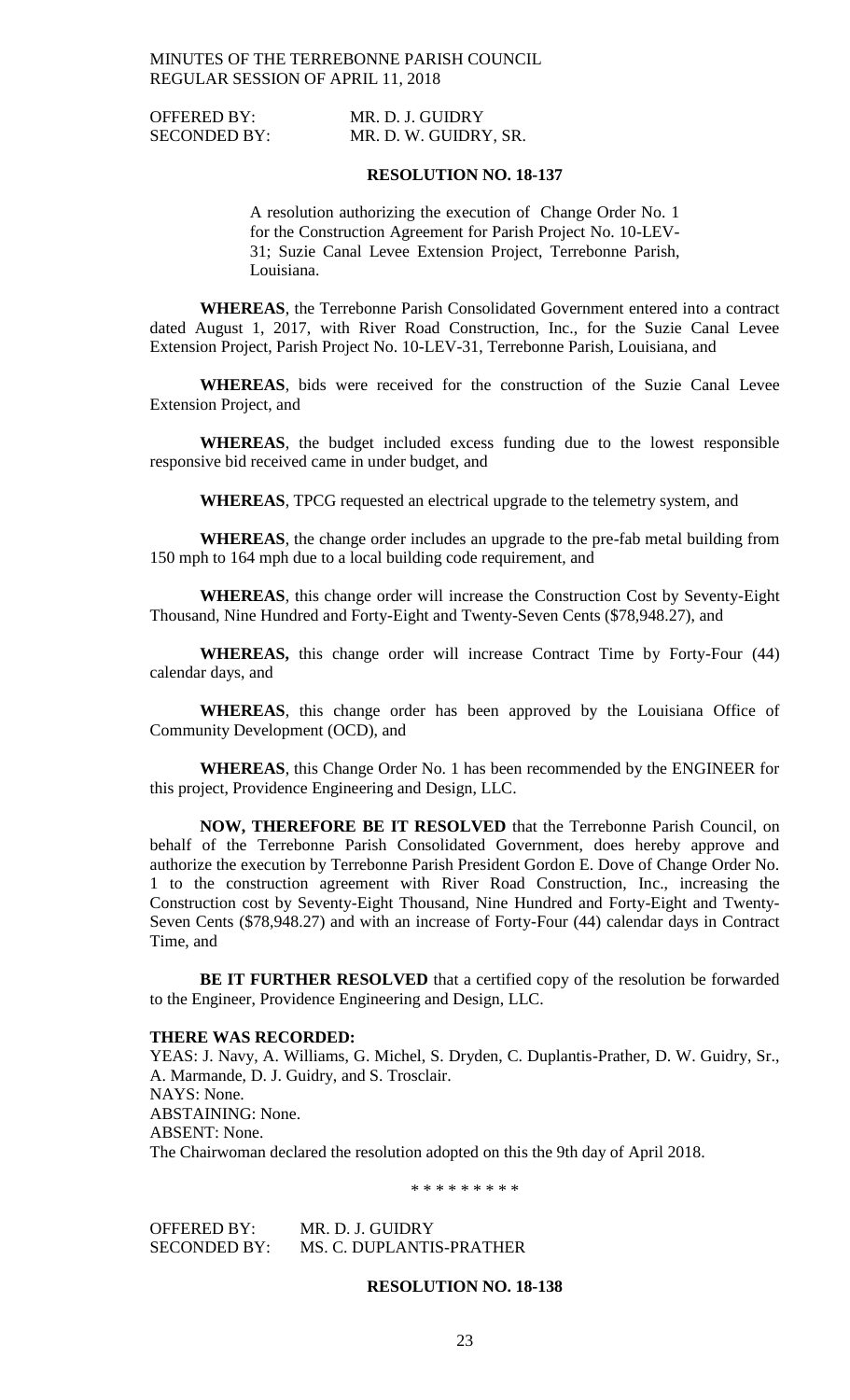> A resolution authorizing the execution of Change Order No. 2 for the Construction Agreement for Parish Project No. 10-LEV-31; Suzie Canal Levee Extension Project, Terrebonne Parish, Louisiana.

**WHEREAS**, the Terrebonne Parish Consolidated Government entered into a contract dated August 1, 2017, with River Road Construction, Inc., for the Suzie Canal Levee Extension Project, Parish Project No. 10-LEV-31, Terrebonne Parish, Louisiana, and

**WHEREAS**, TPCG is desirous of completing the construction of Suzie Canal Levee, and

**WHEREAS**, Suzie Canal Levee is a 4,540 linear feet levee constructed over existing marsh, and

**WHEREAS**, during construction, unforeseen holes and trenches were encountered which took more dirt to fill than was originally estimated, and

**WHEREAS**, 27,000 cubic yards of additional borrow embankment is needed to filled in the holes and trenches, and

**WHEREAS**, this change order will increase the construction cost by Four Hundred Thirty-Two Thousand Dollars (\$432,000.00), and

**WHEREAS,** this change order will increase Contract Time by Twenty-Five (25) calendar days, and

**WHEREAS**, this change order has been approved by the Louisiana Office of Community Development (OCD), and

**WHEREAS**, this Change Order No. 2 has been recommended by the ENGINEER for this project, Providence Engineering and Design, LLC.

**NOW, THEREFORE BE IT RESOLVED** that the Terrebonne Parish Council, on behalf of the Terrebonne Parish Consolidated Government, does hereby approve and authorize the execution by Terrebonne Parish President Gordon E. Dove of Change Order No. 2 to the construction agreement with River Road Construction, Inc., increasing the construction cost by Four Hundred Thirty-Two Thousand Dollars (\$432,000.00) and with an increase of Twenty-Five (25) calendar days in Contract Time, and

**BE IT FURTHER RESOLVED** that a certified copy of the resolution be forwarded to the Engineer, Providence Engineering and Design, LLC.

#### **THERE WAS RECORDED:**

YEAS: J. Navy, A. Williams, G. Michel, S. Dryden, C. Duplantis-Prather, D. W. Guidry, Sr., A. Marmande, D. J. Guidry, and S. Trosclair. NAYS: None. ABSTAINING: None. ABSENT: None. The Chairwoman declared the resolution adopted on this the 9th day of April 2018.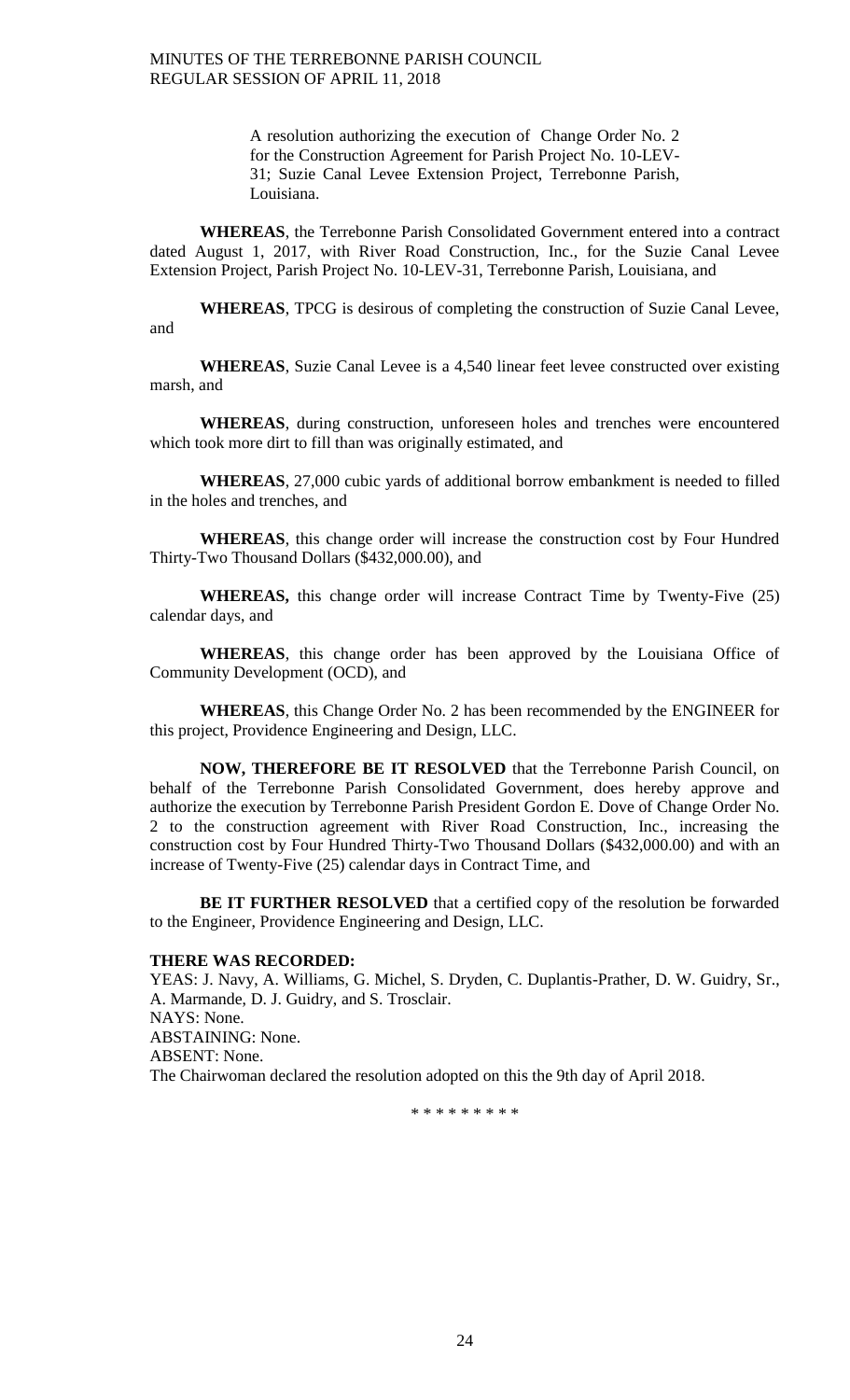OFFERED BY: MR. D. J. GUIDRY SECONDED BY: MS. C. DUPLANTIS-PRATHER

### **RESOLUTION NO. 18-139**

A resolution providing approval of Amendment No. 2 to the Architectural Agreement for Parish Project No. **15-SAFE-01, East Side Safe Room Project**, Terrebonne Parish, Louisiana.

**WHEREAS**, the Terrebonne Parish Consolidated Government did enter into an original architectural agreement with Houston J. Lirette, Jr., APAC, dated March 25, 2015, recordation number 1476845, for the East Side Safe Room Project identified as Parish Project 15-SAFE-01, and

**WHEREAS**, the Engineering Agreement between OWNER and ENGINEER provides for certain limitations for Basic Services and specific Additional Services, and

**WHEREAS,** the Parish is desirous of constructing the East Side Safe Room Project, and

**WHEREAS,** this project has enough funding to construct the safe room, and

**WHEREAS,** additional funding is needed to fund the Multi-Agency Safe Room Project, and

**WHEREAS**, the Architect agreed to decrease the architectural contract to transfer funds to cover the construction of the Multi-Agency Safe Room Project, and

**WHEREAS**, funds from the project will be transfer to cover the budget shortfall of the Multi-Agency Safe Room Project, and

**WHEREAS**, this above work will decrease the HMGP Grant Management Assistance task in the additional services section of the contract by an additional \$12,650.00, and

**NOW, THEREFORE BE IT RESOLVED** that the Terrebonne Parish Council, on behalf of the Terrebonne Parish Consolidated Government, does hereby approve this Amendment No. 2 to the Architectural Agreement for a decrease of \$12,650.00 in Additional Services authorizes Parish President Gordon E. Dove to execute this Amendment No. 2 to the Engineering Agreement for the East Side Safe Room Project Parish Project No. 15-SAFE-01, with Houston J. Lirette, Jr., APAC, and

**BE IT FURTHER RESOLVED** that a certified copy of the resolution be forwarded to the Architect, Houston J. Lirette, Jr., APAC.

#### **THERE WAS RECORDED:**

YEAS: J. Navy, A. Williams, G. Michel, S. Dryden, C. Duplantis-Prather, D. W. Guidry, Sr., A. Marmande, D. J. Guidry, and S. Trosclair. NAYS: None. ABSTAINING: None. ABSENT: None. The Chairwoman declared the resolution adopted on this the 9th day of April 2018.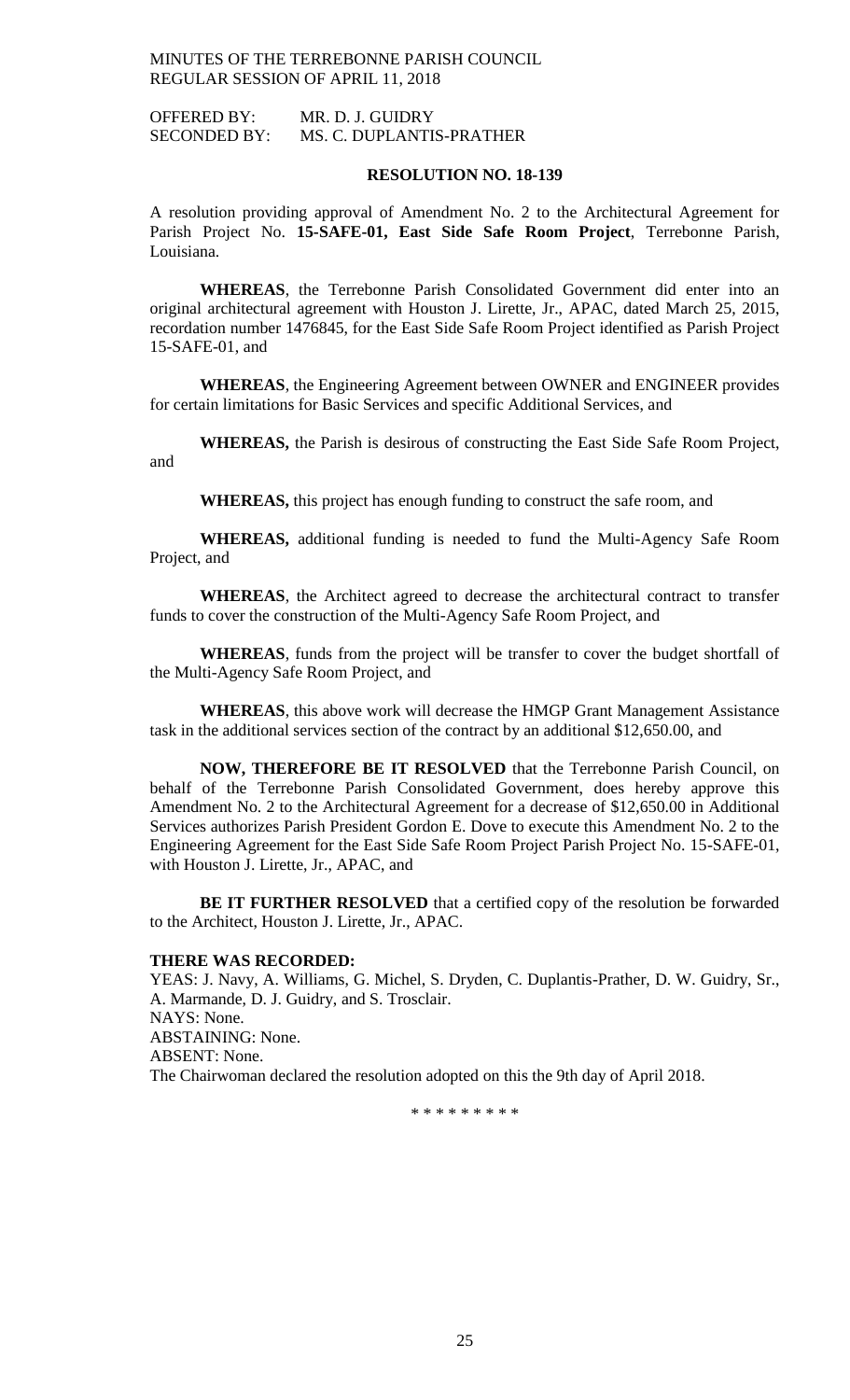OFFERED BY: MR. J. NAVY SECONDED BY: MR. S. DRYDEN

## **RESOLUTION NO. 18-140**

A resolution providing approval of Amendment No. 1 to the Architectural Agreement for Parish Project No. **14-SAFE-02, Multi-Agency Safe Room Project**, Terrebonne Parish, Louisiana.

**WHEREAS**, the Terrebonne Parish Consolidated Government did enter into an original architectural agreement with Houston J. Lirette, Jr., APAC, dated February 18, 2014, recordation number 1447682, for the Multi-Agency Safe Room Project identified as Parish Project 14-SAFE-02, and

**WHEREAS**, the Engineering Agreement between OWNER and ENGINEER provides for certain limitations for Basic Services and specific Additional Services, and

**WHEREAS,** the Parish is desirous of constructing the Multi-Agency Side Safe Room Project, and

**WHEREAS,** the project experienced a budget shortfall, and

**WHEREAS,** additional funding is needed to fund the construction of the Multi-Agency Safe Room Project, and

**WHEREAS**, the Architect agreed to decrease the architectural contract to transfer funds to cover the construction of the Multi-Agency Safe Room Project, and

**WHEREAS**, funds from the project will be transferred to cover the budget shortfall of the Multi-Agency Safe Room Project, and

**NOW, THEREFORE BE IT RESOLVED** that the Terrebonne Parish Council, on behalf of the Terrebonne Parish Consolidated Government, does hereby approve this Amendment No. 1 to the Architectural Agreement for a decrease of \$34,114.00 in Additional Services authorizes Parish President Gordon E. Dove to execute this Amendment No. 1 to the Engineering Agreement for the Multi-Agency Safe Room Project Parish Project No. 14- SAFE-02, with Houston J. Lirette, Jr., APAC, and

**BE IT FURTHER RESOLVED** that a certified copy of the resolution be forwarded to the Architect, Houston J. Lirette, Jr., APAC.

### **THERE WAS RECORDED:**

YEAS: J. Navy, A. Williams, G. Michel, S. Dryden, C. Duplantis-Prather, D. W. Guidry, Sr., A. Marmande, D. J. Guidry, and S. Trosclair. NAYS: None. ABSTAINING: None. ABSENT: None. The Chairwoman declared the resolution adopted on this the 9th day of April 2018.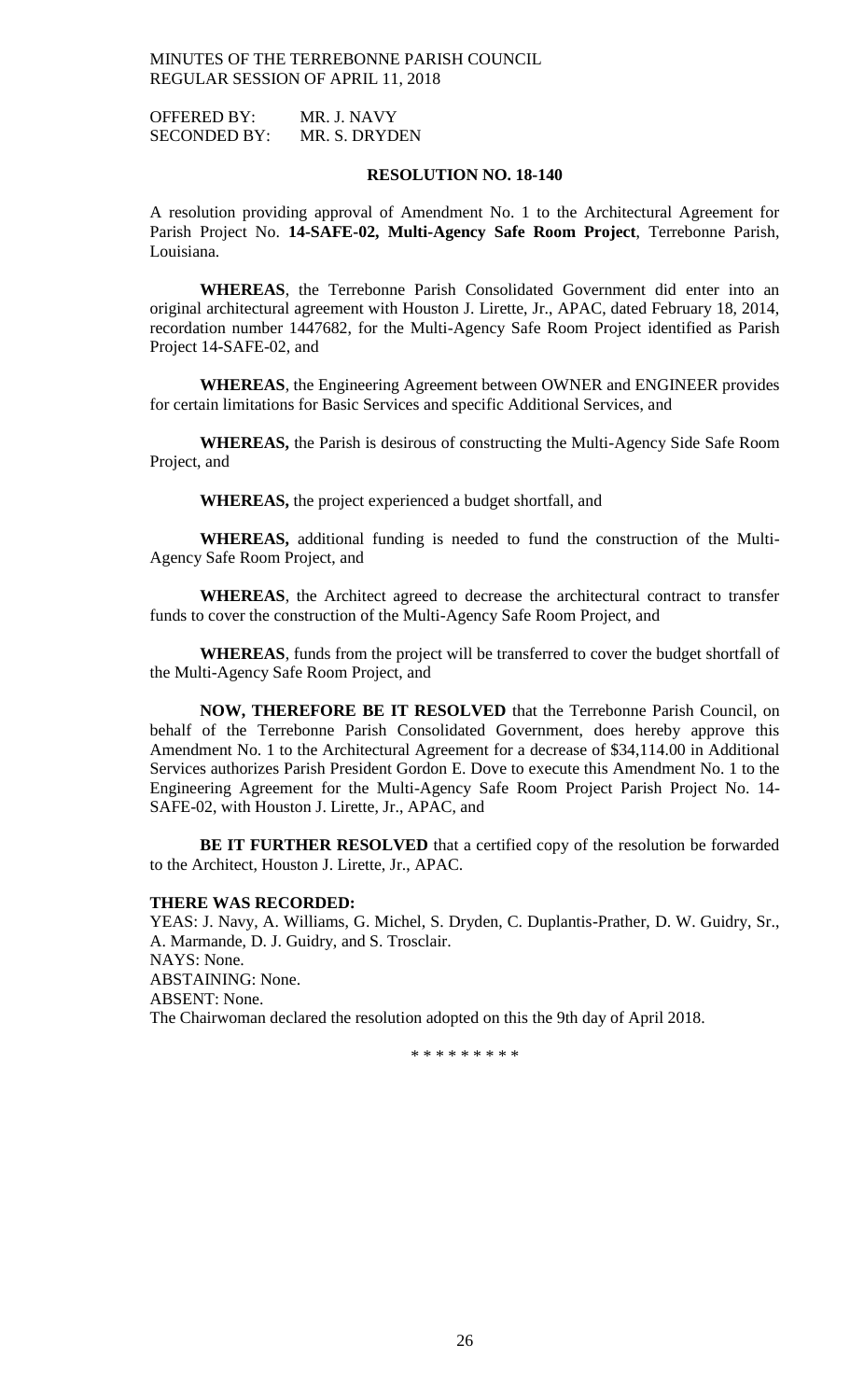OFFERED BY: MR. S. TROSCLAIR SECONDED BY: MR. J. NAVY

## **RESOLUTION NO. 18-141**

A resolution authorizing the execution of Change Order No. 1 for Parish Project No. 11-JAIL-34, Criminal Justice Mechanical Renovations, Phase 3, Terrebonne Parish, Louisiana.

**WHEREAS**, the Terrebonne Parish Consolidated Government entered into a contract dated February 16, 2017 with Bernhard Mechanical Contractors, LLC, Recordation Number 1527955, for Parish Project No. 11-JAIL-34, Criminal Justice Mechanical Renovations, Phase 3, and

**WHEREAS**, TPCG is desirous of completion the installation of air handling units for the Criminal Justice Complex, and

**WHEREAS**, during construction it was discovered dampers were needed on the return air systems for the smoke purge system, and

**WHEREAS**, the Engineer recommended the installation of four (4) dampers for the return air system, and

**WHEREAS**, this change order will increase the overall contract price by Twelve Thousand Dollars (\$12,000.00), and

**WHEREAS**, the Engineer has recommended an additional Fourteen (14) calendar days be added to the contract, and

**WHEREAS**, this Change Order No. 1 has been recommended by the Engineer, Castagnos Goodwin Utley Engineers, L.L.C., for this project.

**NOW, THEREFORE, BE IT RESOLVED** that the Terrebonne Parish Council on behalf of the Terrebonne Parish Consolidated Government, does hereby approve and authorize the execution by Terrebonne Parish President Gordon E. Dove of Change Order No. 1 to the construction agreement with Bernhard Mechanical Contractors, LLC for Parish Project No. 11-JAIL-34, Criminal Justice Mechanical Renovations, Phase 3, Terrebonne Parish, Louisiana, for an increase to the contract amount of Twelve Thousand Dollars (\$12,000.00) and Fourteen (14) calendar days to the construction contract, and

**BE IT FURTHER RESOLVED**, that a certified copy of the resolution be forwarded to Engineer, Castagnos Goodwin Utley Engineers, L.L.C.

#### **THERE WAS RECORDED:**

YEAS: J. Navy, A. Williams, G. Michel, S. Dryden, C. Duplantis-Prather, D. W. Guidry, Sr., A. Marmande, D. J. Guidry, and S. Trosclair. NAYS: None. ABSTAINING: None. ABSENT: None. The Chairwoman declared the resolution adopted on this the 9th day of April 2018.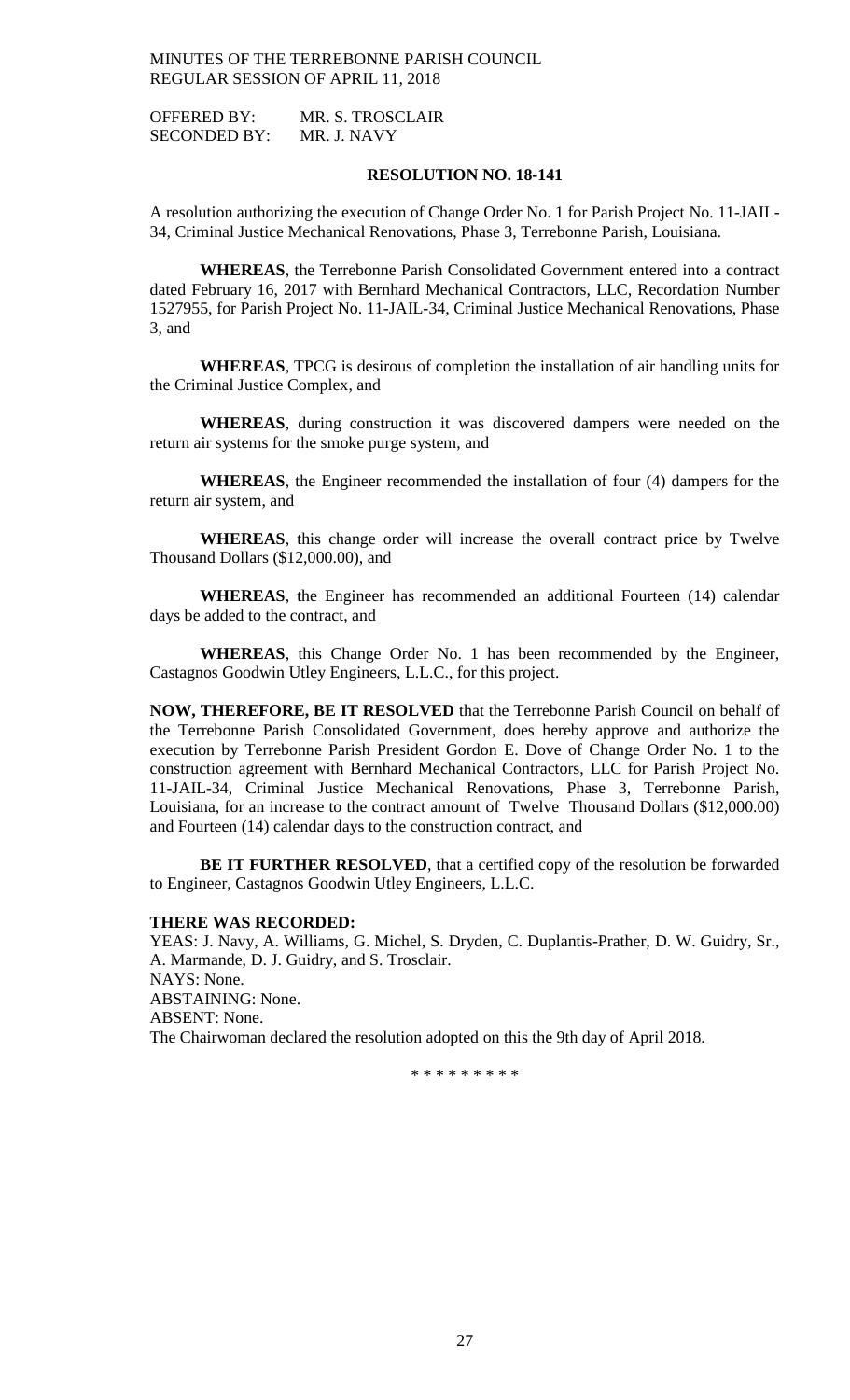OFFERED BY: MS. C. DUPLANTIS-PRATHER SECONDED BY: MR. J. NAVY

### **RESOLUTION NO. 18-142**

A resolution authorizing the execution of Change Order No. 2 for Parish Project No. 11-JAIL-34, Criminal Justice Mechanical Renovations, Phase 3, Terrebonne Parish, Louisiana.

**WHEREAS**, the Terrebonne Parish Consolidated Government entered into a contract dated February 16, 2017 with Bernhard Mechanical Contractors, LLC, Recordation Number 1527955, for Parish Project No. 11-JAIL-34, Criminal Justice Mechanical Renovations, Phase 3, and

**WHEREAS**, TPCG is desirous of completion the installation of air handling units for the Criminal Justice Complex, and

**WHEREAS**, during construction the Contractor encountered damages to the sleeve system, and

**WHEREAS**, TPCG requested repairs to the sleeve system at three (3) locations, and

**WHEREAS**, this change order will increase the overall contract price by Twenty-Two Thousand Five Hundred Fifty-Four Dollars (\$22,554.00), and

**WHEREAS**, the Engineer has recommended an additional Eight (8) calendar days be added to the contract, and

**WHEREAS**, this Change Order No. 2 has been recommended by the Engineer, Castagnos Goodwin Utley Engineers, L.L.C., for this project.

**NOW, THEREFORE, BE IT RESOLVED** that the Terrebonne Parish Council on behalf of the Terrebonne Parish Consolidated Government, does hereby approve and authorize the execution by Terrebonne Parish President Gordon E. Dove of Change Order No. 2 to the construction agreement with Bernhard Mechanical Contractors, LLC for Parish Project No. 11-JAIL-34, Criminal Justice Mechanical Renovations, Phase 3, Terrebonne Parish, Louisiana, for an increase to the contract amount of Twenty-Two Thousand Five Hundred Fifty-Four Dollars (\$22,554.00) and Eight (8) calendar days to the construction contract, and

**BE IT FURTHER RESOLVED**, that a certified copy of the resolution be forwarded to Engineer, Castagnos Goodwin Utley Engineers, L.L.C.

### **THERE WAS RECORDED:**

YEAS: J. Navy, A. Williams, G. Michel, S. Dryden, C. Duplantis-Prather, D. W. Guidry, Sr., A. Marmande, D. J. Guidry, and S. Trosclair. NAYS: None. ABSTAINING: None. ABSENT: None. The Chairwoman declared the resolution adopted on this the 9th day of April 2018.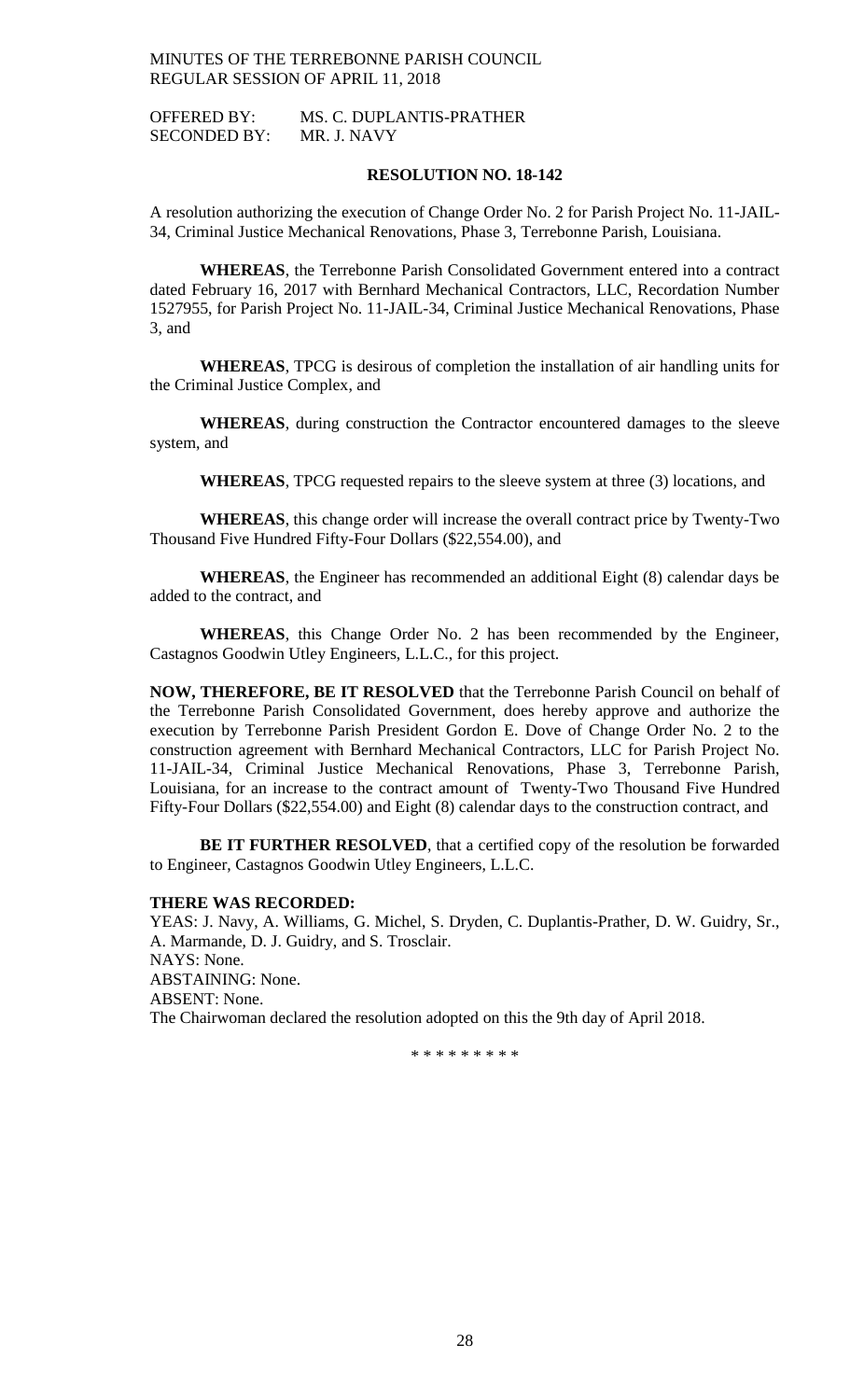OFFERED BY: MS. C. DUPLANTIS-PRATHER SECONDED BY: MR. S. TROSCLAIR

### **RESOLUTION NO. 18-143**

A resolution authorizing the execution of Change Order No. 3 for Parish Project No. 11-JAIL-34, Criminal Justice Mechanical Renovations, Phase 3, Terrebonne Parish, Louisiana.

**WHEREAS**, the Terrebonne Parish Consolidated Government entered into a contract dated February 16, 2017 with Bernhard Mechanical Contractors, LLC, Recordation Number 1527955, for Parish Project No. 11-JAIL-34, Criminal Justice Mechanical Renovations, Phase 3, and

**WHEREAS**, TPCG is desirous of completion the installation of air handling units for the Criminal Justice Complex, and

**WHEREAS,** the Engineer determined the fresh air ductwork would be accessible through the mechanical room, and

**WHEREAS**, the Engineer directed the Contractor to extend the air ductwork across the hallway to the mechanical room, and

**WHEREAS**, this change order will increase the overall contract price by Ten Thousand Eight Hundred Thirty-Eight Dollars (\$10,838.00), and

**WHEREAS**, the Engineer has recommended an additional Five (5) calendar days be added to the contract, and

**WHEREAS**, this Change Order No. 3 has been recommended by the Engineer, Castagnos Goodwin Utley Engineers, L.L.C., for this project.

**NOW, THEREFORE, BE IT RESOLVED** that the Terrebonne Parish Council on behalf of the Terrebonne Parish Consolidated Government, does hereby approve and authorize the execution by Terrebonne Parish President Gordon E. Dove of Change Order No. 3 to the construction agreement with Bernhard Mechanical Contractors, LLC for Parish Project No. 11-JAIL-34, Criminal Justice Mechanical Renovations, Phase 3, Terrebonne Parish, Louisiana, for an increase to the contract amount of Ten Thousand Eight Hundred Thirty-Eight Dollars (\$10,838.00) and Five (5) calendar days to the construction contract, and

**BE IT FURTHER RESOLVED**, that a certified copy of the resolution be forwarded to Engineer, Castagnos Goodwin Utley Engineers, L.L.C.

#### **THERE WAS RECORDED:**

YEAS: J. Navy, A. Williams, G. Michel, S. Dryden, C. Duplantis-Prather, D. W. Guidry, Sr., A. Marmande, D. J. Guidry, and S. Trosclair. NAYS: None. ABSTAINING: None. ABSENT: None. The Chairwoman declared the resolution adopted on this the 9th day of April 2018.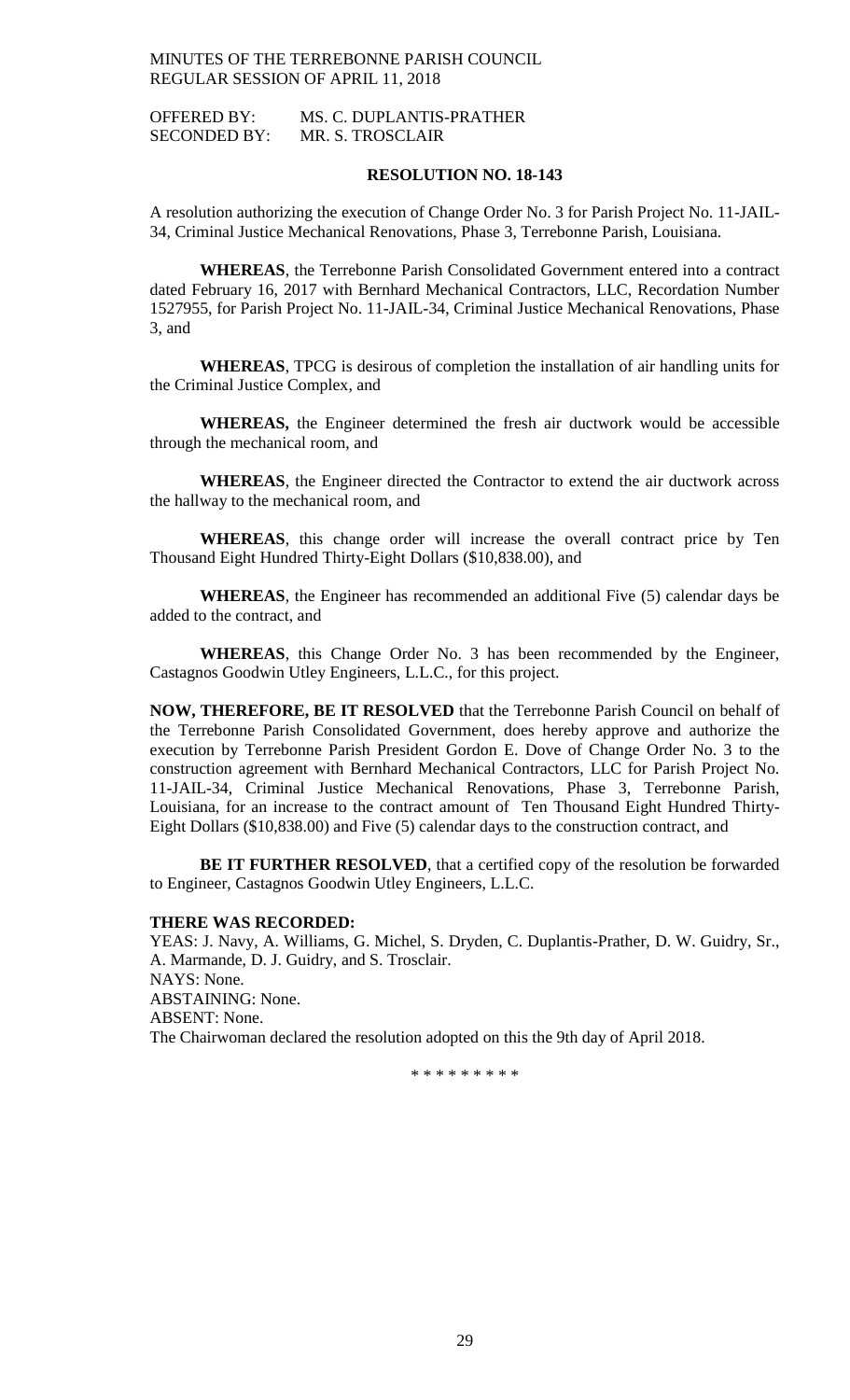OFFERED BY: MR. D. J. GUIDRY SECONDED BY: MS. A. WILLIAMS

### **RESOLUTION NO. 18-144**

A resolution authorizing the execution of Change Order No. 4 for Parish Project No. 11-JAIL-34, Criminal Justice Mechanical Renovations, Phase 3, Terrebonne Parish, Louisiana.

**WHEREAS**, the Terrebonne Parish Consolidated Government entered into a contract dated February 16, 2017 with Bernhard Mechanical Contractors, LLC, Recordation Number 1527955, for Parish Project No. 11-JAIL-34, Criminal Justice Mechanical Renovations, Phase 3, and

**WHEREAS**, TPCG is desirous of completion the installation of air handling units for the Criminal Justice Complex, and

**WHEREAS,** the existing purge system consisted of a pneumatic system, and

**WHEREAS**, TPCG is desirous of upgrading the existing system to an electrical system to match the electrical components of the newly installed HVAC system, and

**WHEREAS**, this change order will increase the overall contract price by Twenty-Six Thousand Dollars (\$26,000.00), and

**WHEREAS**, the Engineer has recommended an additional Five (5) calendar days be added to the contract, and

**WHEREAS**, this Change Order No. 4 has been recommended by the Engineer, Castagnos Goodwin Utley Engineers, L.L.C., for this project.

**NOW, THEREFORE, BE IT RESOLVED** that the Terrebonne Parish Council on behalf of the Terrebonne Parish Consolidated Government, does hereby approve and authorize the execution by Terrebonne Parish President Gordon E. Dove of Change Order No. 4 to the construction agreement with Bernhard Mechanical Contractors, LLC for Parish Project No. 11-JAIL-34, Criminal Justice Mechanical Renovations, Phase 3, Terrebonne Parish, Louisiana, for an increase to the contract amount of Twenty-Six Thousand Dollars (\$26,000.00) and Five (5) calendar days to the construction contract, and

**BE IT FURTHER RESOLVED**, that a certified copy of the resolution be forwarded to Engineer, Castagnos Goodwin Utley Engineers, L.L.C.

### **THERE WAS RECORDED:**

YEAS: J. Navy, A. Williams, G. Michel, S. Dryden, C. Duplantis-Prather, D. W. Guidry, Sr., A. Marmande, D. J. Guidry, and S. Trosclair. NAYS: None. ABSTAINING: None. ABSENT: None. The Chairwoman declared the resolution adopted on this the 9th day of April 2018.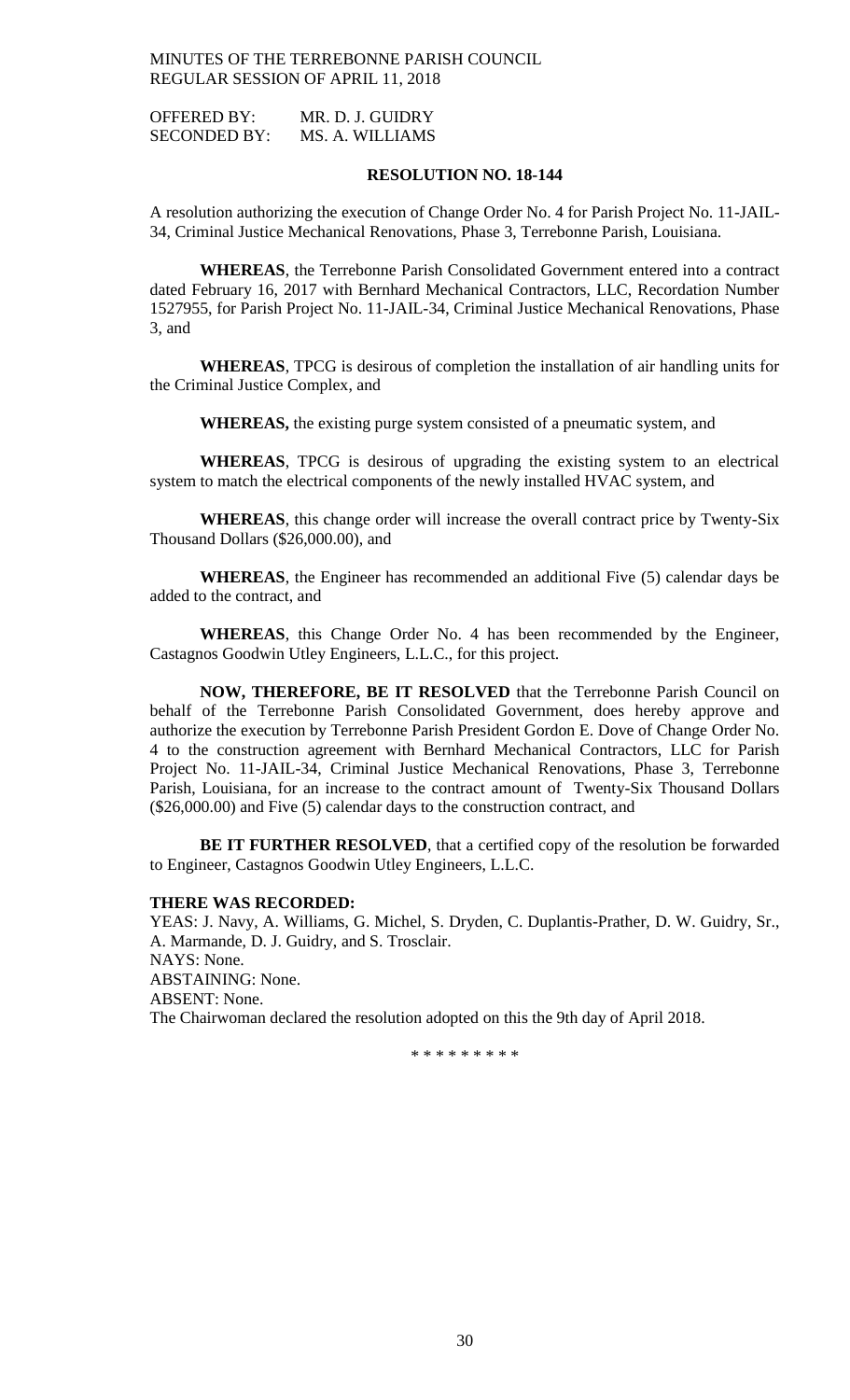OFFERED BY: MR. S. TROSCLAIR SECONDED BY: MS. C. DUPLANTIS-PRATHER

### **RESOLUTION NO. 18-145**

A RESOLUTION AWARDING AND AUTHORIZING THE SIGNING OF THE CONSTRUCTION CONTRACT FOR PARISH PROJECT NO. 15-SEW-47, CARRIAGE COVE LIFT STATION AND HELENA LIFT STATION REPLACEMENT, TERREBONNE PARISH CONSOLIDATED GOVERNMENT, TERREBONNE PARISH, LOUISIANA, AND AUTHORIZING THE ISSUANCE OF THE NOTICE TO PROCEED.

**WHEREAS,** THE TERREBONNE PARISH CONSOLIDATED GOVERNMENT DID RECEIVE CONSTRUCTION BIDS ON MARCH 20, 2018, FOR PARISH PROJECT NO. 15-SEW-47, CARRIAGE COVE LIFT STATION AND HELENA LIFT STATION REPLACEMENT, TERREBONNE PARISH, LOUISIANA, AND

**WHEREAS,** T. Baker Smith, LLC, the Project Engineer has reviewed the bids received, and recommends the bid of LA Contracting Enterprise, LLC, as the lowest responsive bid in the amount of Four Hundred Forty Thousand, Five Hundred Seventy-Nine Dollars and No Cents (\$440,579.00) for the Base Bid, and

**NOW, THEREFORE, BE IT RESOLVED** that the Terrebonne Parish Consolidated Government award the construction contract to LA Contracting Enterprise, LLC, in the amount of \$440,579.00, and

**BE IT FURTHER RESOLVED**, that the President of Terrebonne Parish Consolidated Government, be and he is hereby authorized and empowered to sign a construction contract for and on behalf of the Terrebonne Parish Consolidated Government with LA Contracting Enterprise, LLC, upon receipt of the performance bond in the amount of the contract price, and

**BE IT FURTHER RESOLVED**, that upon a receipt of required certificates of insurance evidencing coverage as provided in the project specifications and upon execution and recordation of all contract documents, that the Engineer is hereby authorized to issue the Notice to Proceed to the Contractor to commence construction of the project.

#### **THERE WAS RECORDED:**

YEAS: J. Navy, A. Williams, G. Michel, S. Dryden, C. Duplantis-Prather, D. W. Guidry, Sr., A. Marmande, D. J. Guidry, and S. Trosclair. NAYS: None. ABSTAINING: None. ABSENT: None. The Chairwoman declared the resolution adopted on this the 9th day of April 2018.

\* \* \* \* \* \* \* \* \*

Mr. S. Trosclair moved, seconded by Mr. S. Dryden, "THAT, the Public Services Committee introduce an ordinance that will establish a '4-Way Stop' at the intersection of Second Street and Rec 5 Street in Bourg and call a public hearing on Wednesday, April 25, 2018 at 6:30 p.m."

The Chairman called for the vote on the motion offered by Mr. S. Trosclair. THERE WAS RECORDED: YEAS: J. Navy, A. Williams, G. Michel, S. Dryden, C. Duplantis-Prather, D. W. Guidry, Sr., A. Marmande, D. J. Guidry and S. Trosclair. NAYS: None. ABSENT: None. The Chairman declared the motion adopted.

Mr. S. Dryden moved, seconded by Mr. D. W. Guidry, Sr., "THAT, there being no further business to come before the Public Services Committee, the meeting be adjourned."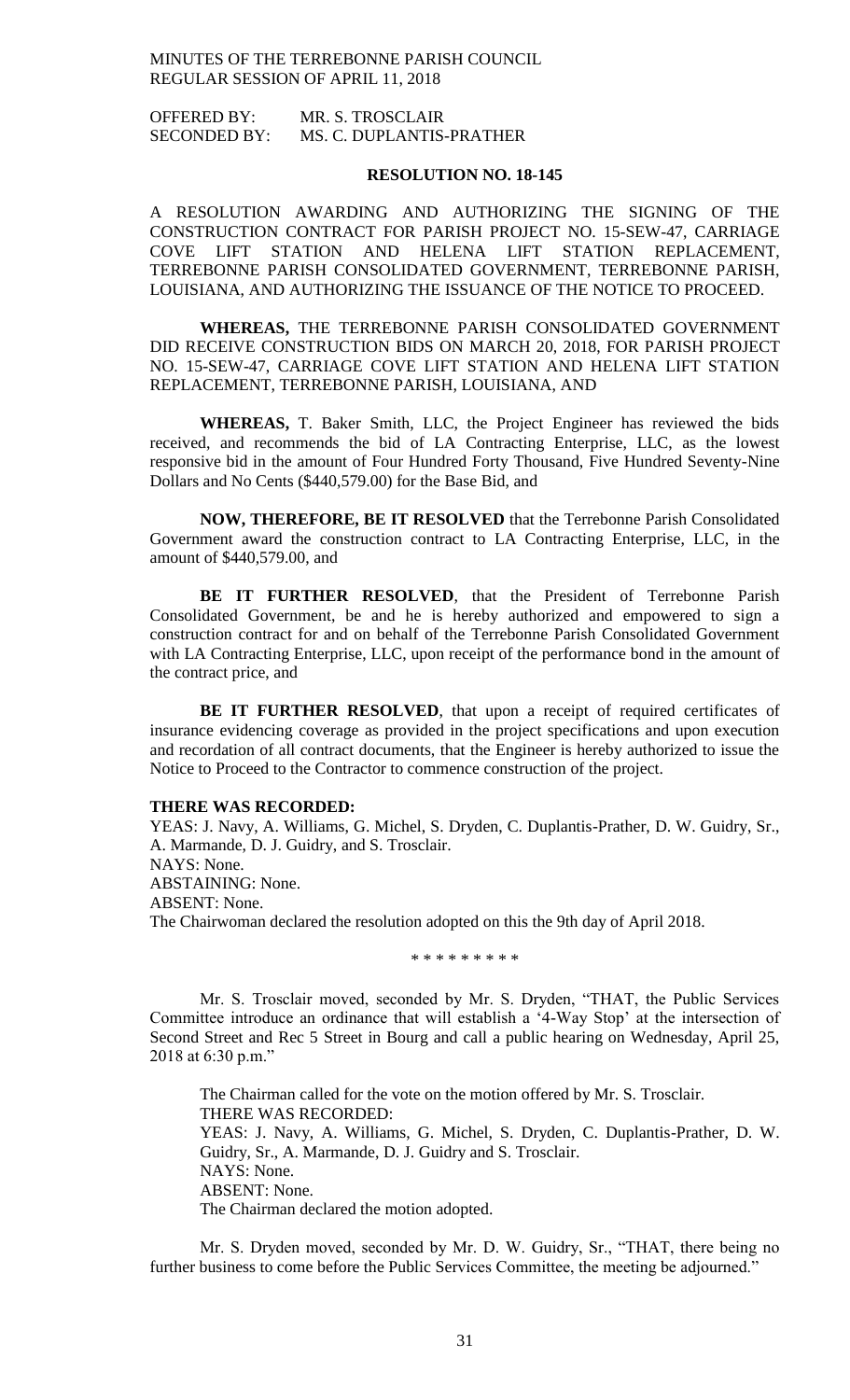> The Chairman called for the vote on the motion offered by Mr. S. Dryden. THERE WAS RECORDED:

YEAS: J. Navy, A. Williams, G. Michel, S. Dryden, C. Duplantis-Prather, D. W. Guidry, Sr., A. Marmande, D. J. Guidry and S. Trosclair. NAYS: None.

ABSENT: None.

p.m.

The Chairman declared the motion adopted and the meeting was adjourned at 5:46

Alidore Marmande, Chairman

Tammy E. Triggs, Minute Clerk

Mr. A. Marmande moved, seconded by Mr. D. W. Guidry, Sr., "THAT the Council accept and ratify the minutes of the Public Services Committee meeting held on 4/9/18."

The Chairman called for a vote on the motion offered by Mr. A. Marmande. THERE WAS RECORDED: YEAS: J. Navy, A. Williams, G. Michel, D. W. Guidry, Sr., A. Marmande, D. J. Guidry, and S. Trosclair. NAYS: None. ABSENT: S. Dryden and C. Duplantis-Prather. The Chairman declared the motion adopted.

The Chairman called for a report on the Community Development and Planning Committee meeting held on 4/9/18, whereupon the Committee Chairman, noting ratification of minutes calls a public hearing on April 25, 2018 at 6:30 p.m., rendered the following:

## **COMMUNITY DEVELOPMENT & PLANNING COMMITTEE**

## **APRIL 9, 2018**

The Chairman, Dirk J. Guidry, called the Community Development & Planning Committee meeting to order at 5:47 p.m. in the Terrebonne Parish Council Meeting Room with an Invocation offered by Committee Member C. Duplantis-Prather and the Pledge of Allegiance led by Committee Member D. W. Guidry, Sr. Upon roll call, Committee Members recorded as present were: J. Navy, A. Williams, G. Michel, S. Dryden, C. Duplantis-Prather, D. W. Guidry, Sr., A. Marmande, D. J. Guidry and S. Trosclair. A quorum was declared present.

OFFERED BY: MS. C. DUPLANTIS-PRATHER<br>SECONDED BY: MR. D. W. GUIDRY. SR. MR. D. W. GUIDRY, SR.

### **RESOLUTION NO. 18-146**

AUTHORIZING THE PARISH PRESIDENT TO FILE APPLICATIONS FOR FUNDING FROM FEDERAL AND STATE GOVERNMENT AGENCIES, PHILANTHROPIC AND NONPROFIT ORGANIZATIONS, AND PRIVATE GRANTS AND PUBLIC PRIVATE PARTNERSHIPS RELATED TO HAZARD MITIGATION, EMERGENCY MANAGEMENT, AND COASTAL RESTORATION OR PROTECTION THROUGH ANY MEANS ON BEHALF OF THE PARISH AND THE COUNCIL THROUGH DECEMBER 31, 2018.

**WHEREAS**, Terrebonne Parish has undertaken efforts to reduce the risk to the parish from natural and manmade disasters; and

**WHEREAS**, those efforts have often been funded through grants from outside entities; and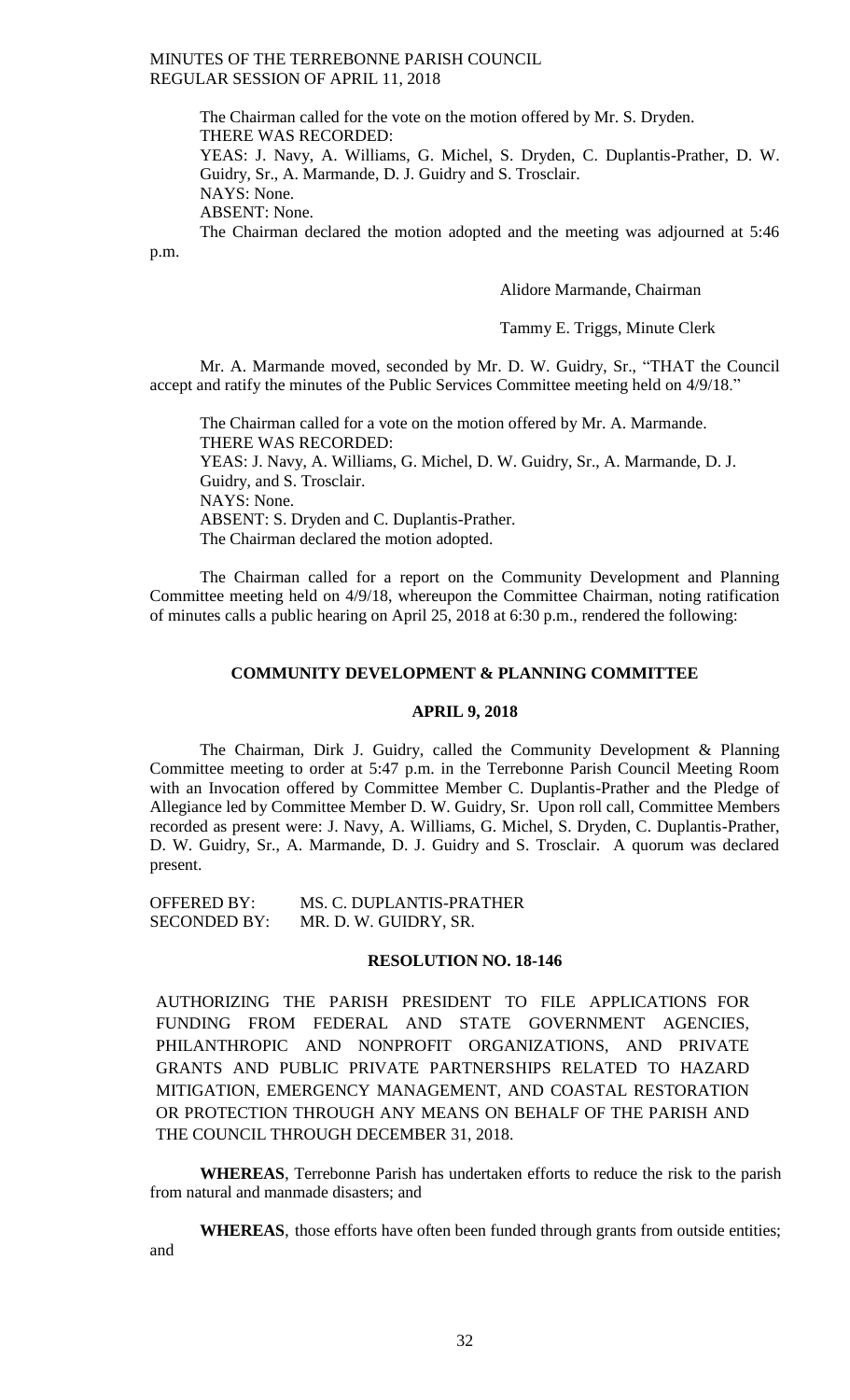**WHEREAS**, the Parish remains at risk of economic, social and physical disruptions from storms and disasters that may be lessened through proactive and reactive actions; and

**WHEREAS**, funding is available from time to time from federal and state government agencies, philanthropic and nonprofit organizations, and private grants and public private partnerships for these purposes; and

**WHEREAS**, the grant funds cannot be accessed without an application process; and

**WHEREAS,** the parish Council will have the opportunity to approve or reject any expenditures for grant required nonfederal shares prior to any commitment to accept funding;

**NOW THEREFORE BE IT RESOLVED**, by the Terrebonne Parish Council (Community Development and Planning Committee) on behalf of the Terrebonne Parish Consolidated Government, that the Parish president is authorized through December 31, 2018 to submit and execute grant applications and partnerships on behalf of the Terrebonne Parish Consolidated Government to aid in the financing of risk mitigation, emergency management, and coastal restoration and preservation efforts.

### **THERE WAS RECORDED:**

YEAS: J. Navy, A. Williams, G. Michel, S. Dryden, C. Duplantis-Prather, D. W. Guidry, Sr., A. Marmande, D. J. Guidry, and S. Trosclair. NAYS: None. ABSTAINING: None. ABSENT: None. The Chairwoman declared the resolution adopted on this the 9th day of April 2018.

\* \* \* \* \* \* \* \* \*

OFFERED BY: MR. D. W. GUIDRY, SR. SECONDED BY: MS. C. DUPLANTIS-PRATHER

### **RESOLUTION NO. 18-147**

A RESOLUTION TO SUPPORT AN APPLICATION WITH THE HOUMA-THIBODAUX METROPOLITAN PLANNING ORGANIZATION (MPO) FOR INCLUSION IN THE 2018 SAFE ROUTES TO PUBLIC PLACES PROGRAM FOR PHASE 2 OF A MULTI-USE PATH ALONG A PORTION OF VALHI BOULEVARD TO IMPROVE PEDESTRIAN AND BICYCLE SAFETY AND TO AUTHORIZE THE PARISH PRESIDENT TO SUBMIT APPLICATION AND ASSOCIATED DOCUMENTS.

**WHEREAS**, Terrebonne Parish has an application in process for Phase 1 of the multiuse path thru the MPO's Transportation Improvement Program, and

**WHEREAS**, applications for the2018 Safe Routes to Public Places Program are currently being received by the MPO, and

**WHEREAS**, the areas around the Civic Center, skate park, library, and trail head are highly utilized by the general public, and

**WHEREAS**, the bike route along Valhi Boulevard is a shared lane and cyclists and vehicles alike would benefit from a multi-use sidewalk to connect the Civic Center area to the existing Southdown Trail Head and Bayou Country Sports Park, and

**WHEREAS**, if the application is approved at the requested amount of \$350,000, the remaining portion of the project costs will be applied for under the Transportation Improvement Program.

**NOW THEREFORE, BE IT RESOLVED** by the Terrebonne Parish Council, on behalf of the Terrebonne Parish Consolidated Government, that the Parish President is hereby authorized to submit an application for the 2018 Safe Routes to Public Places Program for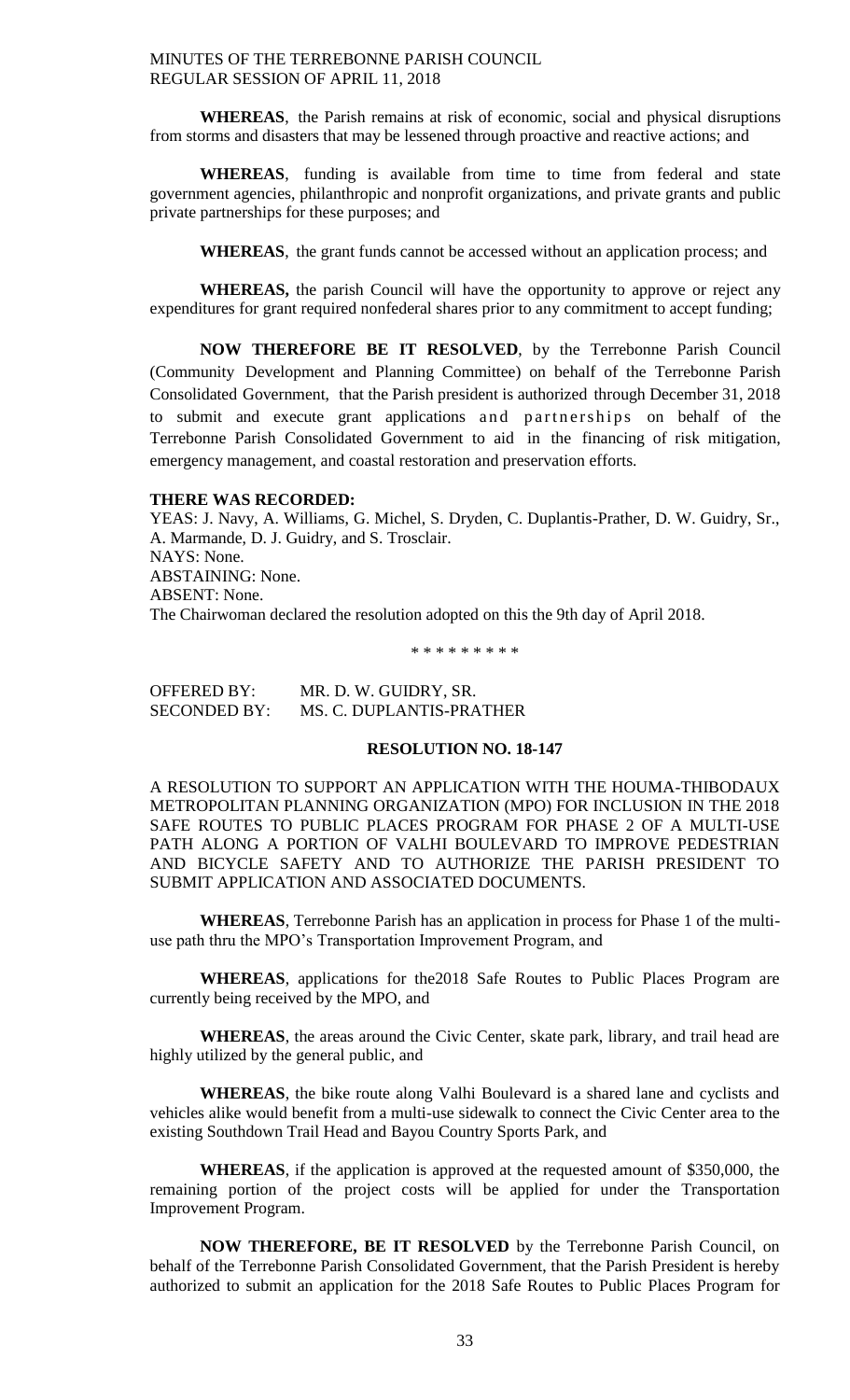design and construction for Phase Two of a multi-use sidewalk along a portion of Valhi Boulevard from the Southdown Trail Head to the Bayou Country Sports Park.

### **THERE WAS RECORDED:**

YEAS: J. Navy, A. Williams, G. Michel, S. Dryden, C. Duplantis-Prather, D. W. Guidry, Sr., A. Marmande, D. J. Guidry, and S. Trosclair. NAYS: None. ABSTAINING: None. ABSENT: None. The Chairwoman declared the resolution adopted on this the 9th day of April 2018.

\* \* \* \* \* \* \* \* \*

Planning and Zoning Director C. Pulaski explained that the aforementioned resolution for the Valhi Multi-Use Path will redirect a portion of the pathway to go around some of the industrial lots and reconnect to Valhi Court where Equity Blvd. exists.

| <b>OFFERED BY:</b>  | MR. S. DRYDEN            |
|---------------------|--------------------------|
| <b>SECONDED BY:</b> | MS. C. DUPLANTIS-PRATHER |

## **RESOLUTION NO. 18-148**

A RESOLUTION OBLIGATING THE NECESSARY FUNDING UNDER THE TERREBONNE PARISH FLOOD MITIGATION ASSISTANCE GRANT PROGRAM PROJECT NO. FMA-PJ-LA-2015-002 TO COMPLETE THE STRUCTURE ELEVATION OF 600 BAYOU GARDENS DRIVE, HOUMA, LA 70364.

**WHEREAS**, the Terrebonne Parish Consolidated Government has been formally notified by FEMA and the Governor's Office of Homeland Security and Preparedness that the Flood Mitigation Assistance Grant Program, Project No. FMA-PJ-LA-2015-002, that the Parish is authorized to proceed with the mitigation of the following property:

### **ADDRESS: 600 Bayou Gardens Drive Houma, LA 70364;**

#### **OWNED BY:Charles Chauvin, II**

**WHEREAS**, under the administrative guidance of Solutient, the required "elevation packet" has been prepared and executed by the Solutient Corporation recommending elevation through the FMA Program.

**NOW, THEREFORE, BE IT RESOLVED**, by the Terrebonne Parish Council that the necessary funding under the Terrebonne Parish FEMA Funded Flood Mitigation Assistance Program, Project No. FMA-PJ-LA-2015-002 be hereby obligated to mitigate 600 Bayou Gardens Drive, Houma, LA 70364.

### **THERE WAS RECORDED:**

YEAS: J. Navy, A. Williams, G. Michel, S. Dryden, C. Duplantis-Prather, D. W. Guidry, Sr., A. Marmande, D. J. Guidry, and S. Trosclair. NAYS: None. ABSTAINING: None. ABSENT: None. The Chairwoman declared the resolution adopted on this the 9th day of April 2018.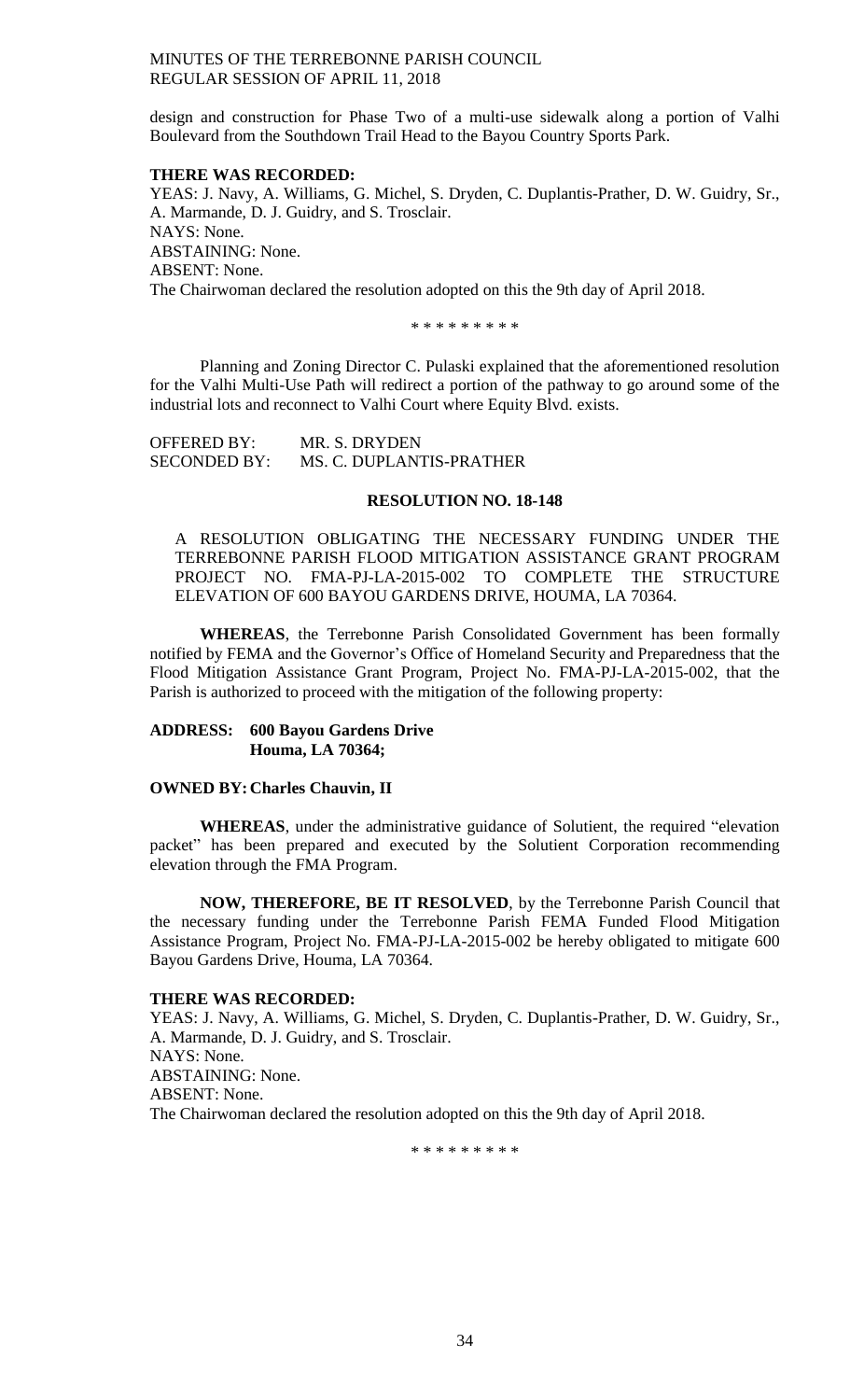| <b>OFFERED BY:</b> | MR. S. TROSCLAIR |
|--------------------|------------------|
| <b>SECONDED:</b>   | MR. A. MARMANDE  |

### **RESOLUTION NO. 18-149**

A resolution providing for the ratification of the appointment by Parish President Gordon E. Dove of the Building Code Official, Mr. Carl "Bo" Dupre;

**WHEREAS**, Terrebonne Parish requires a Building Code Official responsible for the jurisdictional administration of building and construction codes throughout Terrebonne Parish, and

**WHEREAS**, the Terrebonne Parish Consolidated Government has a desire to maintain reasonable standards of construction in buildings and other structures in the parish consistent with the public health, safety, and welfare of its citizens, and

**WHEREAS**, Parish President Gordon E. Dove has recommended that Carl "Bo Dupre be appointed to administer the building and construction codes throughout Terrebonne Parish, and

**NOW, THEREFORE BE IT RESOLVED**, that the Terrebonne Parish Council, on behalf of the Terrebonne Parish Consolidated Government, that the appointment by Parish President Gordon E. Dove be ratified and that Carl "Bo" Dupre be appointed as Building Code Official to provide the necessary professional services for the jurisdictional administration of building and construction code compliance throughout Terrebonne Parish.

#### **THERE WAS RECORDED:**

YEAS: J. Navy, A. Williams, G. Michel, S. Dryden, C. Duplantis-Prather, D. W. Guidry, Sr., A. Marmande, D. J. Guidry, and S. Trosclair. NAYS: None. ABSTAINING: None. ABSENT: None. The Chairwoman declared the resolution adopted on this the 9th day of April 2018.

\* \* \* \* \* \* \* \* \*

Mr. D. W. Guidry, Sr. moved, seconded by Mr. G. Michel, "THAT, the Community Development and Planning Committee introduce an ordinance that will amend the Terrebonne Parish Code of Ordinances, Chapter 21 Article V, to provide for the number of members of each Recreation District Board with the Parish of Terrebonne, to provide re-appointment of, and staggering terms for, the members of the Board of Recreation District 2-3, and to provide for related matters and call a public hearing on Wednesday, April 25, 2018 at 6:30 p.m."

The Chairman called for the vote on the motion offered by Mr. D. W. Guidry, Sr. THERE WAS RECORDED: YEAS: J. Navy, A. Williams, G. Michel, S. Dryden, C. Duplantis-Prather, D. W. Guidry, Sr., A. Marmande, D. J. Guidry and S. Trosclair. NAYS: None. ABSENT: None. The Chairman declared the motion adopted.

Ms. C. Duplantis-Prather moved, seconded by Mr. S. Dryden, "THAT, there being no further business to come before the Community Development & Planning Committee, the meeting be adjourned."

The Chairman called for the vote on the motion offered by Ms. C. Duplantis-Prather. THERE WAS RECORDED: YEAS: J. Navy, A. Williams, G. Michel, S. Dryden, C. Duplantis-Prather, D. W. Guidry, Sr., A. Marmande, D. J. Guidry and S. Trosclair. NAYS: None. ABSENT: None.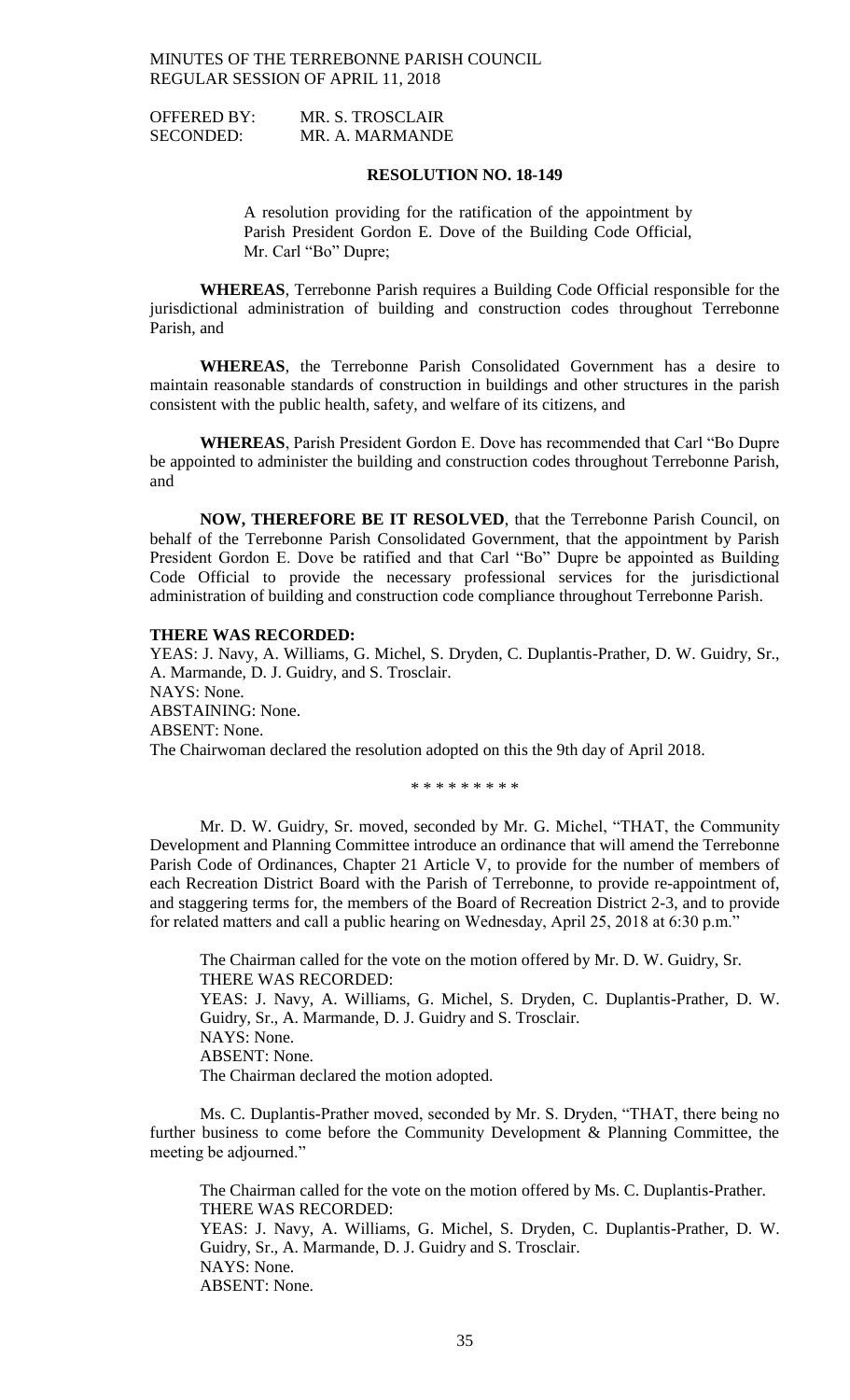The Chairman declared the motion adopted and the meeting was adjourned at 5:51 p.m.

Dirk J. Guidry, Chairman

Tammy E. Triggs, Minute Clerk

Mr. D. J. Guidry moved, seconded by Mr. D. W. Guidry, Sr., "THAT the Council accept and ratify the minutes of the Community Development and Planning Committee meeting held on 4/9/18."

The Chairman called for a vote on the motion offered by Mr. D. J. Guidry. THERE WAS RECORDED: YEAS: J. Navy, A. Williams, G. Michel, D. W. Guidry, Sr., A. Marmande, D. J. Guidry, and S. Trosclair. NAYS: None. ABSENT: S. Dryden and C. Duplantis-Prather. The Chairman declared the motion adopted.

Mr. D. J. Guidry moved, seconded by Mr. G. Michel, "THAT the Council approve attendance to the 2018 NACo Annual Conference and Exposition on July 13-16, 2018 in Davidson County/Nashville, Tennessee and to the Gulf States Counties & Parishes Caucus Spring Meeting on May 2-3, 2018 in Galveston County, Texas, as per the current travel policy.'

The Chairman called for a vote on the motion offered by Mr. D. J. Guidry. THERE WAS RECORDED: YEAS: J. Navy, A. Williams, G. Michel, D. W. Guidry, Sr., A. Marmande, D. J. Guidry, and S. Trosclair. NAYS: None. ABSENT: S. Dryden and C. Duplantis-Prather. The Chairman declared the motion adopted.

Mr. D. W. Guidry, Sr. moved, seconded by Mr. J. Navy, "THAT the Council hold nominations open for two weeks for the one unexpired term on the Recreation District #3 Board."

The Chairman called for a vote on the motion offered by Mr. D. W. Guidry, Sr. THERE WAS RECORDED: YEAS: J. Navy, A. Williams, G. Michel, D. W. Guidry, Sr., A. Marmande, D. J. Guidry, and S. Trosclair. NAYS: None. ABSENT: S. Dryden and C. Duplantis-Prather. The Chairman declared the motion adopted.

Ms. A. Williams moved, seconded by Mr. D. J. Guidry, "THAT the Council hold nominations open for two weeks for the vacant positions Terrebonne Parish Youth Advisory Council."

The Chairman called for a vote on the motion offered by Ms. A. Williams. THERE WAS RECORDED: YEAS: J. Navy, A. Williams, G. Michel, D. W. Guidry, Sr., A. Marmande, D. J. Guidry, and S. Trosclair. NAYS: None. ABSENT: S. Dryden and C. Duplantis-Prather. The Chairman declared the motion adopted.

The Chairman announced that there was one vacancy due to resignation on the Recreation District No. 2, 3 Board.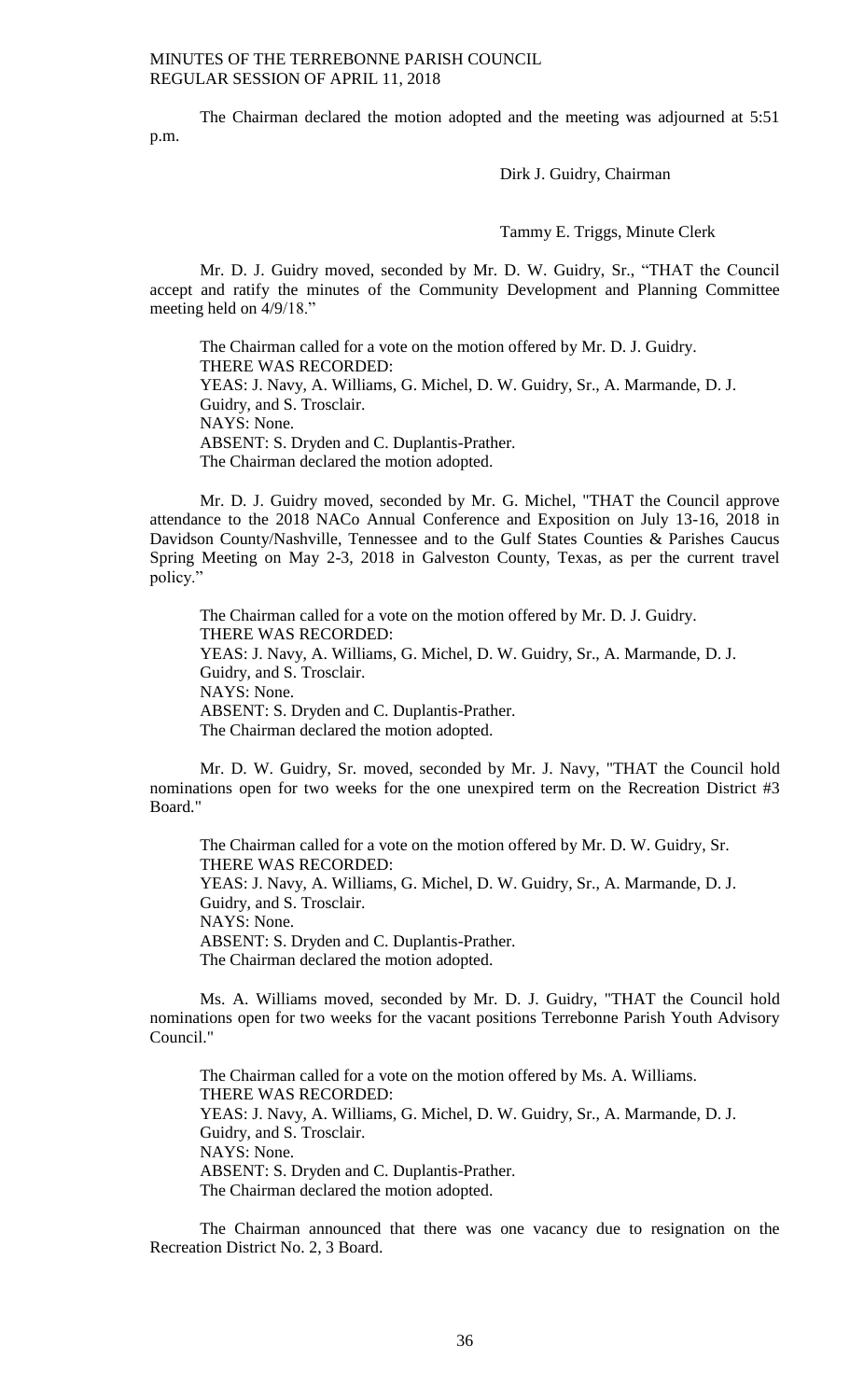Council Member A. Williams shared a recent experience regarding some potential applicants for the Recreation District No. 2, 3 Board that reside in Council District No. 2 experiencing some resistance in applying based on racial background. She then encouraged those people in Council District No. 2 who are also in Recreation District No. 2, 3 to apply should they wish to do so regardless of their or others' race.

Several Council Members voiced their support for Council Member A. Williams and reiterated that the boards appointed by the parish are by intention to be representatives of the communities they serve.

The Chairman announced that there were three terms expiring on 5/31/18 on the Terrebonne ARC Board.

Council Member A. Marmande wished Parish Manager Mike Toups well as he undergoes hip surgery and recovers over the next few days. He then announced that the annual Bayou Dularge Blessing of the Boats would be held on April 29<sup>th</sup> at the St. Andrew Church starting at lunch time and encouraged the public to attend.

The Chairman recognized Council Clerk V. Chauvin who, on behalf of Council Member C. Duplantis-Prather, encouraged the public to have their pets spayed or neutered in order to help control the pet population.

The Chairman invited the public to attend the CASA Crawfish Boil-Off would be held at the Civic Center on April 21, 2018. He then encouraged the public to keep law enforcement, military, and first responder personnel in their thoughts and prayers.

The Chairman recognized Parish President G. Dove who announced that House Bill 749 that would allow ride-share services such as Uber and Lyft to operate in smaller parishes is being considered for adoption by the State House of Representatives and encouraged the public to contact their legislators and voice their support for the bill.

Mr. D. J. Guidry moved, seconded by Ms. A. Williams, "THAT, the Council approve the following Monthly Engineering Reports:

- A. APTIM
- B. Providence Engineering and Design, LLC
- C. GIS Engineering, LLC
- D. Milford and Associates, Inc.
- E. T. Baker Smith."

The Chairman called for a vote on the motion offered by Mr. D. J. Guidry. THERE WAS RECORDED: YEAS: J. Navy, A. Williams, G. Michel, D. W. Guidry, Sr., A. Marmande, D. J. Guidry, and S. Trosclair. NAYS: None. ABSENT: S. Dryden and C. Duplantis-Prather. The Chairman declared the motion adopted.

It was at this time the Chairman ceded the Chair to Vice-Chairwoman A. Williams.

The Vice-Chairwoman recognized Council Chairman S. Trosclair who read aloud a resolution supporting House Bill No. 164 to increase the supplemental pay for eligible law enforcement officers and fire fighters from \$550.00 to \$750.00 per month.

Council Chairman S. Trosclair shared his concerns for the passing of the bill and encouraged the public to support the bill and contact their legislators to support their local law enforcement officials and fire fighters who provide critical services to the Parish.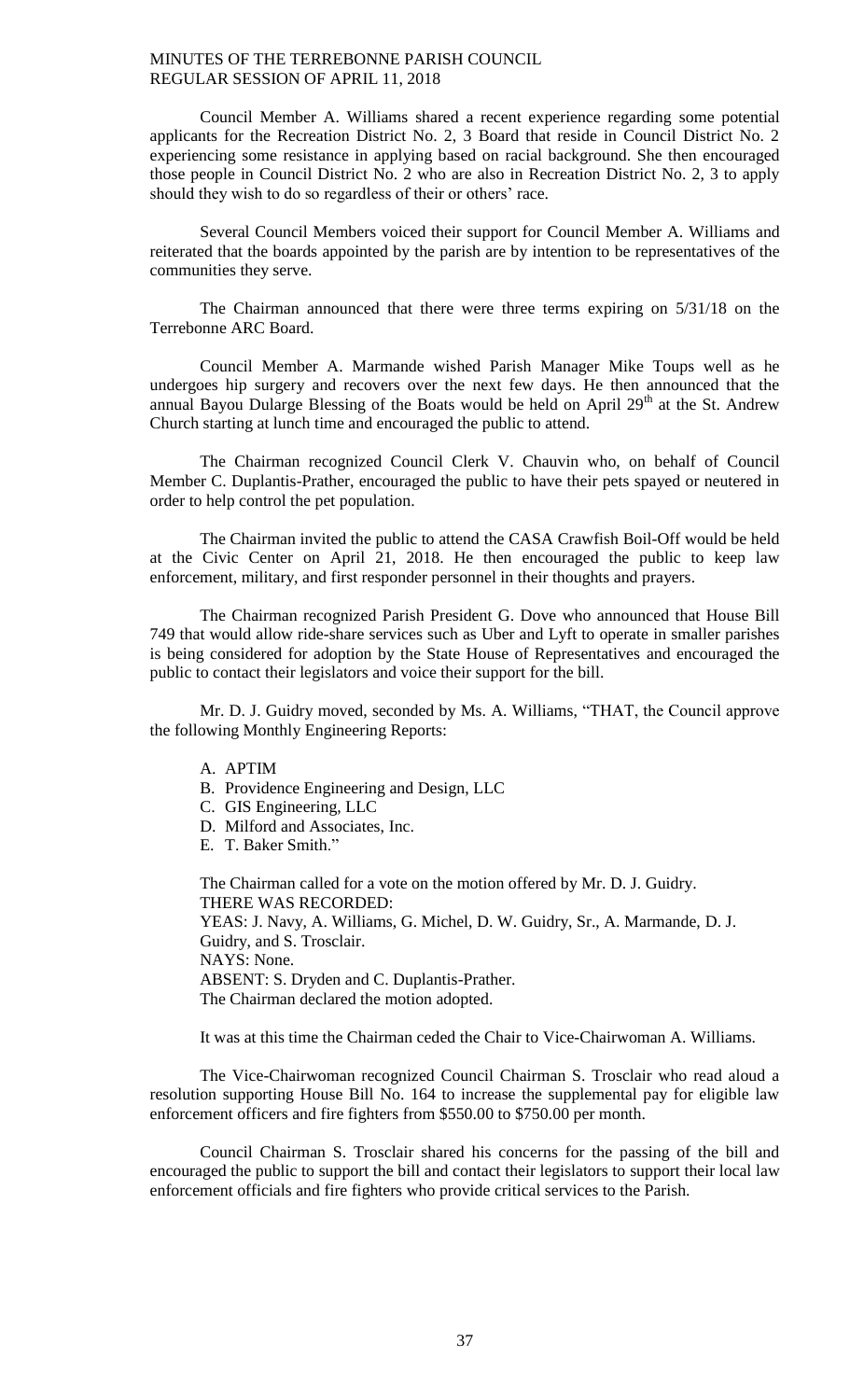OFFERED BY: MR. S. TROSCLAIR SECONDED BY: UNANIMOUSLY

## **RESOLUTION NO. 18-150**

RESOLUTION SUPPORTING THE INTRODUCTION OF LOUISIANA HOUSE BILL NO. 164 WHICH SEEKS TO INCREASE THE SUPPLEMENT PAY FOR ELIGIBLE LAW ENFORCEMENT OFFICERS AND FIRE FIGHTERS FROM \$550.00 TO \$750.00 PER MONTH

**WHEREAS,** the Terrebonne Parish Council would like to acknowledge its support of House Bill No. 164; and

**WHEREAS,** House Bill No. 164 introduced by Representative Sherman Q. Mack seeks to increase the supplement pay for eligible law enforcement officers and firefighters; and

**WHEREAS,** the Terrebonne Parish Council recognizes the importance of providing and maintaining emergency, fire, and law enforcement services and its crucial need in order to maintain a safe community for its residents and visitors.

**NOW THEREFORE BE IT RESOLVED** that the Terrebonne Parish Council does hereby support Louisiana House Bill No. 164 and requests that a copy of this resolution of support be submitted to Terrebonne Parish's Legislative Delegation.

#### **THERE WAS RECORDED:**

YEAS: J. Navy, A. Williams, G. Michel, D. W. Guidry, Sr., A. Marmande, D. J. Guidry, and S. Trosclair. NAYS: None. ABSTAINING: None. ABSENT: S. Dryden and C. Duplantis-Prather. The Vice Chairwoman declared the resolution adopted on this the 11th day of April 2018.

## **(\*RESOLUTION VOTED ON AFTER DISCUSSION)**

The Vice-Chairwoman recognized Parish President G. Dove who explained that the bill has moved to the Senate for consideration, but may face budgetary constraints.

It was at this time Council Chairman S. Trosclair resumed the Chair for the evening's proceedings.

Council Member G. Michel gave a brief presentation and updates regarding reported and unreported issues in Council District No. 3 and gave some suggestions for improving reporting processes.

Ms. A. Williams moved, seconded by Mr. A. Marmande, "THAT, there being no further business to come before the Council, the meeting be adjourned."

The Chairman called for a vote on the motion offered by Ms. A. Williams. THERE WAS RECORDED: YEAS: J. Navy, A. Williams, G. Michel, D. W. Guidry, Sr., A. Marmande, D. J. Guidry, and S. Trosclair. NAYS: None. ABSENT: S. Dryden and C. Duplantis-Prather. The Chairman declared the motion adopted and the meeting was adjourned at 7:54

p.m.

### KEITH M. HAMPTON, MINUTE CLERK

/s/STEVE TROSCLAIR, CHAIRMAN TERREBONNE PARISH COUNCIL